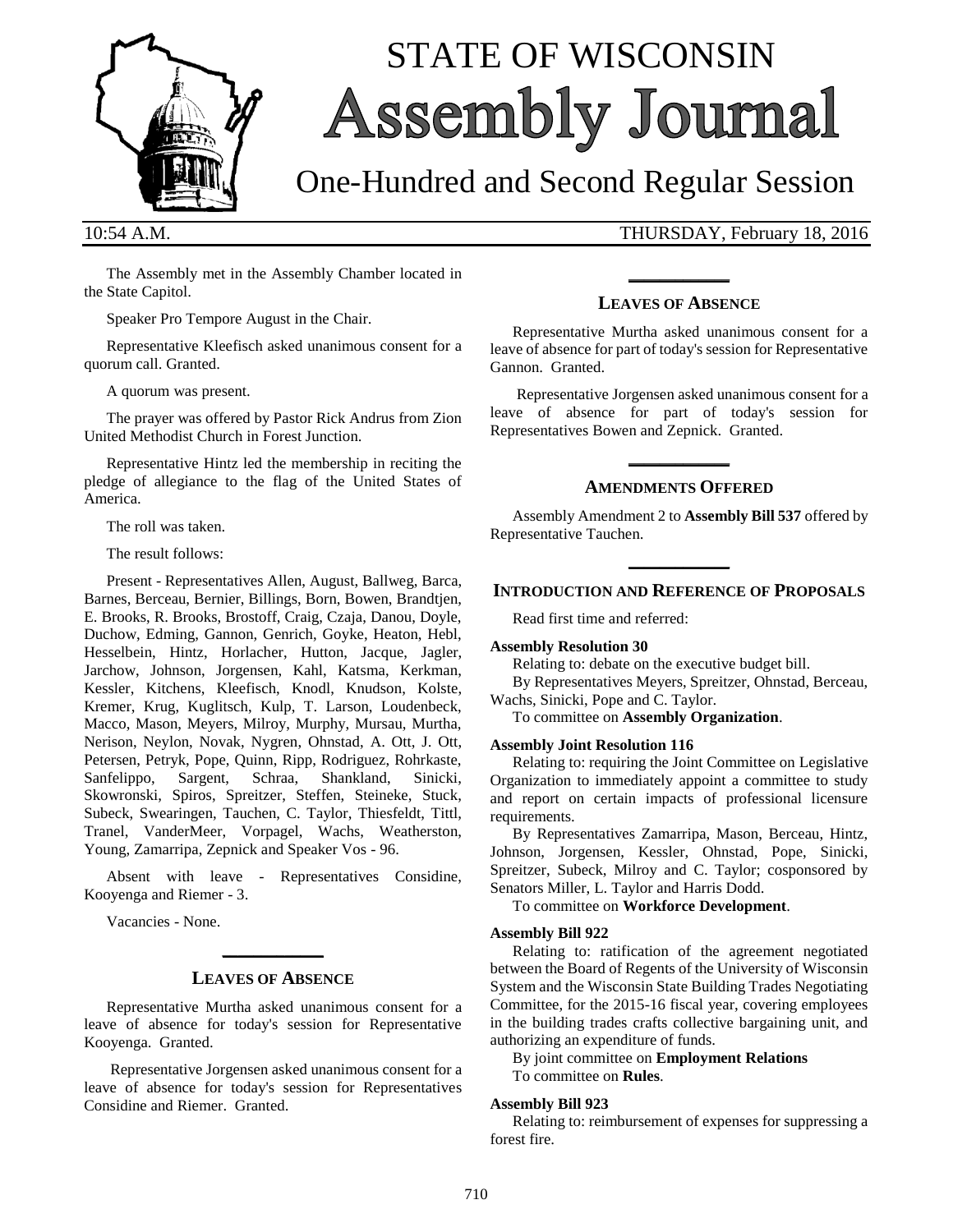By Representatives Milroy, Danou, Berceau, T. Larson, Ohnstad, A. Ott, Considine and Wachs; cosponsored by Senators Bewley and Miller.

To committee on **Environment and Forestry**.

### **Assembly Bill 924**

Relating to: eliminating personal conviction exemption from immunizations.

By Representatives Hintz, Berceau, Kahl, Pope, Sinicki and Subeck; cosponsored by Senator Risser.

To committee on **Health**.

### **Assembly Bill 925**

Relating to: authorizing the circuit court to order a person who engages in discrimination in employment on the basis of military service to pay compensatory and punitive damages.

By Representatives Sinicki, Hesselbein, Milroy, Riemer, Goyke, Jorgensen, Ohnstad, Subeck, Mason, Johnson, Shankland, Berceau, Barnes, Spreitzer, Meyers, Young, Brostoff, Bowen, Billings, Stuck, Hebl and C. Taylor; cosponsored by Senators Carpenter, Lassa, Hansen, L. Taylor, Wirch, C. Larson, Erpenbach and Harris Dodd.

To committee on **Veterans and Military Affairs**.

### **Assembly Bill 926**

Relating to: creating a surcharge to be paid by persons convicted of certain crimes against children and certain crimes against sexual morality to fund services relating to crimes against children, and making an appropriation.

By Representatives Johnson and Billings.

To committee on **Criminal Justice and Public Safety**.

### **Assembly Bill 927**

Relating to: crowdfunding projects for creating jobs or promoting economic growth.

By Representatives Zamarripa, Kleefisch, Wachs, Berceau, Brostoff, Goyke, Horlacher, Johnson, Ohnstad, Spreitzer and Zepnick; cosponsored by Senators Lassa, Gudex and L. Taylor.

To committee on **Jobs and the Economy**.

### **Assembly Bill 928**

Relating to: reducing certain authority of the Milwaukee County executive in the area of land transactions and increasing certain authority of the Milwaukee County Board in that area.

By Representatives Sinicki, Barnes, Bowen, Brostoff, Johnson, Kessler, Berceau, Ohnstad and Subeck; cosponsored by Senators C. Larson, Carpenter, L. Taylor and Harris Dodd.

To committee on **Urban and Local Affairs**.

### **Assembly Bill 929**

Relating to: University of Wisconsin and technical college nonresident tuition exemptions.

By Representatives Zamarripa, Berceau, Brostoff, Considine, Goyke, Hintz, Kessler, Ohnstad, Pope, Riemer, Sargent, Sinicki, Spreitzer, Subeck, C. Taylor and Zepnick; cosponsored by Senators Carpenter, C. Larson, Miller, Ringhand, L. Taylor and Vinehout.

To committee on **Colleges and Universities**.

### **Assembly Bill 930**

Relating to: funding for bilingual-bicultural education programs and making an appropriation.

By Representatives Zamarripa, Berceau, Brostoff, Considine, Genrich, Goyke, Kessler, Mason, Ohnstad, Pope, Sargent, Sinicki, Spreitzer, Subeck and Zepnick; cosponsored by Senators Carpenter, L. Taylor and Vinehout. To committee on **Education**.

### **Assembly Bill 931**

Relating to: modifying administrative rules related to tinting of motor vehicle windows.

By Representatives Tranel, Tittl, Murphy, Novak and Kulp.

To committee on **Transportation**.

### **Assembly Bill 932**

Relating to: requiring coverage of dispensing of an extended supply of contraceptives.

By Representatives Shankland, Kolste, Zamarripa, Barnes, Berceau, Considine, Genrich, Goyke, Johnson, Kahl, Mason, Ohnstad, Pope, Sargent, Sinicki, Spreitzer, Subeck, Wachs and Zepnick; cosponsored by Senators Harris Dodd, Risser, Bewley, C. Larson, Ringhand, L. Taylor and Vinehout.

To committee on **Health**.

### **Assembly Bill 933**

Relating to: inclusion in the economic impact analysis for a proposed administrative rule an assessment of the impact that the proposed rule will have on public health and the environment.

By Representatives Spreitzer, Mason, Kahl, Considine, Berceau, Subeck, Shankland, Ohnstad, Jorgensen, Sinicki, Hebl, Riemer, Pope and C. Taylor; cosponsored by Senators Miller, Ringhand, C. Larson, Carpenter, Vinehout and Harris Dodd.

To committee on **State Affairs and Government Operations**.

#### **Assembly Bill 934**

Relating to: exemption from continuing education requirements for certain retired professionals holding credentials granted by the Examining Board of Architects, Landscape Architects, Professional Engineers, Designers, and Professional Land Surveyors and requiring the exercise of rule-making authority.

By Representatives Kooyenga and Bowen; cosponsored by Senator Cowles.

To committee on **Workforce Development**.

#### **Assembly Bill 935**

Relating to: duties and powers of the Department of Safety and Professional Services concerning certain credentialing and occupational licensing functions; mandatory meeting requirements for various boards and councils; membership and rules procedures of certain boards; discipline and examination and other licensure requirements for certain professionals; plumbing and fire protection systems and swimming pool plan review; requiring the exercise of rule-making authority; making appropriations; and providing penalties.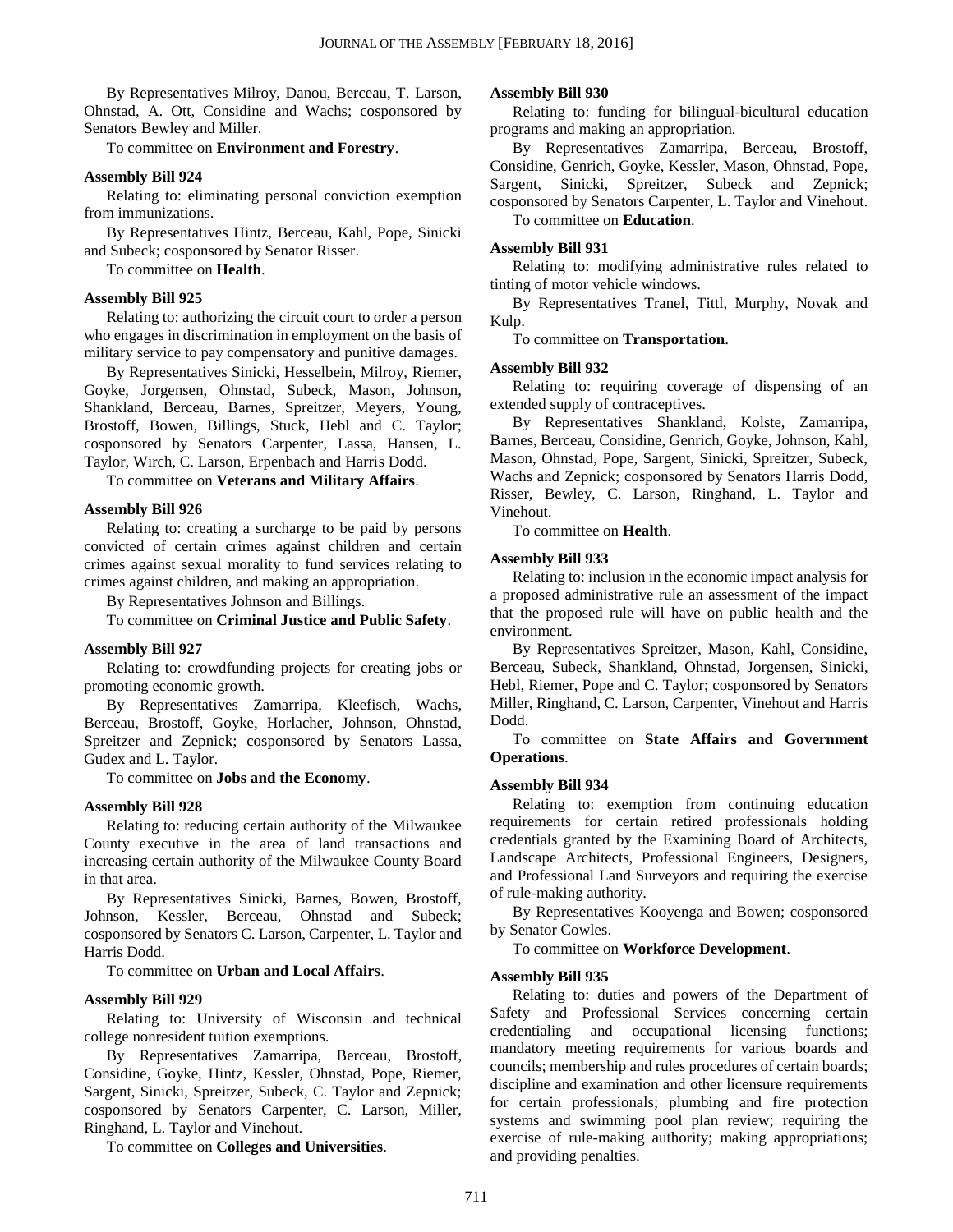By Representative Vorpagel; cosponsored by Senator Stroebel.

To committee on **Workforce Development**.

### **Assembly Bill 936**

Relating to: suspension of operating privilege for failure to pay certain monetary judgments.

By Representative Young.

To committee on **Judiciary**.

### **Assembly Bill 937**

Relating to: racial profiling and other discriminatory policing practices and granting rule-making authority.

By Representative Young; cosponsored by Senator L. Taylor.

To committee on **Criminal Justice and Public Safety**.

#### **Assembly Bill 938**

Relating to: admission of children of veterans to Milwaukee Public Schools.

By Representative Young.

To committee on **Education**.

### **Assembly Bill 939**

Relating to: creating a microstamping requirement for certain handguns, certification of compliance with the microstamping requirement, requiring the exercise of rulemaking authority, and providing criminal penalties.

By Representative Young; cosponsored by Senator L. Taylor.

To committee on **Criminal Justice and Public Safety**. **\_\_\_\_\_\_\_\_\_\_\_\_\_**

### **MESSAGE FROM THE SENATE**

From: Jeffrey Renk, Senate Chief Clerk.

Mr. Speaker:

I am directed to inform you that the Senate has

Adopted and asks concurrence in: **Senate Joint Resolution 95**

# **\_\_\_\_\_\_\_\_\_\_\_\_\_ EXECUTIVE COMMUNICATIONS**

State of Wisconsin Office of the Governor Madison

February 18, 2016

To the Honorable Members of the Assembly:

The following bill, originating in the Assembly, has been approved, signed and deposited in the office of the Secretary of State:

| Bill Number                                     | Act Number | Date Approved |
|-------------------------------------------------|------------|---------------|
| <b>Assembly Bill 310</b> 151  February 18, 2016 |            |               |

**\_\_\_\_\_\_\_\_\_\_\_\_\_**

Respectfully submitted, *SCOTT WALKER* Governor

Pursuant to s. 35.095 (1)(b), Wisconsin Statutes, the following 2015 Act has been published:

Act Number Bill Number Publication Date **Wisconsin Act 151** ...Assembly Bill 310..February 19, 2016 **\_\_\_\_\_\_\_\_\_\_\_\_\_**

### **COMMUNICATIONS**

February 18, 2016

Patrick E. Fuller Assembly Chief Clerk 17 West Main Street, Suite 401 Madison, WI 53703

Dear Chief Clerk Fuller:

Please add my name as a co-author of Assembly Bill 266, relating to requiring or allowing persons who have committed certain offenses related to drunken driving to acquire an ignition interlock device in order to operate certain motor vehicles and providing a criminal penalty.

Please add my name as a co-author of Assembly Bill 545, relating to providing lifesaving skills instruction to pupils.

Please add my name as a co-author of Assembly Bill 666, relating to administrative subpoena for investigating Internet crimes against children, creating an Internet crimes against children surcharge, and making an appropriation.

Please add my name as a co-author of Assembly Bill 333, relating to the possession of certain wild animals and providing a penalty.

Please add my name as a co-author of Assembly Bill 378, relating to the age at which a person who is alleged to have violated a criminal law, a civil law, or a municipal ordinance and who has not been charged with certain violent offenses, and has not, after previously being convicted of a crime or adjudicated delinquent, been charged with a crime or alleged in a complaint or citation to have violated a civil law or municipal ordinance, is subject to juvenile court jurisdiction.

Please add my name as a co-sponsor of Senate Bill 192, relating to requiring the payment of health insurance premiums, and establishing a loan program, for survivors of a law enforcement officer, emergency medical technician, or fire fighter who dies, or has died, in the line of duty and making appropriations.

> Sincerely, *JOSH ZEPNICK* State Representative 9th Assembly District

**\_\_\_\_\_\_\_\_\_\_\_\_\_**

February 18, 2016

Patrick E. Fuller Assembly Chief Clerk 17 West Main Street, Suite 401 Madison, WI 53703

Dear Chief Clerk Fuller: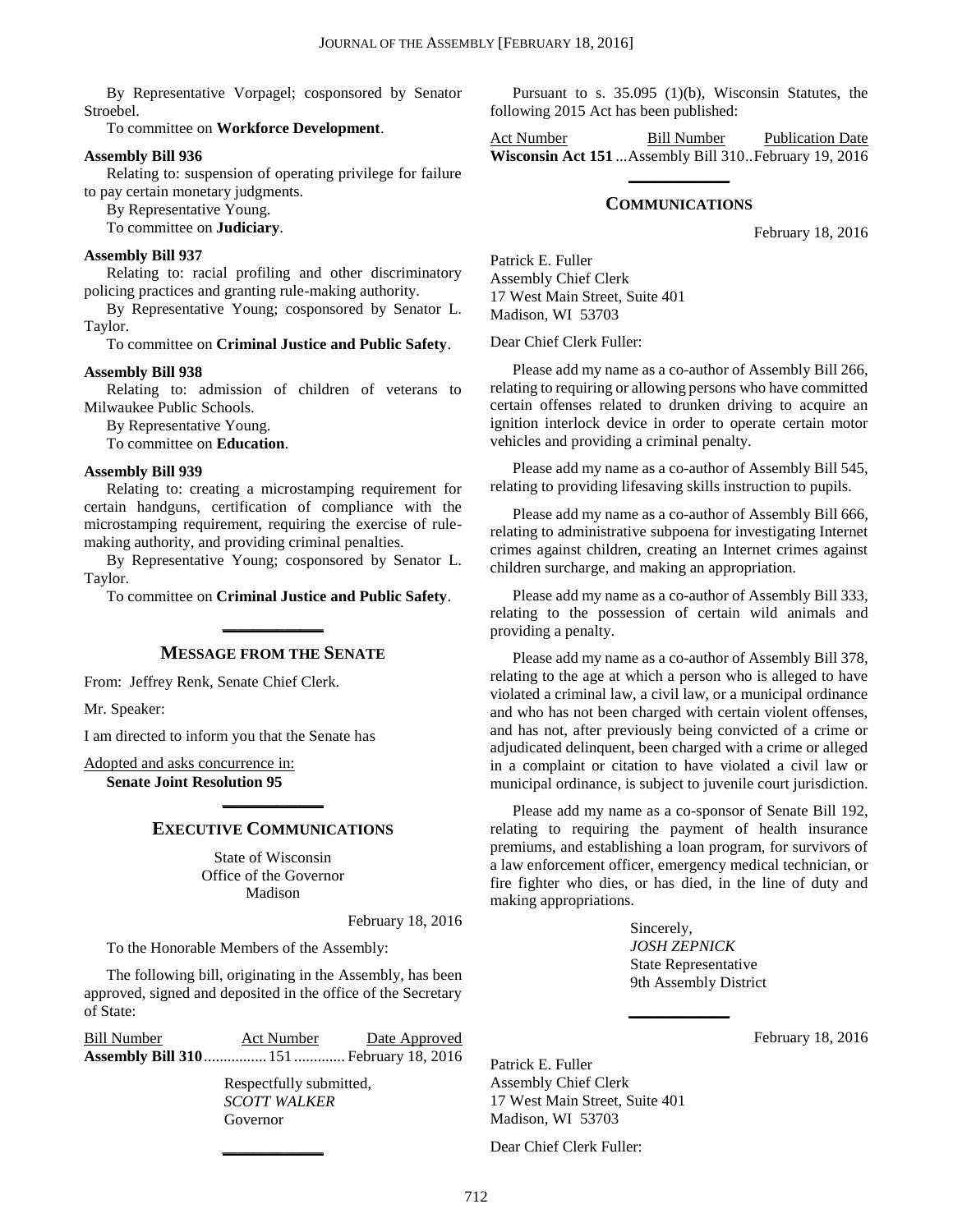Please add my name as a co-author of Assembly Bill 266, relating to requiring or allowing persons who have committed certain offenses related to drunken driving to acquire an ignition interlock device in order to operate certain motor vehicles and providing a criminal penalty.

Please add my name as a co-author of Assembly Bill 333, relating to the possession of certain wild animals and providing a penalty.

Please add my name as a co-author of Assembly Bill 545, relating to providing lifesaving skills instruction to pupils.

Please add my name as a co-sponsor of Senate Bill 192, relating to requiring the payment of health insurance premiums, and establishing a loan program, for survivors of a law enforcement officer, emergency medical technician, or fire fighter who dies, or has died, in the line of duty and making appropriations.

**\_\_\_\_\_\_\_\_\_\_\_\_\_**

Sincerely, *STEVE DOYLE* State Representative 94th Assembly District

February 18, 2016

Patrick E. Fuller Assembly Chief Clerk 17 West Main Street, Suite 401 Madison, WI 53703

Dear Chief Clerk Fuller:

Please add my name as a co-author of Assembly Bill 515, relating to recycling grants for local governments and making an appropriation.

**\_\_\_\_\_\_\_\_\_\_\_\_\_**

Sincerely, *DANIEL RIEMER* State Representative 7th Assembly District

February 18, 2016

Patrick E. Fuller Assembly Chief Clerk 17 West Main Street, Suite 401 Madison, WI 53703

Dear Chief Clerk Fuller:

Please add my name as a co-author of Assembly Bill 266, relating to requiring or allowing persons who have committed certain offenses related to drunken driving to acquire an ignition interlock device in order to operate certain motor vehicles and providing a criminal penalty.

Please add my name as a co-author of Assembly Bill 545, relating to providing lifesaving skills instruction to pupils.

Please add my name as a co-author of Assembly Bill 666, relating to administrative subpoena for investigating Internet crimes against children, creating an Internet crimes against children surcharge, and making an appropriation.

**\_\_\_\_\_\_\_\_\_\_\_\_\_**

Sincerely, *DEBRA KOLSTE* State Representative 44th Assembly District

February 18, 2016

Patrick E. Fuller Assembly Chief Clerk 17 West Main Street, Suite 401 Madison, WI 53703

Dear Chief Clerk Fuller:

Please add my name as a co-author of Assembly Bill 266, relating to requiring or allowing persons who have committed certain offenses related to drunken driving to acquire an ignition interlock device in order to operate certain motor vehicles and providing a criminal penalty.

Please add my name as a co-author of Assembly Bill 545, relating to providing lifesaving skills instruction to pupils.

Please add my name as a co-author of Assembly Bill 666, relating to administrative subpoena for investigating Internet crimes against children, creating an Internet crimes against children surcharge, and making an appropriation.

Please add my name as a co-author of Assembly Bill 901, relating to aids to individuals and organizations related to the arts and making an appropriation.

Please add my name as a co-sponsor of Senate Bill 192, relating to requiring the payment of health insurance premiums, and establishing a loan program, for survivors of a law enforcement officer, emergency medical technician, or fire fighter who dies, or has died, in the line of duty and making appropriations.

Please add my name as a co-author of Assembly Bill 70, relating to creation of a private retirement security plan and making appropriations.

Please add my name as a co-author of Assembly Bill 333, relating to the possession of certain wild animals and providing a penalty.

Please add my name as a co-author of Assembly Bill 378, relating to the age at which a person who is alleged to have violated a criminal law, a civil law, or a municipal ordinance and who has not been charged with certain violent offenses, and has not, after previously being convicted of a crime or adjudicated delinquent, been charged with a crime or alleged in a complaint or citation to have violated a civil law or municipal ordinance, is subject to juvenile court jurisdiction.

> Sincerely, *PETER BARCA* State Representative 64th Assembly District

**\_\_\_\_\_\_\_\_\_\_\_\_\_**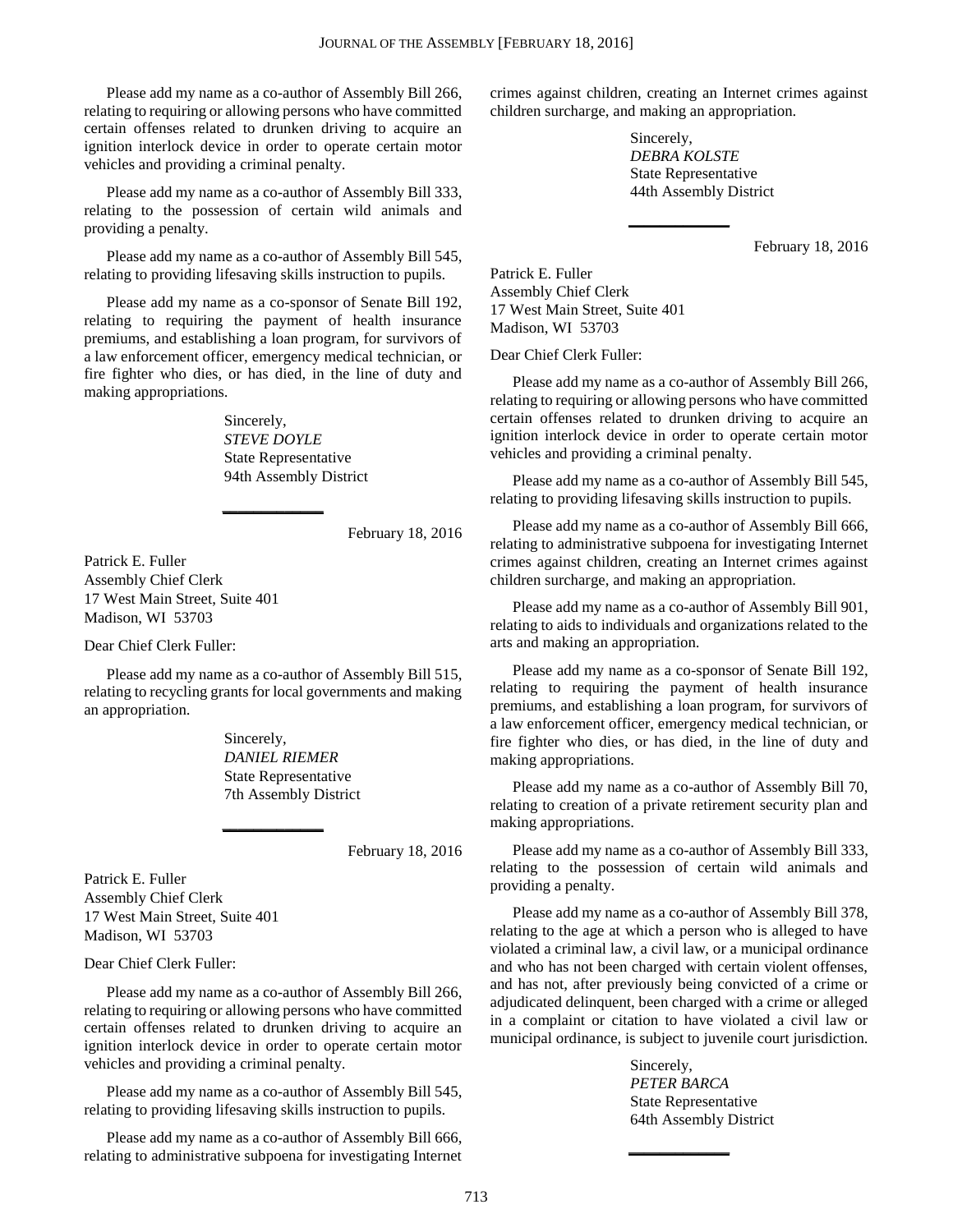February 18, 2016

Patrick E. Fuller Assembly Chief Clerk 17 West Main Street, Suite 401 Madison, WI 53703

Dear Chief Clerk Fuller:

Please add my name as a co-author of Assembly Bill 266, relating to requiring or allowing persons who have committed certain offenses related to drunken driving to acquire an ignition interlock device in order to operate certain motor vehicles and providing a criminal penalty.

Please add my name as a co-author of Assembly Bill 545, relating to providing lifesaving skills instruction to pupils.

Please add my name as a co-author of Assembly Bill 666, relating to administrative subpoena for investigating Internet crimes against children, creating an Internet crimes against children surcharge, and making an appropriation.

Please add my name as a co-sponsor of Senate Bill 192, relating to requiring the payment of health insurance premiums, and establishing a loan program, for survivors of a law enforcement officer, emergency medical technician, or fire fighter who dies, or has died, in the line of duty and making appropriations.

Please add my name as a co-author of Assembly Bill 70, relating to creation of a private retirement security plan and making appropriations.

Please add my name as a co-author of Assembly Bill 333, relating to the possession of certain wild animals and providing a penalty.

Please add my name as a co-author of Assembly Bill 378, relating to the age at which a person who is alleged to have violated a criminal law, a civil law, or a municipal ordinance and who has not been charged with certain violent offenses, and has not, after previously being convicted of a crime or adjudicated delinquent, been charged with a crime or alleged in a complaint or citation to have violated a civil law or municipal ordinance, is subject to juvenile court jurisdiction.

> Sincerely, *DANA WACHS* State Representative 91st Assembly District

**\_\_\_\_\_\_\_\_\_\_\_\_\_**

February 18, 2016

Patrick E. Fuller Assembly Chief Clerk 17 West Main Street, Suite 401 Madison, WI 53703

Dear Chief Clerk Fuller:

Please add my name as a co-author of Assembly Bill 266, relating to requiring or allowing persons who have committed certain offenses related to drunken driving to acquire an ignition interlock device in order to operate certain motor vehicles and providing a criminal penalty.

Please add my name as a co-sponsor of Senate Bill 192, relating to requiring the payment of health insurance premiums, and establishing a loan program, for survivors of a law enforcement officer, emergency medical technician, or fire fighter who dies, or has died, in the line of duty and making appropriations.

**\_\_\_\_\_\_\_\_\_\_\_\_\_**

Sincerely, *MARK SPREITZER* State Representative 45th Assembly District

February 18, 2016

Patrick E. Fuller Assembly Chief Clerk 17 West Main Street, Suite 401 Madison, WI 53703

Dear Chief Clerk Fuller:

Please add my name as a co-author of Assembly Bill 266, relating to requiring or allowing persons who have committed certain offenses related to drunken driving to acquire an ignition interlock device in order to operate certain motor vehicles and providing a criminal penalty.

Please add my name as a co-author of Assembly Bill 666, relating to administrative subpoena for investigating Internet crimes against children, creating an Internet crimes against children surcharge, and making an appropriation.

Please add my name as a co-author of Assembly Bill 46, relating to off-duty law enforcement officers and former law enforcement officers going armed with firearms on or near school grounds.

**\_\_\_\_\_\_\_\_\_\_\_\_\_**

Sincerely, *AMANDA STUCK* State Representative 57th Assembly District

February 18, 2016

Patrick E. Fuller Assembly Chief Clerk 17 West Main Street, Suite 401 Madison, WI 53703

Dear Chief Clerk Fuller:

Please add my name as a co-author of Assembly Bill 266, relating to requiring or allowing persons who have committed certain offenses related to drunken driving to acquire an ignition interlock device in order to operate certain motor vehicles and providing a criminal penalty.

Please add my name as a co-author of Assembly Bill 666, relating to administrative subpoena for investigating Internet crimes against children, creating an Internet crimes against children surcharge, and making an appropriation.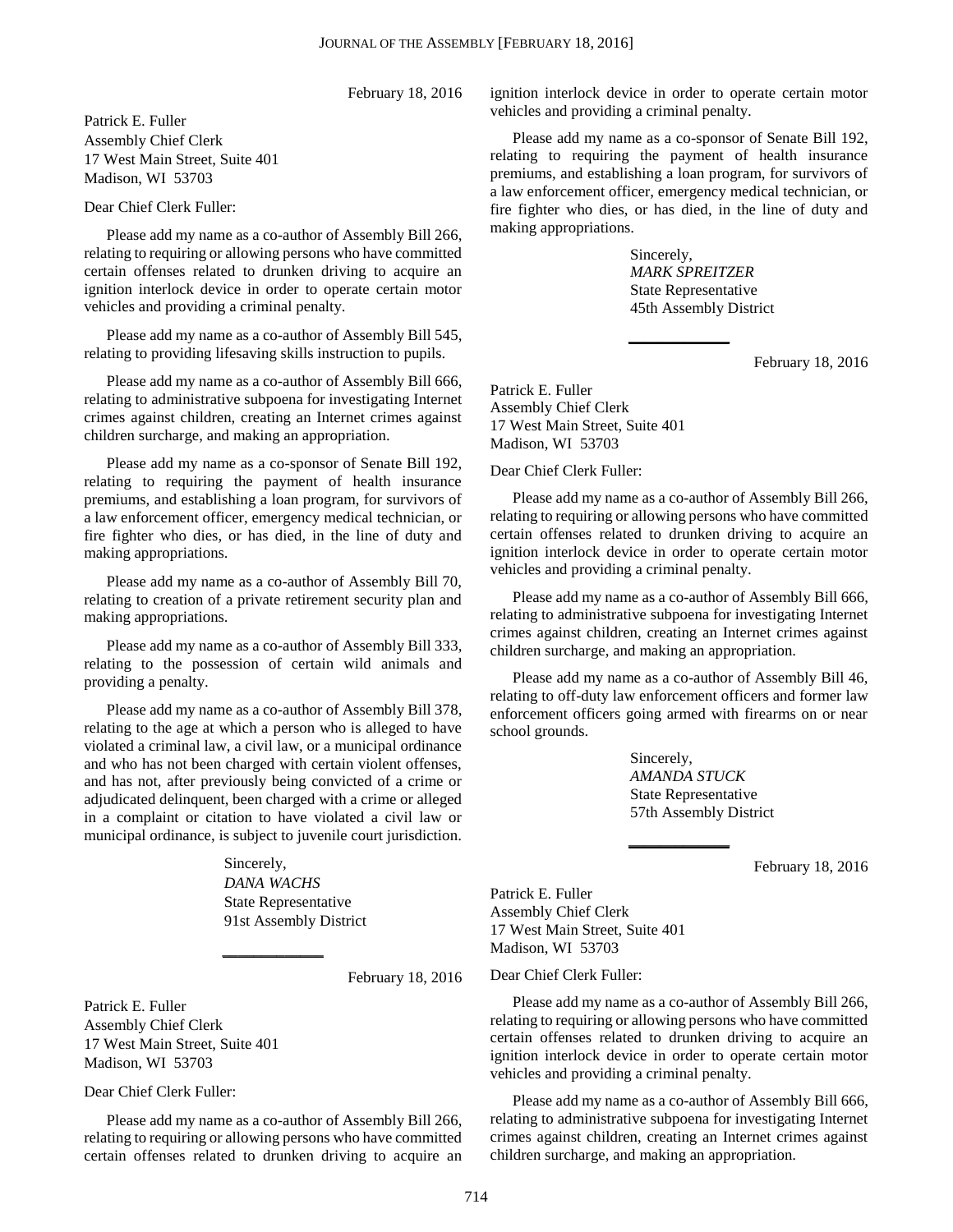Sincerely, *BETH MEYERS* State Representative 74th Assembly District

**\_\_\_\_\_\_\_\_\_\_\_\_\_**

February 18, 2016

Patrick E. Fuller Assembly Chief Clerk 17 West Main Street, Suite 401 Madison, WI 53703

Dear Chief Clerk Fuller:

Please add my name as a co-author of Assembly Bill 545, relating to providing lifesaving skills instruction to pupils.

Please add my name as a co-author of Assembly Bill 666, relating to administrative subpoena for investigating Internet crimes against children, creating an Internet crimes against children surcharge, and making an appropriation.

Please add my name as a co-author of Assembly Bill 915, relating to prohibiting sales or leases of municipal water or sewer utilities to investor-owned utilities.

Please add my name as a co-author of Assembly Joint Resolution 89, relating to a panel of court of appeals judges in disciplinary proceedings involving a supreme court justice (first consideration).

Please add my name as a co-author of Assembly Bill 901, relating to aids to individuals and organizations related to the arts and making an appropriation.

Please add my name as a co-sponsor of Senate Bill 192, relating to requiring the payment of health insurance premiums, and establishing a loan program, for survivors of a law enforcement officer, emergency medical technician, or fire fighter who dies, or has died, in the line of duty and making appropriations.

**\_\_\_\_\_\_\_\_\_\_\_\_\_**

Sincerely, *KATRINA SHANKLAND* State Representative 71st Assembly District

February 18, 2016

Patrick E. Fuller Assembly Chief Clerk 17 West Main Street, Suite 401 Madison, WI 53703

Dear Chief Clerk Fuller:

Please add my name as a co-author of Assembly Bill 545, relating to providing lifesaving skills instruction to pupils.

Please add my name as a co-author of Assembly Bill 666, relating to administrative subpoena for investigating Internet crimes against children, creating an Internet crimes against children surcharge, and making an appropriation.

Sincerely, *DIANNE HESSELBEIN* State Representative 79th Assembly District

**\_\_\_\_\_\_\_\_\_\_\_\_\_**

February 18, 2016

Patrick E. Fuller Assembly Chief Clerk 17 West Main Street, Suite 401 Madison, WI 53703

Dear Chief Clerk Fuller:

Please add my name as a co-author of Assembly Bill 666, relating to administrative subpoena for investigating Internet crimes against children, creating an Internet crimes against children surcharge, and making an appropriation.

**\_\_\_\_\_\_\_\_\_\_\_\_\_**

Sincerely, *MELISSA SARGENT* State Representative 48th Assembly District

February 18, 2016

Patrick E. Fuller Assembly Chief Clerk 17 West Main Street, Suite 401 Madison, WI 53703

Dear Chief Clerk Fuller:

Please add my name as a co-author of Assembly Bill 666, relating to administrative subpoena for investigating Internet crimes against children, creating an Internet crimes against children surcharge, and making an appropriation.

**\_\_\_\_\_\_\_\_\_\_\_\_\_**

Sincerely, *TOD OHNSTAD* State Representative 65th Assembly District

February 18, 2016

Patrick E. Fuller Assembly Chief Clerk 17 West Main Street, Suite 401 Madison, WI 53703

Dear Chief Clerk Fuller:

Please add my name as a co-sponsor of Senate Bill 192, relating to requiring the payment of health insurance premiums, and establishing a loan program, for survivors of a law enforcement officer, emergency medical technician, or fire fighter who dies, or has died, in the line of duty and making appropriations.

Please add my name as a co-author of Assembly Bill 333, relating to the possession of certain wild animals and providing a penalty.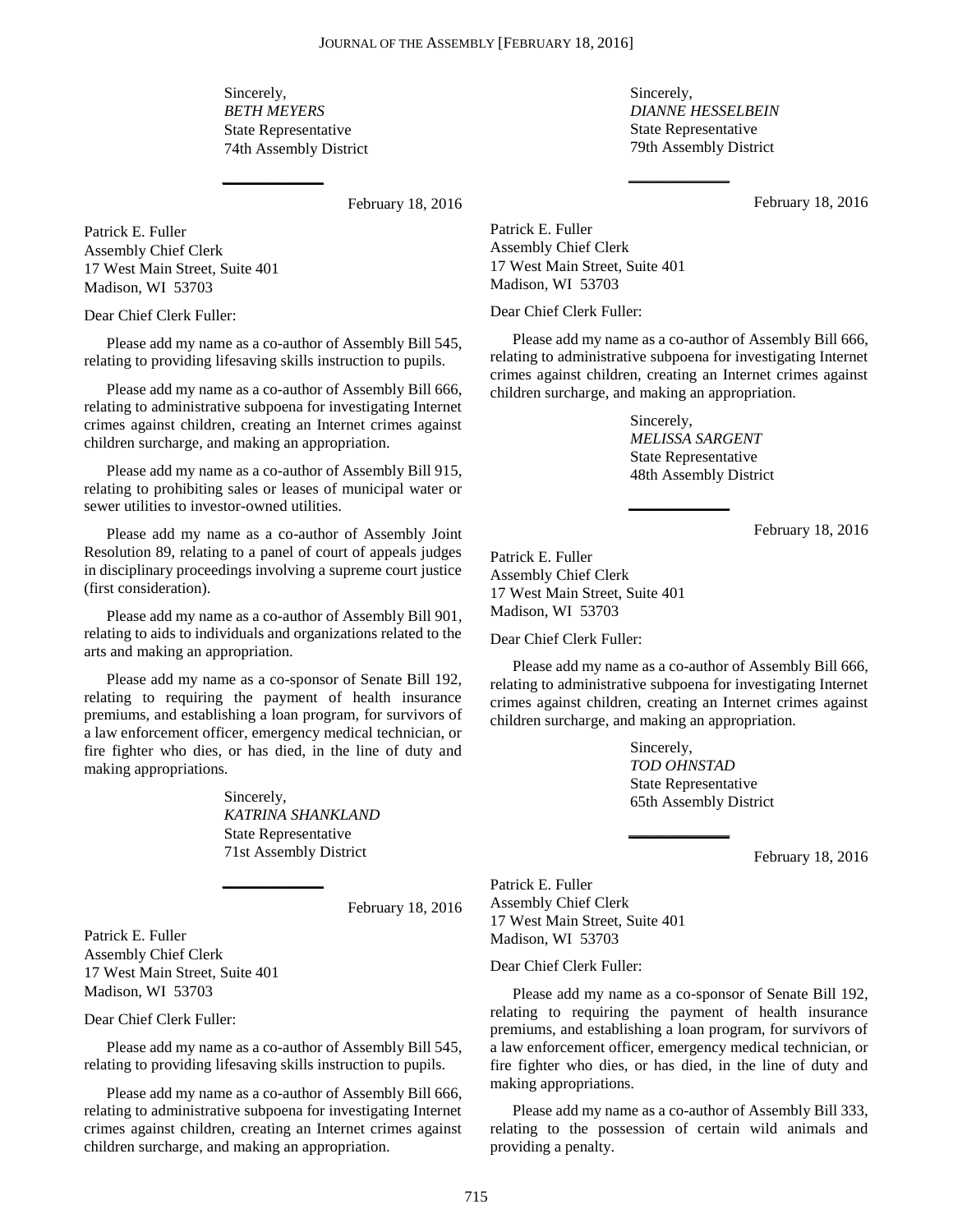Sincerely, *JILL BILLINGS* State Representative 95th Assembly District

**\_\_\_\_\_\_\_\_\_\_\_\_\_**

February 18, 2016

Patrick E. Fuller Assembly Chief Clerk 17 West Main Street, Suite 401 Madison, WI 53703

Dear Chief Clerk Fuller:

Please add my name as a co-sponsor of Assembly Bill 750, relating to eliminating the personal property tax.

> Sincerely, *CHRIS KAPENGA* State Senator 33rd Senate District

**\_\_\_\_\_\_\_\_\_\_\_\_\_**

February 18, 2016

Patrick E. Fuller Assembly Chief Clerk 17 West Main Street, Suite 401 Madison, WI 53703

Dear Chief Clerk Fuller:

Please add my name as a co-author of Assembly Bill 333, relating to the possession of certain wild animals and providing a penalty.

**\_\_\_\_\_\_\_\_\_\_\_\_\_**

Sincerely, *LATONYA JOHNSON* State Representative 17th Assembly District

February 18, 2016

Patrick E. Fuller Assembly Chief Clerk 17 West Main Street, Suite 401 Madison, WI 53703

Dear Chief Clerk Fuller:

I respectfully ask that my name be withdrawn as a coauthor of Assembly Bill 666, relating to administrative subpoena for investigating Internet crimes against children, creating an Internet crimes against children surcharge, and making an appropriation.

> Sincerely, *JOE SANFELIPPO* State Representative 15th Assembly District

# **\_\_\_\_\_\_\_\_\_\_\_\_\_ CALENDAR OF THURSDAY, FEBRUARY 18**

#### **Assembly Joint Resolution 90**

Relating to: commending the Milwaukee Area Technical College for their dedicated commitment to students, their families, and the Milwaukee area community through their outstanding work in creating the MATC Promise program.

The question was: Shall **Assembly Joint Resolution 90** be adopted?

Motion carried.

Representative Steineke asked unanimous consent that the rules be suspended and that **Assembly Joint Resolution 90** be immediately messaged to the Senate. Granted.

### **Assembly Joint Resolution 98**

Relating to: honoring the life and contributions of former head football coach and educator of Cudahy High School, Gerald "Jerry" Bowe.

The question was: Shall **Assembly Joint Resolution 98** be adopted?

Motion carried.

Representative Steineke asked unanimous consent that the rules be suspended and that **Assembly Joint Resolution 98** be immediately messaged to the Senate. Granted.

### **Assembly Joint Resolution 112**

Relating to: recognition of the importance of calling 811 prior to excavation and declaring April 2016 as Safe Digging Month.

The question was: Shall **Assembly Joint Resolution 112** be adopted?

Motion carried.

Representative Ballweg asked unanimous consent to be added as a coauthor of **Assembly Joint Resolution 112**. Granted.

Representative Steineke asked unanimous consent that the rules be suspended and that **Assembly Joint Resolution 112** be immediately messaged to the Senate. Granted.

### **Assembly Joint Resolution 113**

Relating to: commending the ardent and remarkable service of Justice Antonin Scalia.

Representatives Loudenbeck, Rohrkaste and Ballweg asked unanimous consent to be added as coauthors of **Assembly Joint Resolution 113**. Granted.

The question was: Shall **Assembly Joint Resolution 113** be adopted?

Motion carried.

Representative Steineke asked unanimous consent that the rules be suspended and that **Assembly Joint Resolution 113** be immediately messaged to the Senate. Granted.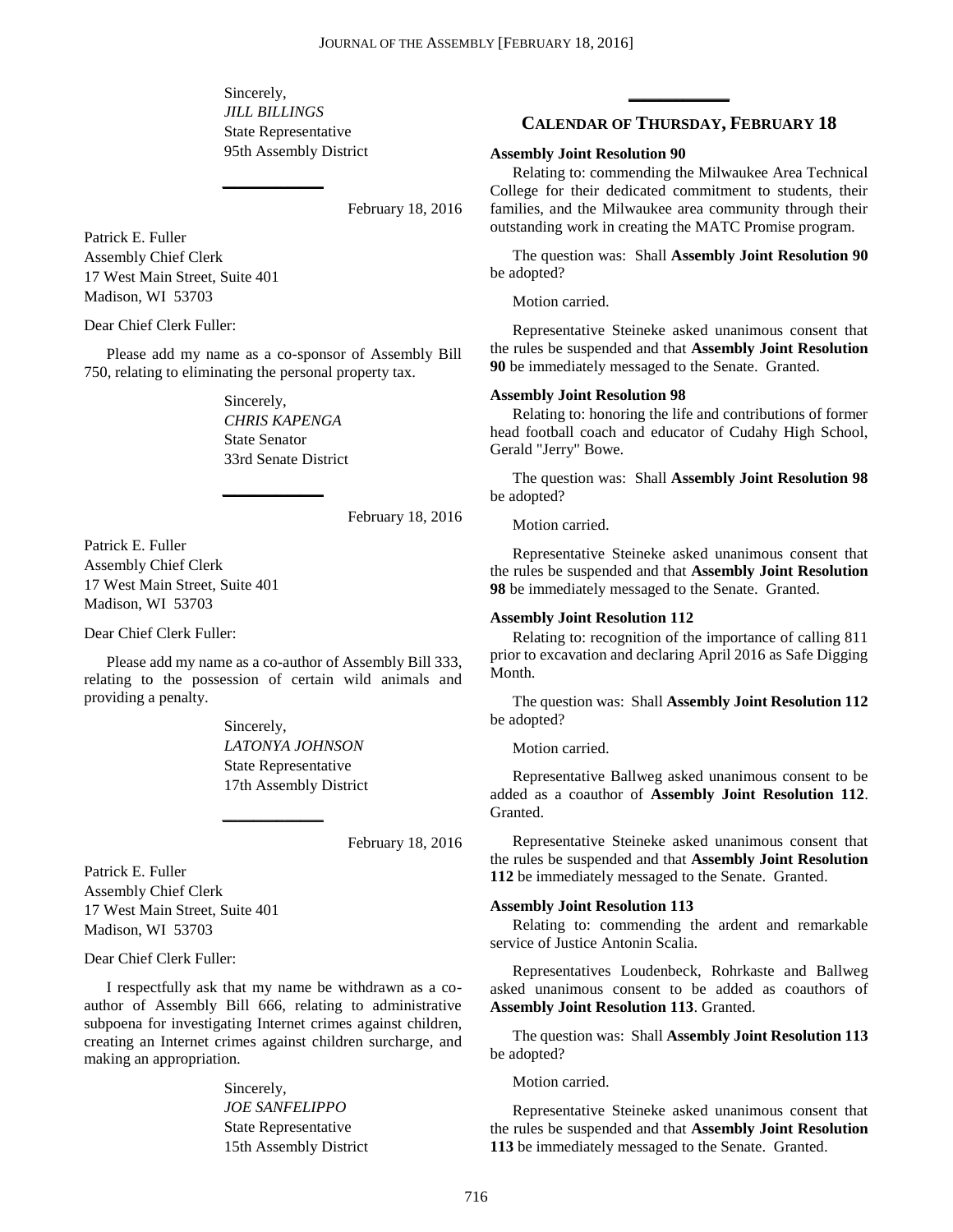#### **Assembly Joint Resolution 114**

Relating to: commemorating the 100th anniversary of Marshfield Clinic and declaring Thursday, October 13, 2016, as Marshfield Clinic Day in Wisconsin.

The question was: Shall **Assembly Joint Resolution 114** be adopted?

Motion carried.

Representative Steineke asked unanimous consent that the rules be suspended and that **Assembly Joint Resolution 114** be immediately messaged to the Senate. Granted.

#### **Assembly Joint Resolution 115**

Relating to: congratulating First Lady Tonette Walker and the Fostering Futures Steering Committee.

Representative Brandtjen asked unanimous consent to be added as a coauthor of **Assembly Joint Resolution 115**. Granted.

The question was: Shall **Assembly Joint Resolution 115** be adopted?

#### Motion carried.

Representative Steineke asked unanimous consent that the rules be suspended and that **Assembly Joint Resolution 115** be immediately messaged to the Senate. Granted.

### **Senate Joint Resolution 21**

Relating to: proclaiming November 2015 as diabetes awareness month.

The question was: Shall **Senate Joint Resolution 21** be concurred in?

### Motion carried.

Representative Steineke asked unanimous consent that the rules be suspended and that **Senate Joint Resolution 21** be immediately messaged to the Senate. Granted.

#### **Senate Joint Resolution 42**

Relating to: the life and public service of Representative Robert K. Zukowski.

The question was: Shall **Senate Joint Resolution 42** be concurred in?

Motion carried.

Representative Steineke asked unanimous consent that the rules be suspended and that **Senate Joint Resolution 42** be immediately messaged to the Senate. Granted.

#### **Senate Joint Resolution 67**

Relating to: proclaiming November 2015 as Adoption Month in Wisconsin.

The question was: Shall **Senate Joint Resolution 67** be concurred in?

### Motion carried.

Representative Steineke asked unanimous consent that the rules be suspended and that **Senate Joint Resolution 67** be immediately messaged to the Senate. Granted.

#### **Senate Joint Resolution 76**

Relating to: proclaiming January 2016 as Cervical Health Awareness Month in Wisconsin.

The question was: Shall **Senate Joint Resolution 76** be concurred in?

Motion carried.

Representative Steineke asked unanimous consent that the rules be suspended and that **Senate Joint Resolution 76** be immediately messaged to the Senate. Granted.

#### **Senate Joint Resolution 77**

Relating to: proclaiming January 2016 as National Blood Donor Month in Wisconsin.

The question was: Shall **Senate Joint Resolution 77** be concurred in?

Motion carried.

Representative Steineke asked unanimous consent that the rules be suspended and that **Senate Joint Resolution 77** be immediately messaged to the Senate. Granted.

#### **Senate Joint Resolution 79**

Relating to: the life and public service of Rodney Warren Kreunen.

The question was: Shall **Senate Joint Resolution 79** be concurred in?

Motion carried.

Representative Steineke asked unanimous consent that the rules be suspended and that **Senate Joint Resolution 79** be immediately messaged to the Senate. Granted.

#### **Senate Joint Resolution 83**

Relating to: naming February 2016 as Children's Dental Health Awareness Month in Wisconsin.

The question was: Shall **Senate Joint Resolution 83** be concurred in?

Motion carried.

Representative Steineke asked unanimous consent that the rules be suspended and that **Senate Joint Resolution 83** be immediately messaged to the Senate. Granted.

#### **Senate Joint Resolution 86**

Relating to: commending and congratulating the University of Wisconsin-Stout for 125 years of preparing students for successful careers and improving the economy in the state of Wisconsin.

The question was: Shall **Senate Joint Resolution 86** be concurred in?

Motion carried.

Representative Steineke asked unanimous consent that the rules be suspended and that **Senate Joint Resolution 86** be immediately messaged to the Senate. Granted.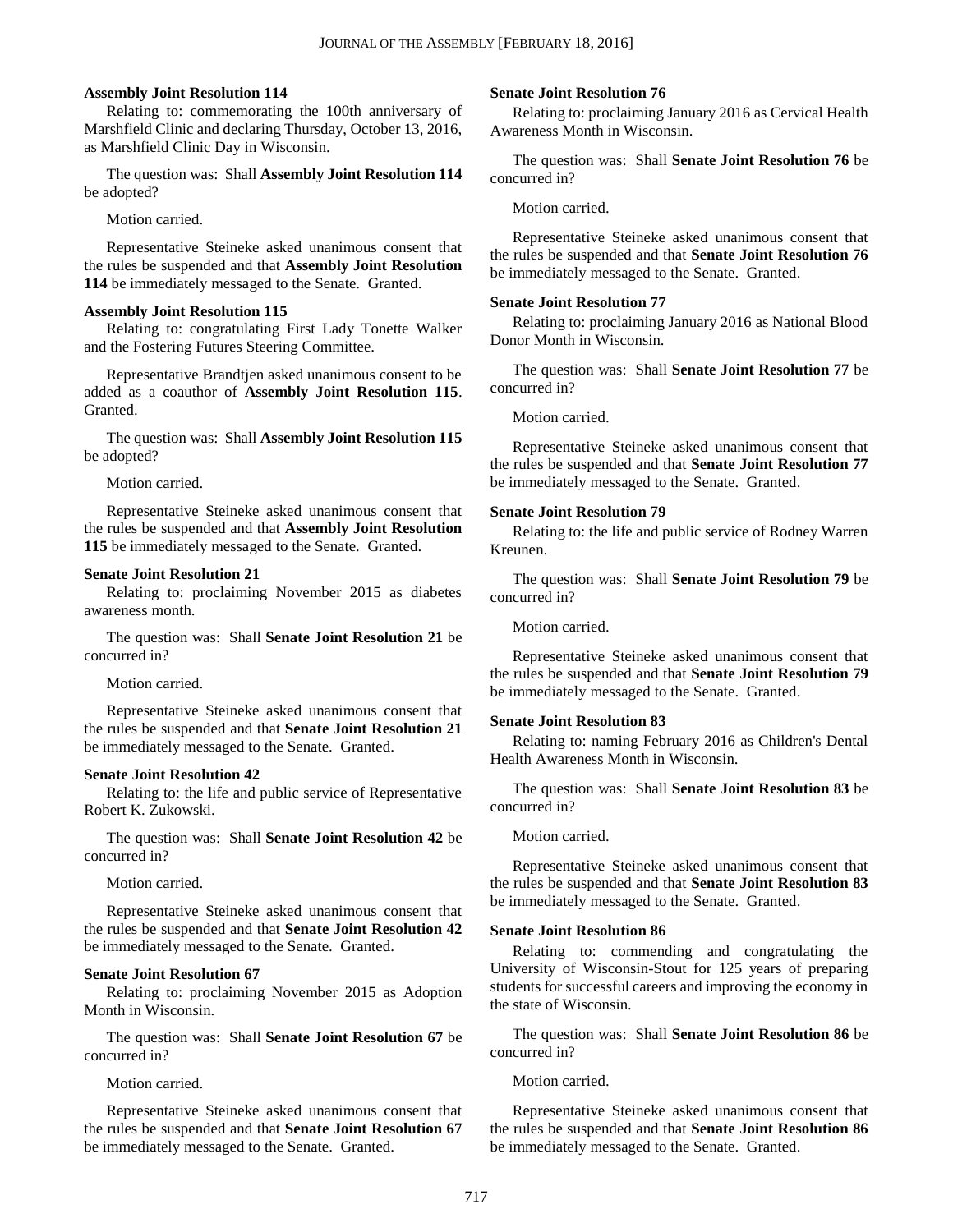#### **Senate Joint Resolution 89**

Relating to: proclaiming May 13, 14, and 15, 2016, Syttende Mai Weekend.

The question was: Shall **Senate Joint Resolution 89** be concurred in?

#### Motion carried.

Representative Barca asked unanimous consent to be added as a cosponsor of **Senate Joint Resolution 89**. Granted.

Representative Steineke asked unanimous consent that the rules be suspended and that **Senate Joint Resolution 89** be immediately messaged to the Senate. Granted.

### **Senate Joint Resolution 90**

Relating to: commending the Legislative Audit Bureau on the occasion of its 50th year of service to the legislature.

The question was: Shall **Senate Joint Resolution 90** be concurred in?

#### Motion carried.

Representative Steineke asked unanimous consent that the rules be suspended and that **Senate Joint Resolution 90** be immediately messaged to the Senate. Granted.

#### **Senate Joint Resolution 91**

Relating to: honoring the 200th anniversary of Fort Crawford in Prairie du Chien.

The question was: Shall **Senate Joint Resolution 91** be concurred in?

#### Motion carried.

Representative Steineke asked unanimous consent that the rules be suspended and that **Senate Joint Resolution 91** be immediately messaged to the Senate. Granted.

#### **Assembly Joint Resolution 109**

Relating to: requesting the department of health services and the department of children and families to seek waiver approval to create a sliding scale for eligibility for public benefit programs.

Assembly Substitute Amendment 1 to **Assembly Joint Resolution 109** offered by Representatives Subeck, C. Taylor and Spreitzer.

Representative Steineke asked unanimous consent that Assembly Substitute Amendment 1 to **Assembly Joint Resolution 109** be laid on the table. Granted.

The question was: Shall **Assembly Joint Resolution 109** be adopted?

Motion carried.

Representative Bernier asked unanimous consent to be added as a coauthor of **Assembly Joint Resolution 109**. Granted.

Representative Steineke asked unanimous consent that the rules be suspended and that **Assembly Joint Resolution 109** be immediately messaged to the Senate. Granted.

Speaker Pro Tempore August in the chair.

# **\_\_\_\_\_\_\_\_\_\_\_\_\_ LEAVES OF ABSENCE**

Representative Jorgensen asked unanimous consent for a leave of absence for part of today's session for Representative Mason. Granted.

### **SPECIAL ORDER OF BUSINESS AT 1:01 P.M.**

**\_\_\_\_\_\_\_\_\_\_\_\_\_**

#### **Assembly Bill 35**

Relating to: alerts for hit-and-run incidents.

The question was: Shall Assembly Amendment 1 to **Assembly Bill 35** be adopted?

Motion carried.

The question was: Shall **Assembly Bill 35** be ordered engrossed and read a third time?

Motion carried.

Representative Steineke asked unanimous consent that the rules be suspended and that **Assembly Bill 35** be given a third reading. Granted.

The question was: **Assembly Bill 35** having been read three times, shall the bill be passed?

The roll was taken.

The result follows:

Ayes - Representatives Allen, August, Ballweg, Barca, Barnes, Berceau, Bernier, Billings, E. Brooks, R. Brooks, Brostoff, Craig, Czaja, Danou, Doyle, Duchow, Edming, Genrich, Goyke, Hebl, Hesselbein, Hintz, Horlacher, Hutton, Jacque, Jagler, Jarchow, Johnson, Jorgensen, Kahl, Katsma, Kerkman, Kitchens, Kleefisch, Knodl, Knudson, Kolste, Krug, Kuglitsch, Kulp, T. Larson, Macco, Meyers, Milroy, Murphy, Mursau, Murtha, Nerison, Neylon, Novak, Nygren, Ohnstad, A. Ott, J. Ott, Petersen, Petryk, Pope, Quinn, Ripp, Rodriguez, Rohrkaste, Sanfelippo, Sargent, Schraa, Shankland, Sinicki, Skowronski, Spiros, Spreitzer, Steffen, Steineke, Stuck, Subeck, Swearingen, Tauchen, C. Taylor, Thiesfeldt, Tittl, Tranel, VanderMeer, Vorpagel, Wachs, Weatherston, Young, Zamarripa and Speaker Vos - 86.

Noes - Representatives Born, Brandtjen, Heaton, Kessler, Kremer and Loudenbeck - 6.

Absent or not voting - Representatives Bowen, Considine, Gannon, Kooyenga, Mason, Riemer and Zepnick - 7.

Motion carried.

Representatives Kolste, Barca, Stuck, Zepnick, Wachs, Billings, Spreitzer, Meyers, Johnson and Doyle asked unanimous consent to be added as coauthors of **Assembly Bill 35**. Granted.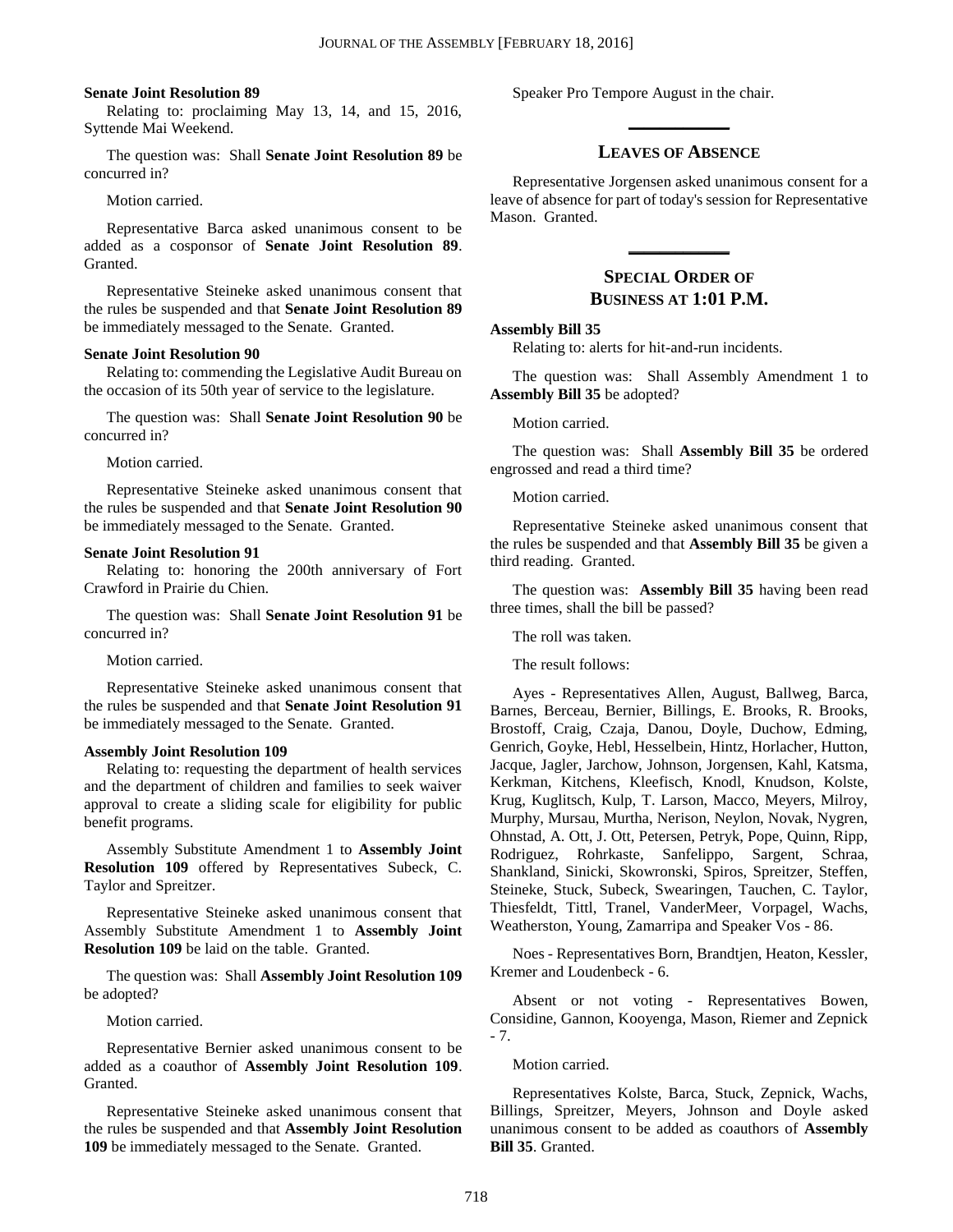Representative Steineke asked unanimous consent that the rules be suspended and that **Assembly Bill 35** be immediately messaged to the Senate. Granted.

### **SPECIAL ORDER OF BUSINESS AT 1:02 P.M.**

**\_\_\_\_\_\_\_\_\_\_\_\_\_**

#### **Assembly Bill 40**

Relating to: preadoption preparation requirements and referrals to postadoption resource centers.

The question was: Shall Senate Amendment 1 to **Assembly Bill 40** be concurred in?

Motion carried.

Representative Steineke asked unanimous consent that the rules be suspended and that the Assembly's action on **Assembly Bill 40** be immediately messaged to the Senate. Granted.

### **SPECIAL ORDER OF BUSINESS AT 1:03 P.M.**

**\_\_\_\_\_\_\_\_\_\_\_\_\_**

#### **Assembly Bill 41**

Relating to: readoption of a child adopted by a resident of this state under an order of a court of a foreign jurisdiction.

The question was: Shall Senate Amendment 1 to Senate Substitute Amendment 1 to **Assembly Bill 41** be concurred in?

Motion carried.

The question was: Shall Senate Substitute Amendment 1 to **Assembly Bill 41** be concurred in?

Motion carried.

Representative Steineke asked unanimous consent that the rules be suspended and that the Assembly's action on **Assembly Bill 41** be immediately messaged to the Senate. Granted.

### **SPECIAL ORDER OF BUSINESS AT 1:05 P.M.**

**\_\_\_\_\_\_\_\_\_\_\_\_\_**

### **Assembly Bill 198**

Relating to: the use of a cellular or other wireless telephone while driving a motor vehicle in a construction zone and providing a penalty.

The question was: Shall **Assembly Bill 198** be ordered engrossed and read a third time?

Motion carried.

Representative Steineke asked unanimous consent that the rules be suspended and that **Assembly Bill 198** be given a third reading. Granted.

The question was: **Assembly Bill 198** having been read three times, shall the bill be passed?

Motion carried.

Representatives Barca and Shankland asked unanimous consent to be added as coauthors of **Assembly Bill 198**. Granted.

Representatives Craig, Brandtjen, Kremer, Tranel, Petersen, Jarchow, Gannon, Tittl, Schraa, Macco, Kuglitsch and Hutton asked unanimous consent to be recorded as voting "**No**" on the previous question. Granted.

Representative Steineke asked unanimous consent that the rules be suspended and that **Assembly Bill 198** be immediately messaged to the Senate. Granted.

### **SPECIAL ORDER OF BUSINESS AT 1:10 P.M.**

**\_\_\_\_\_\_\_\_\_\_\_\_\_**

#### **Assembly Bill 345**

Relating to: sunsetting the individual income tax deduction for expense allowances that may be claimed by certain state legislators.

The question was: Shall **Assembly Bill 345** be ordered engrossed and read a third time?

Motion carried.

Representative Steineke asked unanimous consent that the rules be suspended and that **Assembly Bill 345** be given a third reading. Granted.

The question was: **Assembly Bill 345** having been read three times, shall the bill be passed?

Motion carried.

Representative Steineke asked unanimous consent that the rules be suspended and that **Assembly Bill 345** be immediately messaged to the Senate. Granted.

**\_\_\_\_\_\_\_\_\_\_\_\_\_**

### **SPECIAL ORDER OF BUSINESS AT 2:20 P.M.**

### **Senate Bill 302**

Relating to: powers and duties of cemetery authorities; inheritance of cemetery lots in which human remains are buried; exemption of cemeteries from certain requirements concerning excavation; the powers and duties of the Cemetery Board, the Department of Safety and Professional Services, and the Department of Financial institutions; requiring the exercise of rule-making authority; and providing a penalty.

The question was: Shall **Senate Bill 302** be ordered to a third reading?

Motion carried.

Representative Steineke asked unanimous consent that the rules be suspended and that **Senate Bill 302** be given a third reading. Granted.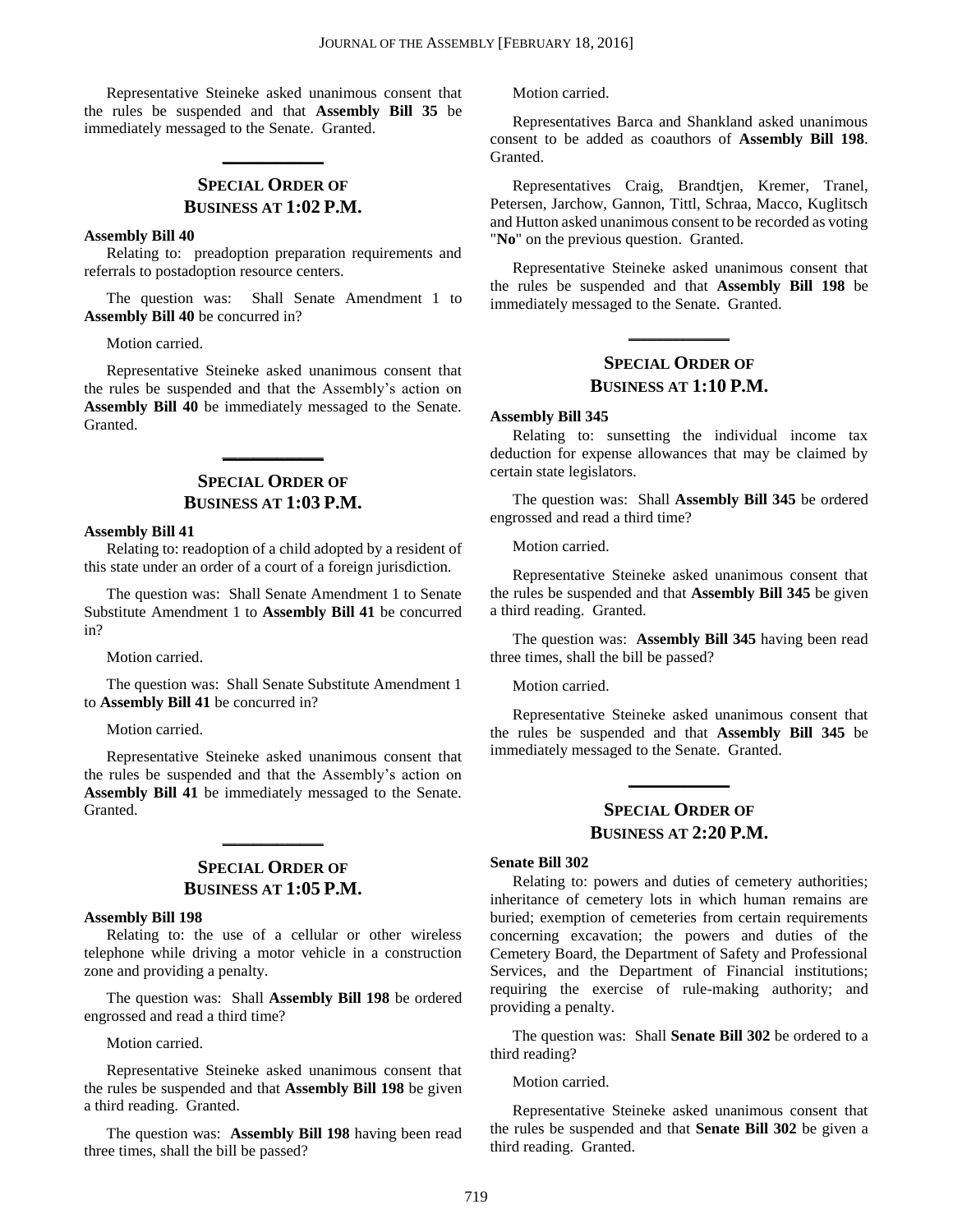The question was: **Senate Bill 302** having been read three times, shall the bill be concurred in?

Motion carried.

Representative Steineke asked unanimous consent that the rules be suspended and that **Senate Bill 302** be immediately messaged to the Senate. Granted.

**\_\_\_\_\_\_\_\_\_\_\_\_\_**

### **SPECIAL ORDER OF BUSINESS AT 1:12 P.M.**

### **Assembly Bill 410**

Relating to: powers and duties of cemetery authorities; inheritance of cemetery lots in which human remains are buried; exemption of cemeteries from certain requirements concerning excavation; the powers and duties of the Cemetery Board, the Department of Safety and Professional Services, and the Department of Financial institutions; requiring the exercise of rule-making authority; and providing a penalty.

Representative Steineke asked unanimous consent that **Assembly Bill 410** be laid on the table. Granted.

**\_\_\_\_\_\_\_\_\_\_\_\_\_**

### **SPECIAL ORDER OF BUSINESS AT 1:16 P.M.**

#### **Assembly Bill 553**

Relating to: the sales tax exemption for occasional sales by nonprofit organizations.

The question was: Shall Assembly Amendment 2 to **Assembly Bill 553** be adopted?

Motion carried.

The question was: Shall **Assembly Bill 553** be ordered engrossed and read a third time?

Motion carried.

Representative Steineke asked unanimous consent that the rules be suspended and that **Assembly Bill 553** be given a third reading. Granted.

The question was: **Assembly Bill 553** having been read three times, shall the bill be passed?

The roll was taken.

The result follows:

Ayes - Representatives Allen, August, Ballweg, Barca, Barnes, Berceau, Bernier, Billings, Born, Brandtjen, E. Brooks, R. Brooks, Brostoff, Craig, Czaja, Danou, Doyle, Duchow, Edming, Genrich, Goyke, Heaton, Hebl, Hesselbein, Hintz, Horlacher, Hutton, Jacque, Jagler, Jarchow, Johnson, Jorgensen, Kahl, Katsma, Kerkman, Kessler, Kitchens, Kleefisch, Knodl, Knudson, Kolste, Kremer, Krug, Kuglitsch, Kulp, T. Larson, Loudenbeck, Macco, Meyers, Milroy, Murphy, Mursau, Murtha, Nerison, Neylon, Novak, Nygren, Ohnstad, A. Ott, J. Ott, Petersen, Petryk, Pope, Quinn, Ripp, Rodriguez, Rohrkaste,

Sanfelippo, Sargent, Schraa, Shankland, Sinicki, Skowronski, Spiros, Spreitzer, Steffen, Steineke, Stuck, Subeck, Swearingen, Tauchen, C. Taylor, Thiesfeldt, Tittl, Tranel, VanderMeer, Vorpagel, Wachs, Weatherston, Young, Zamarripa and Speaker Vos - 92.

Noes - None.

Absent or not voting - Representatives Bowen, Considine, Gannon, Kooyenga, Mason, Riemer and Zepnick - 7.

Motion carried.

Representative Steineke asked unanimous consent that the rules be suspended and that **Assembly Bill 553** be immediately messaged to the Senate. Granted.

### **SPECIAL ORDER OF BUSINESS AT 2:25 P.M.**

**\_\_\_\_\_\_\_\_\_\_\_\_\_**

#### **Senate Bill 422**

Relating to: exclusion of a franchisor as the employer of a franchisee or of an employee of a franchisee.

The question was: Shall **Senate Bill 422** be ordered to a third reading?

Motion carried.

Representative Steineke asked unanimous consent that the rules be suspended and that **Senate Bill 422** be given a third reading. Granted.

The question was: **Senate Bill 422** having been read three times, shall the bill be concurred in?

Motion carried.

Representative Steineke asked unanimous consent that the rules be suspended and that **Senate Bill 422** be immediately messaged to the Senate. Granted.

### **SPECIAL ORDER OF BUSINESS AT 1:19 P.M.**

**\_\_\_\_\_\_\_\_\_\_\_\_\_**

#### **Assembly Bill 578**

Relating to: exclusion of a franchisor as the employer of a franchisee or of an employee of a franchisee.

Representative Steineke asked unanimous consent that **Assembly Bill 578** be laid on the table. Granted.

**\_\_\_\_\_\_\_\_\_\_\_\_\_**

### **SPECIAL ORDER OF BUSINESS AT 1:20 P.M.**

#### **Assembly Bill 580**

Relating to: the width and weight limits of certain motor vehicles operated on a highway.

The question was: Shall Senate Amendment 1 to **Assembly Bill 580** be concurred in?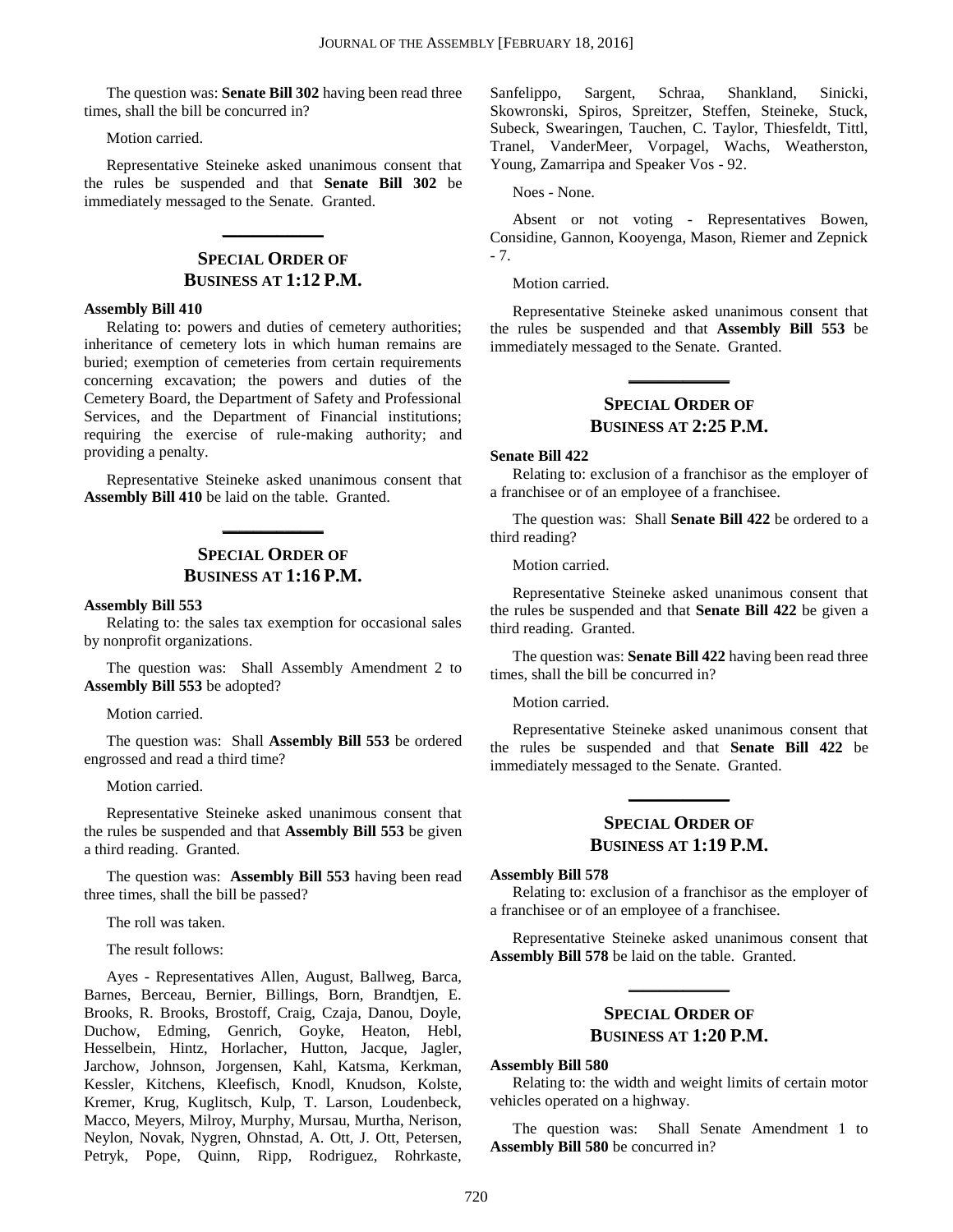Motion carried.

Representative Steineke asked unanimous consent that the rules be suspended and that the Assembly's action on **Assembly Bill 580** be immediately messaged to the Senate. Granted.

### **SPECIAL ORDER OF BUSINESS AT 1:21 P.M.**

**\_\_\_\_\_\_\_\_\_\_\_\_\_**

#### **Assembly Bill 582**

Relating to: government actions affecting rights to real property; the regulation of shoreland zoning; the substitution of hearing examiners in contested cases; and the property tax treatment of unoccupied property.

The question was: Shall Senate Amendment 1 to **Assembly Bill 582** be concurred in?

Motion carried.

Representative Steineke asked unanimous consent that the rules be suspended and that the Assembly's action on **Assembly Bill 582** be immediately messaged to the Senate. Granted.

### **SPECIAL ORDER OF BUSINESS AT 1:22 P.M.**

**\_\_\_\_\_\_\_\_\_\_\_\_\_**

#### **Assembly Bill 599**

Relating to: grants for community services to reduce recidivism and making an appropriation.

The question was: Shall Assembly Amendment 1 to **Assembly Bill 599** be adopted?

Motion carried.

The question was: Shall **Assembly Bill 599** be ordered engrossed and read a third time?

Motion carried.

Representative Steineke asked unanimous consent that the rules be suspended and that **Assembly Bill 599** be given a third reading. Granted.

The question was: **Assembly Bill 599** having been read three times, shall the bill be passed?

The roll was taken.

The result follows:

Ayes - Representatives Allen, August, Ballweg, Barca, Barnes, Berceau, Bernier, Billings, Born, Brandtjen, E. Brooks, R. Brooks, Brostoff, Craig, Czaja, Danou, Doyle, Duchow, Edming, Genrich, Goyke, Heaton, Hebl, Hesselbein, Hintz, Horlacher, Hutton, Jacque, Jagler, Jarchow, Johnson, Jorgensen, Kahl, Katsma, Kerkman, Kessler, Kitchens, Kleefisch, Knodl, Knudson, Kolste, Kremer, Krug, Kuglitsch, Kulp, T. Larson, Loudenbeck, Macco, Meyers, Milroy, Murphy, Mursau, Murtha, Nerison, Neylon, Novak, Nygren, Ohnstad, A. Ott, J. Ott, Petersen, Petryk, Pope, Quinn, Ripp, Rodriguez, Rohrkaste, Sanfelippo, Sargent, Schraa, Shankland, Sinicki, Skowronski, Spiros, Spreitzer, Steffen, Steineke, Stuck, Subeck, Swearingen, Tauchen, C. Taylor, Thiesfeldt, Tittl, Tranel, VanderMeer, Vorpagel, Wachs, Weatherston, Young, Zamarripa and Speaker Vos - 92.

Noes - None.

Absent or not voting - Representatives Bowen, Considine, Gannon, Kooyenga, Mason, Riemer and Zepnick - 7.

Motion carried.

Representative Shankland asked unanimous consent to be recorded as voting "**No**" on the previous question. Granted.

Representative Steineke asked unanimous consent that the rules be suspended and that **Assembly Bill 599** be immediately messaged to the Senate. Granted.

### **SPECIAL ORDER OF BUSINESS AT 1:24 P.M.**

**\_\_\_\_\_\_\_\_\_\_\_\_\_**

#### **Assembly Bill 629**

Relating to: a sales and use tax exemption for federal excise tax imposed on a sale of a heavy truck or trailer.

The question was: Shall **Assembly Bill 629** be ordered engrossed and read a third time?

Motion carried.

Representative Steineke asked unanimous consent that the rules be suspended and that **Assembly Bill 629** be given a third reading. Granted.

The question was: **Assembly Bill 629** having been read three times, shall the bill be passed?

The roll was taken.

The result follows:

Ayes - Representatives Allen, August, Ballweg, Barca, Barnes, Berceau, Bernier, Billings, Born, Brandtjen, E. Brooks, R. Brooks, Brostoff, Craig, Czaja, Danou, Doyle, Duchow, Edming, Genrich, Goyke, Heaton, Hebl, Hesselbein, Hintz, Horlacher, Hutton, Jacque, Jagler, Jarchow, Jorgensen, Kahl, Katsma, Kerkman, Kessler, Kitchens, Kleefisch, Knodl, Knudson, Kolste, Kremer, Krug, Kuglitsch, Kulp, T. Larson, Loudenbeck, Macco, Meyers, Milroy, Murphy, Mursau, Murtha, Nerison, Neylon, Novak, Nygren, Ohnstad, A. Ott, J. Ott, Petersen, Petryk, Pope, Quinn, Ripp, Rodriguez, Rohrkaste, Sanfelippo, Sargent, Schraa, Shankland, Sinicki, Skowronski, Spiros, Spreitzer, Steffen, Steineke, Stuck, Subeck, Swearingen, Tauchen, Thiesfeldt, Tittl, Tranel, VanderMeer, Vorpagel, Wachs, Weatherston, Young, Zamarripa and Speaker Vos - 90.

Noes - Representatives Johnson and C. Taylor - 2.

Absent or not voting - Representatives Bowen, Considine, Gannon, Kooyenga, Mason, Riemer and Zepnick - 7.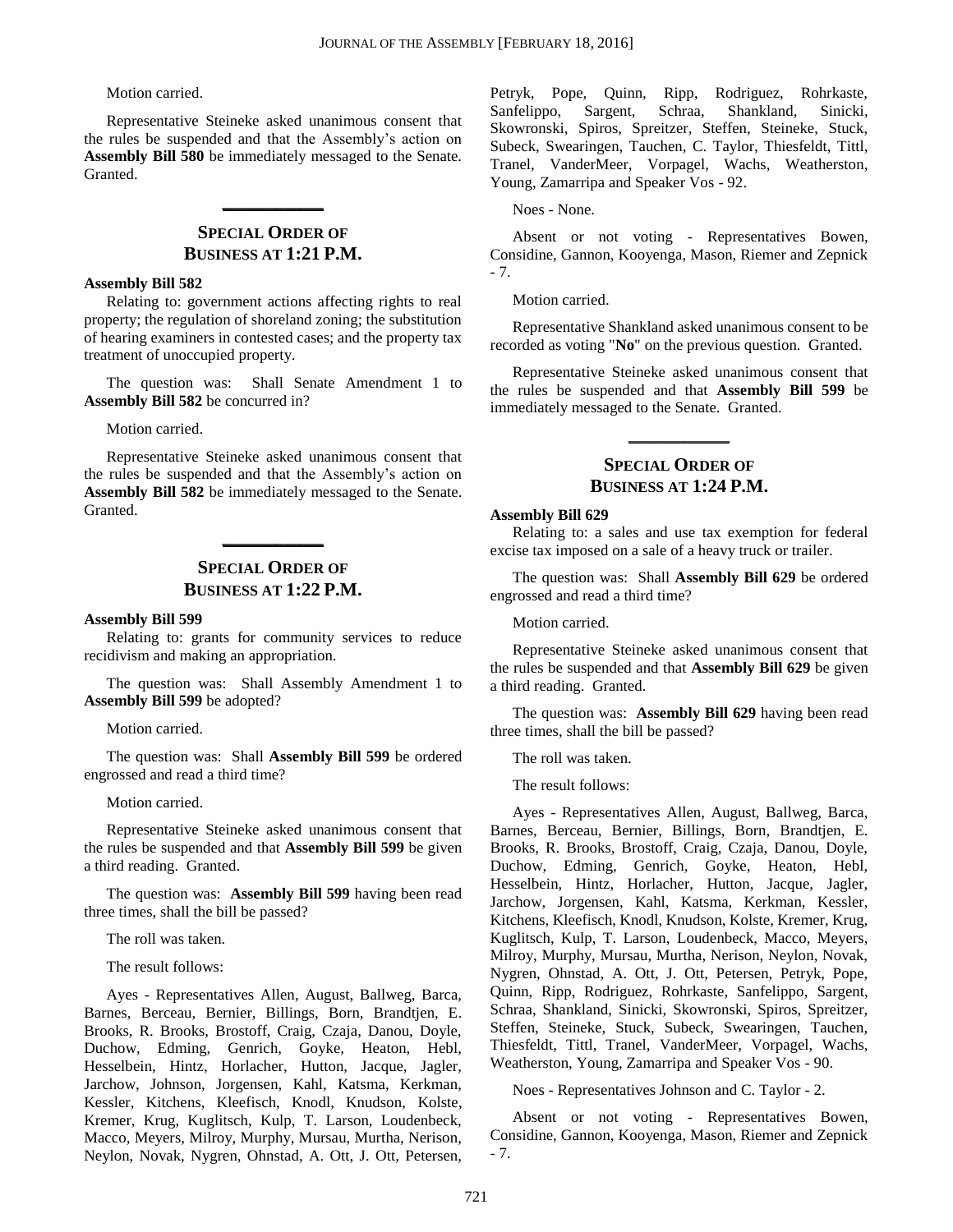Motion carried.

Representative Johnson asked unanimous consent to be recorded as voting "**Aye**" on the previous question. Granted.

Representative Steineke asked unanimous consent that the rules be suspended and that **Assembly Bill 629** be immediately messaged to the Senate. Granted.

**\_\_\_\_\_\_\_\_\_\_\_\_\_**

### **SPECIAL ORDER OF BUSINESS AT 1:25 P.M.**

#### **Assembly Bill 649**

Relating to: self-insurance by religious sects for purposes of motor vehicle financial responsibility and liability insurance requirements.

The question was: Shall Assembly Amendment 1 to **Assembly Bill 649** be adopted?

Motion carried.

The question was: Shall **Assembly Bill 649** be ordered engrossed and read a third time?

Motion carried.

Representative Steineke asked unanimous consent that the rules be suspended and that **Assembly Bill 649** be given a third reading. Granted.

The question was: **Assembly Bill 649** having been read three times, shall the bill be passed?

Motion carried.

Representative Steineke asked unanimous consent that the rules be suspended and that **Assembly Bill 649** be immediately messaged to the Senate. Granted.

### **SPECIAL ORDER OF BUSINESS AT 1:26 P.M.**

**\_\_\_\_\_\_\_\_\_\_\_\_\_**

#### **Assembly Bill 670**

Relating to: the operation of drones over state correctional institutions, the authority of political subdivisions to designate areas over which the operation of drones is limited, and providing a penalty.

The question was: Shall Assembly Substitute Amendment 1 to **Assembly Bill 670** be adopted?

Motion carried.

The question was: Shall **Assembly Bill 670** be ordered engrossed and read a third time?

Motion carried.

Representative Steineke asked unanimous consent that the rules be suspended and that **Assembly Bill 670** be given a third reading. Granted.

The question was: **Assembly Bill 670** having been read three times, shall the bill be passed?

Motion carried.

Representative Neylon asked unanimous consent to be recorded as voting "**No**" on the previous question. Granted.

Representative Steineke asked unanimous consent that the rules be suspended and that **Assembly Bill 670** be immediately messaged to the Senate. Granted.

### **SPECIAL ORDER OF BUSINESS AT 1:28 P.M.**

**\_\_\_\_\_\_\_\_\_\_\_\_\_**

#### **Assembly Bill 695**

Relating to: creating the Revised Uniform Fiduciary Access to Digital Assets Act.

The question was: Shall Assembly Amendment 1 to Assembly Substitute Amendment 1 to **Assembly Bill 695** be adopted?

Motion carried.

The question was: Shall Assembly Substitute Amendment 1 to **Assembly Bill 695** be adopted?

Motion carried.

The question was: Shall **Assembly Bill 695** be ordered engrossed and read a third time?

Motion carried.

Representative Steineke asked unanimous consent that the rules be suspended and that **Assembly Bill 695** be given a third reading. Granted.

The question was: **Assembly Bill 695** having been read three times, shall the bill be passed?

Motion carried.

Representative Steineke asked unanimous consent that the rules be suspended and that **Assembly Bill 695** be immediately messaged to the Senate. Granted.

### **SPECIAL ORDER OF BUSINESS AT 1:29 P.M.**

**\_\_\_\_\_\_\_\_\_\_\_\_\_**

### **Assembly Bill 698**

Relating to: requirements imposed on retailers of liquefied petroleum gas for proving financial responsibility.

The question was: Shall **Assembly Bill 698** be ordered engrossed and read a third time?

Motion carried.

Representative Steineke asked unanimous consent that the rules be suspended and that **Assembly Bill 698** be given a third reading. Granted.

The question was: **Assembly Bill 698** having been read three times, shall the bill be passed?

Motion carried.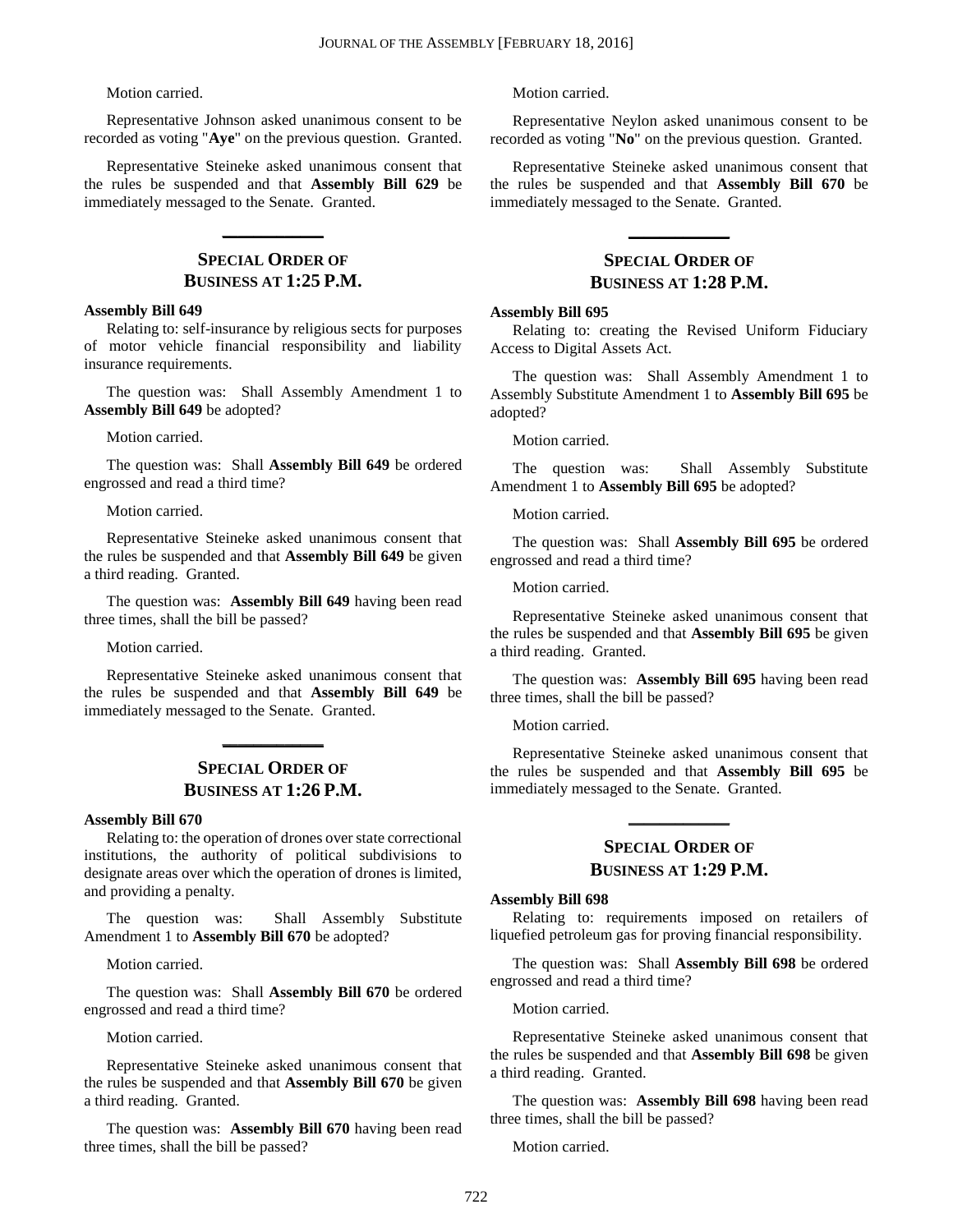Representative Sanfelippo asked unanimous consent to be recorded as voting "**No**" on the previous question. Granted.

Representative Steineke asked unanimous consent that the rules be suspended and that **Assembly Bill 698** be immediately messaged to the Senate. Granted.

### **SPECIAL ORDER OF BUSINESS AT 1:30 P.M.**

**\_\_\_\_\_\_\_\_\_\_\_\_\_**

#### **Assembly Bill 702**

Relating to: special registration plates associated with the Wisconsin Rocky Mountain Elk Foundation, childhood cancer, Whitetails Unlimited, the Boy Scouts of America, and nurses and the nursing profession, registration numbers on special registration plates, and making appropriations.

Representative Steineke asked unanimous consent that Assembly Amendment 1 to **Assembly Bill 702** be laid on the table. Granted.

The question was: Shall **Assembly Bill 702** be ordered engrossed and read a third time?

Motion carried.

Representative Steineke asked unanimous consent that the rules be suspended and that **Assembly Bill 702** be given a third reading. Granted.

The question was: **Assembly Bill 702** having been read three times, shall the bill be passed?

The roll was taken.

The result follows:

Ayes - Representatives Allen, August, Ballweg, Barca, Barnes, Berceau, Bernier, Billings, Born, Brandtjen, E. Brooks, R. Brooks, Brostoff, Czaja, Danou, Doyle, Duchow, Edming, Genrich, Goyke, Heaton, Hebl, Hesselbein, Hintz, Horlacher, Jacque, Jagler, Jarchow, Johnson, Jorgensen, Kahl, Katsma, Kerkman, Kessler, Kitchens, Kleefisch, Knodl, Knudson, Kolste, Kremer, Krug, Kuglitsch, Kulp, T. Larson, Loudenbeck, Macco, Meyers, Milroy, Murphy, Mursau, Murtha, Nerison, Neylon, Novak, Nygren, Ohnstad, A. Ott, J. Ott, Petersen, Petryk, Pope, Quinn, Ripp, Rodriguez, Rohrkaste, Sanfelippo, Sargent, Schraa, Shankland, Sinicki, Skowronski, Spiros, Spreitzer, Steffen, Steineke, Stuck, Subeck, Swearingen, Tauchen, C. Taylor, Thiesfeldt, Tittl, Tranel, VanderMeer, Vorpagel, Wachs, Weatherston, Young, Zamarripa and Speaker Vos - 90.

Noes - Representatives Craig and Hutton - 2.

Absent or not voting - Representatives Bowen, Considine, Gannon, Kooyenga, Mason, Riemer and Zepnick - 7.

Motion carried.

Representatives Barca and Shankland asked unanimous consent to be added as coauthors of **Assembly Bill 702**. Granted.

Representative Steineke asked unanimous consent that the rules be suspended and that **Assembly Bill 702** be immediately messaged to the Senate. Granted.

**\_\_\_\_\_\_\_\_\_\_\_\_\_**

### **SPECIAL ORDER OF BUSINESS AT 2:36 P.M.**

#### **Senate Bill 541**

Relating to: planting trees, shrubs, or hedges on the side of certain highways.

The question was: Shall **Senate Bill 541** be ordered to a third reading?

Motion carried.

Representative Steineke asked unanimous consent that the rules be suspended and that **Senate Bill 541** be given a third reading. Granted.

The question was: **Senate Bill 541** having been read three times, shall the bill be concurred in?

Motion carried.

Representative Steineke asked unanimous consent that the rules be suspended and that **Senate Bill 541** be immediately messaged to the Senate. Granted.

### **SPECIAL ORDER OF BUSINESS AT 1:31 P.M.**

**\_\_\_\_\_\_\_\_\_\_\_\_\_**

#### **Assembly Bill 703**

Relating to: planting trees, shrubs, or hedges on the side of certain highways.

Representative Steineke asked unanimous consent that **Assembly Bill 703** be laid on the table. Granted.

### **SPECIAL ORDER OF BUSINESS AT 1:32 P.M.**

**\_\_\_\_\_\_\_\_\_\_\_\_\_**

#### **Assembly Bill 708**

Relating to: zoning for peer-run respite centers.

The question was: Shall **Assembly Bill 708** be ordered engrossed and read a third time?

Motion carried.

Representative Knodl asked unanimous consent that the rules be suspended and that **Assembly Bill 708** be given a third reading. Granted.

The question was: **Assembly Bill 708** having been read three times, shall the bill be passed?

Motion carried.

Representative Steineke asked unanimous consent that the rules be suspended and that **Assembly Bill 708** be immediately messaged to the Senate. Granted.

**\_\_\_\_\_\_\_\_\_\_\_\_\_**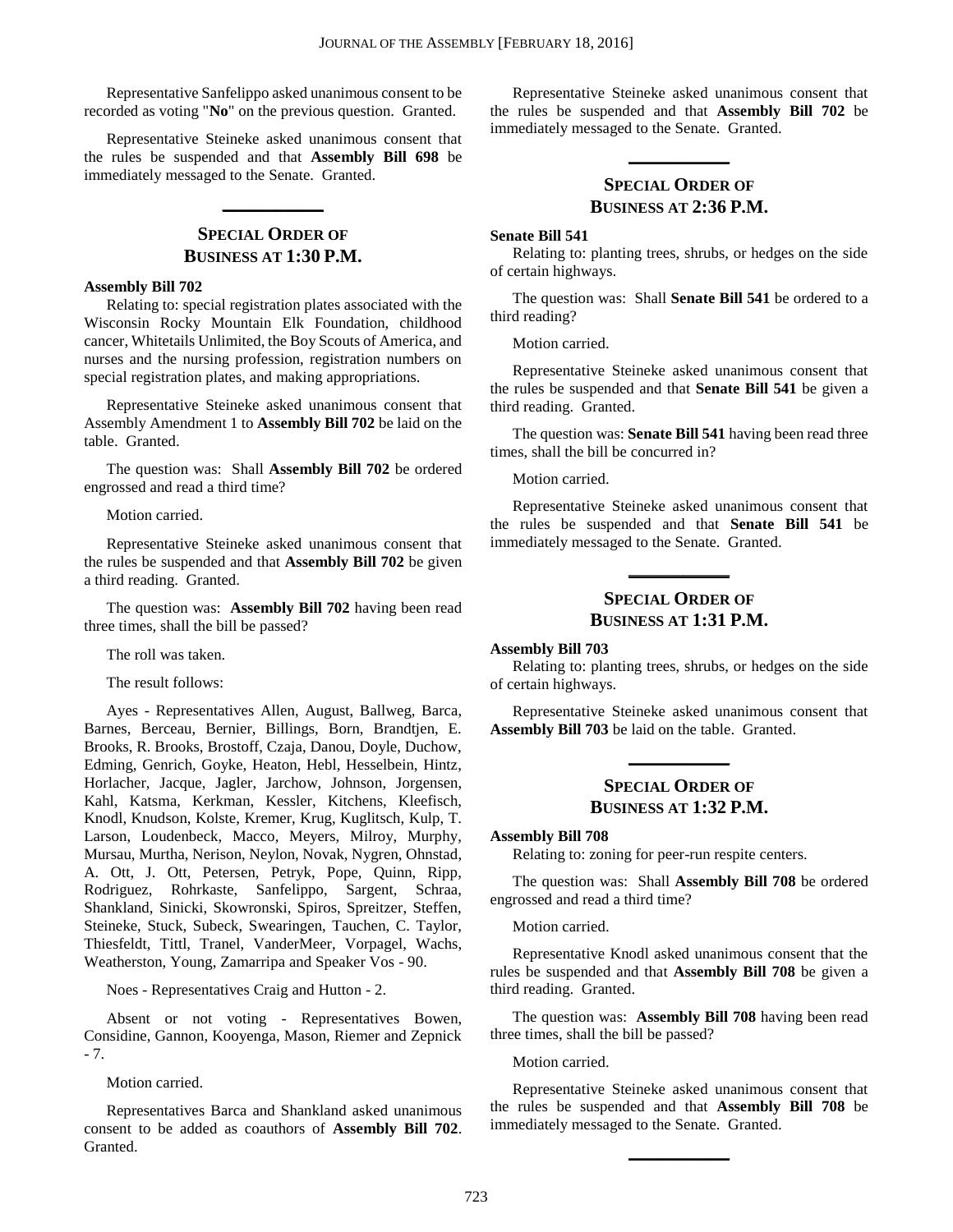### **SPECIAL ORDER OF BUSINESS AT 1:33 P.M.**

### **Assembly Bill 710**

Relating to: stipends for the Wisconsin Council on Mental Health.

The question was: Shall **Assembly Bill 710** be ordered engrossed and read a third time?

Motion carried.

Representative Steineke asked unanimous consent that the rules be suspended and that **Assembly Bill 710** be given a third reading. Granted.

The question was: **Assembly Bill 710** having been read three times, shall the bill be passed?

Motion carried.

Representatives Barca and Shankland asked unanimous consent to be added as coauthors of **Assembly Bill 710**. Granted.

Representative Hutton asked unanimous consent to be recorded as voting "**No**" on the previous question. Granted.

Representative Steineke asked unanimous consent that the rules be suspended and that **Assembly Bill 710** be immediately messaged to the Senate. Granted.

**\_\_\_\_\_\_\_\_\_\_\_\_\_**

### **SPECIAL ORDER OF BUSINESS AT 1:34 P.M.**

#### **Assembly Bill 711**

Relating to: qualified treatment trainees.

The question was: Shall **Assembly Bill 711** be ordered engrossed and read a third time?

Motion carried.

Representative Steineke asked unanimous consent that the rules be suspended and that **Assembly Bill 711** be given a third reading. Granted.

The question was: **Assembly Bill 711** having been read three times, shall the bill be passed?

Motion carried.

Representative Steineke asked unanimous consent that the rules be suspended and that **Assembly Bill 711** be immediately messaged to the Senate. Granted.

### **SPECIAL ORDER OF BUSINESS AT 1:35 P.M.**

**\_\_\_\_\_\_\_\_\_\_\_\_\_**

#### **Assembly Bill 712**

Relating to: certification of outpatient mental health clinics.

The question was: Shall **Assembly Bill 712** be ordered engrossed and read a third time?

Motion carried.

Representative Steineke asked unanimous consent that the rules be suspended and that **Assembly Bill 712** be given a third reading. Granted.

The question was: **Assembly Bill 712** having been read three times, shall the bill be passed?

### Motion carried.

Representative Steineke asked unanimous consent that the rules be suspended and that **Assembly Bill 712** be immediately messaged to the Senate. Granted.

Representative Gannon asked unanimous consent that his leave of absence be lifted. Granted.

**\_\_\_\_\_\_\_\_\_\_\_\_\_**

### **SPECIAL ORDER OF BUSINESS AT 1:36 P.M.**

#### **Assembly Bill 713**

Relating to: access to and prior authorization for mental health services under the Medical Assistance program.

The question was: Shall Assembly Amendment 1 to **Assembly Bill 713** be adopted?

Motion carried.

The question was: Shall **Assembly Bill 713** be ordered engrossed and read a third time?

Motion carried.

Representative Steineke asked unanimous consent that the rules be suspended and that **Assembly Bill 713** be given a third reading. Granted.

The question was: **Assembly Bill 713** having been read three times, shall the bill be passed?

The roll was taken.

The result follows:

Ayes - Representatives Allen, August, Ballweg, Barca, Barnes, Berceau, Bernier, Billings, Born, Brandtjen, E. Brooks, R. Brooks, Brostoff, Craig, Czaja, Danou, Doyle, Duchow, Edming, Gannon, Genrich, Goyke, Heaton, Hebl, Hesselbein, Hintz, Horlacher, Hutton, Jacque, Jagler, Jarchow, Johnson, Jorgensen, Kahl, Katsma, Kerkman, Kessler, Kitchens, Kleefisch, Knodl, Knudson, Kolste, Kremer, Krug, Kuglitsch, Kulp, T. Larson, Loudenbeck, Macco, Meyers, Milroy, Murphy, Mursau, Murtha, Nerison, Neylon, Novak, Nygren, Ohnstad, A. Ott, J. Ott, Petryk, Pope, Quinn, Ripp, Rodriguez, Rohrkaste, Sanfelippo, Sargent, Schraa, Shankland, Sinicki, Skowronski, Spiros, Spreitzer, Steffen, Steineke, Stuck, Subeck, Swearingen, Tauchen, C. Taylor, Thiesfeldt, Tittl, Tranel, VanderMeer, Vorpagel, Wachs, Weatherston, Young, Zamarripa and Speaker Vos - 92.

Noes - Representative Petersen - 1.

Absent or not voting - Representatives Bowen, Considine, Kooyenga, Mason, Riemer and Zepnick - 6.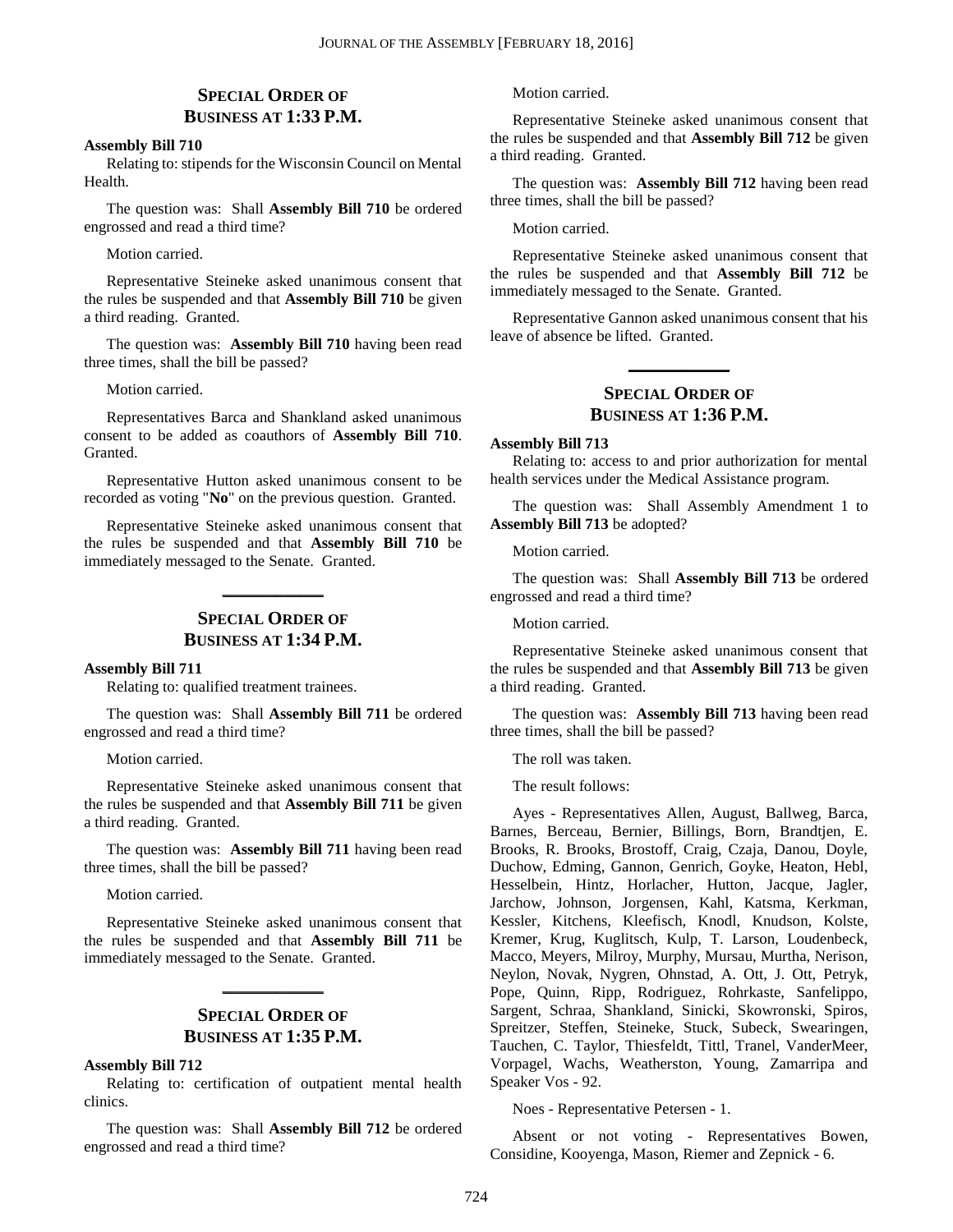Motion carried.

Representative Steineke asked unanimous consent that the rules be suspended and that **Assembly Bill 713** be immediately messaged to the Senate. Granted.

**\_\_\_\_\_\_\_\_\_\_\_\_\_**

### **SPECIAL ORDER OF BUSINESS AT 1:37 P.M.**

### **Assembly Bill 732**

Relating to: the fee for filing limited liability company articles of organization with the Department of Financial Institutions.

The question was: Shall Assembly Substitute Amendment 1 to **Assembly Bill 732** be adopted?

Motion carried.

The question was: Shall **Assembly Bill 732** be ordered engrossed and read a third time?

Motion carried.

Representative Steineke asked unanimous consent that the rules be suspended and that **Assembly Bill 732** be given a third reading. Granted.

The question was: **Assembly Bill 732** having been read three times, shall the bill be passed?

Motion carried.

Representatives Allen and Gannon asked unanimous consent to be recorded as voting "**No**" on the previous question. Granted.

Representative Steineke asked unanimous consent that the rules be suspended and that **Assembly Bill 732** be immediately messaged to the Senate. Granted.

### **SPECIAL ORDER OF BUSINESS AT 2:32 P.M.**

**\_\_\_\_\_\_\_\_\_\_\_\_\_**

#### **Senate Bill 509**

Relating to: seasonal weight limitations for certain vehicles transporting agricultural crops.

The question was: Shall **Senate Bill 509** be ordered to a third reading?

Motion carried.

Representative Steineke asked unanimous consent that the rules be suspended and that **Senate Bill 509** be given a third reading. Granted.

The question was: **Senate Bill 509** having been read three times, shall the bill be concurred in?

Motion carried.

Representative Steineke asked unanimous consent that the rules be suspended and that **Senate Bill 509** be immediately messaged to the Senate. Granted.

### **SPECIAL ORDER OF BUSINESS AT 1:38 P.M.**

**\_\_\_\_\_\_\_\_\_\_\_\_\_**

### **Assembly Bill 733**

Relating to: seasonal weight limitations for certain vehicles transporting agricultural crops.

Representative Steineke asked unanimous consent that **Assembly Bill 733** be laid on the table. Granted.

**\_\_\_\_\_\_\_\_\_\_\_\_\_**

### **SPECIAL ORDER OF BUSINESS AT 1:39 P.M.**

### **Assembly Bill 736**

Relating to: proof of physical fitness requirement for certain local transit employees.

The question was: Shall **Assembly Bill 736** be ordered engrossed and read a third time?

Motion carried.

Representative Steineke asked unanimous consent that the rules be suspended and that **Assembly Bill 736** be given a third reading. Granted.

The question was: **Assembly Bill 736** having been read three times, shall the bill be passed?

Motion carried.

Representative Petersen asked unanimous consent to be recorded as voting "**No**" on the previous question. Granted.

Representative Steineke asked unanimous consent that the rules be suspended and that **Assembly Bill 736** be immediately messaged to the Senate. Granted.

### **SPECIAL ORDER OF BUSINESS AT 1:40 P.M.**

**\_\_\_\_\_\_\_\_\_\_\_\_\_**

#### **Assembly Bill 753**

Relating to: exemption from fees relating to security freezes on consumer credit reports.

The question was: Shall **Assembly Bill 753** be ordered engrossed and read a third time?

Motion carried.

Representative Steineke asked unanimous consent that the rules be suspended and that **Assembly Bill 753** be given a third reading. Granted.

The question was: **Assembly Bill 753** having been read three times, shall the bill be passed?

Motion carried.

Representatives Craig and Sanfelippo asked unanimous consent to be recorded as voting "**No**" on the previous question. Granted.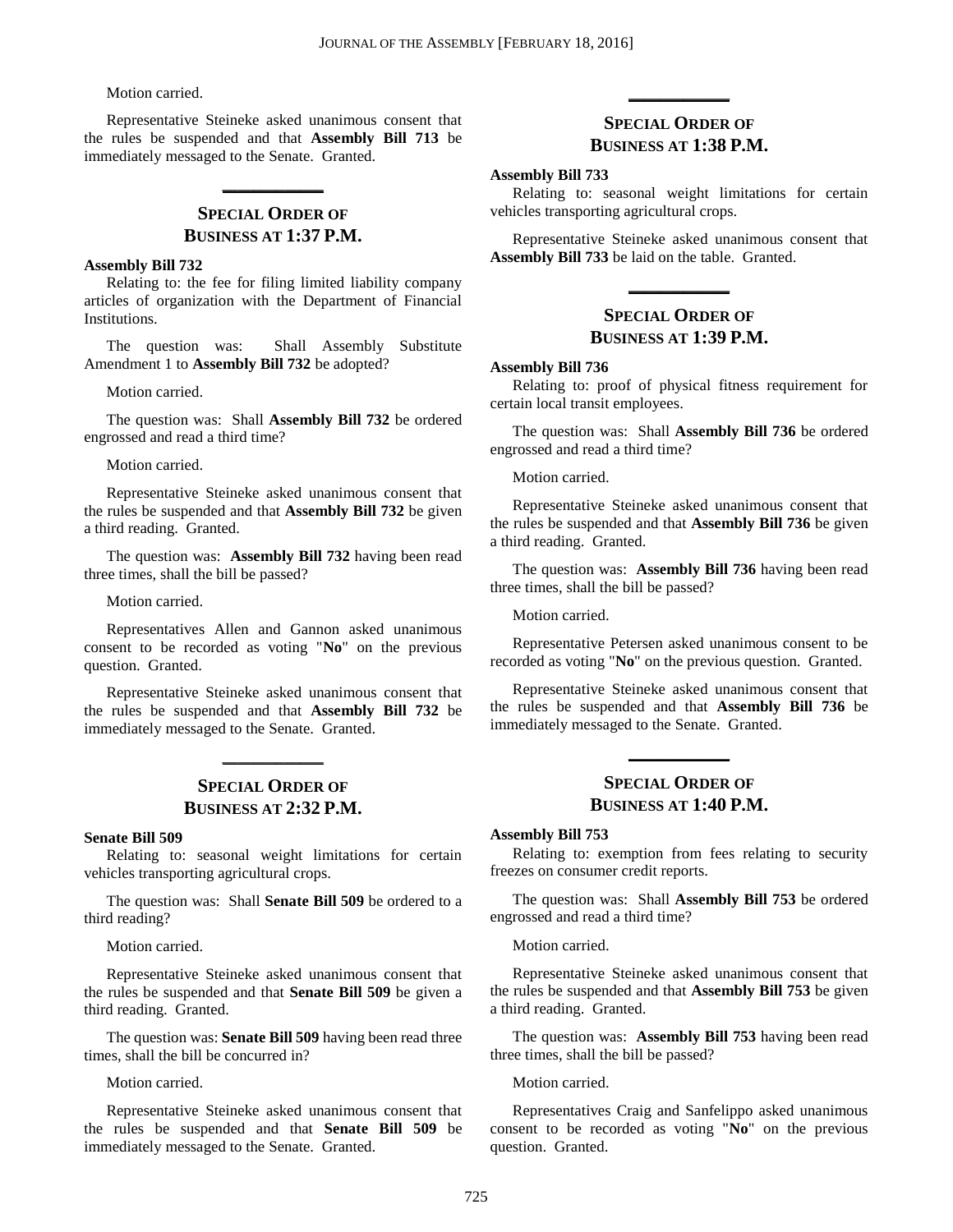Representative Spreitzer asked unanimous consent to be added as a coauthor of **Assembly Bill 753**. Granted.

Representative Steineke asked unanimous consent that the rules be suspended and that **Assembly Bill 753** be immediately messaged to the Senate. Granted.

### **SPECIAL ORDER OF**

**\_\_\_\_\_\_\_\_\_\_\_\_\_**

### **BUSINESS AT 2:35 P.M.**

### **Senate Bill 538**

Relating to: special distinguishing registration plates issued by the Department of Transportation and making appropriations.

The question was: Shall **Senate Bill 538** be ordered to a third reading?

Motion carried.

Representative Steineke asked unanimous consent that the rules be suspended and that **Senate Bill 538** be given a third reading. Granted.

The question was: **Senate Bill 538** having been read three times, shall the bill be concurred in?

The roll was taken.

The result follows:

Ayes - Representatives Allen, August, Ballweg, Barca, Barnes, Berceau, Bernier, Billings, Born, Brandtjen, E. Brooks, R. Brooks, Brostoff, Craig, Czaja, Danou, Doyle, Duchow, Edming, Gannon, Genrich, Goyke, Heaton, Hebl, Hesselbein, Hintz, Horlacher, Hutton, Jacque, Jagler, Jarchow, Johnson, Jorgensen, Kahl, Katsma, Kerkman, Kessler, Kitchens, Kleefisch, Knodl, Knudson, Kolste, Kremer, Krug, Kuglitsch, Kulp, T. Larson, Loudenbeck, Macco, Meyers, Milroy, Murphy, Mursau, Murtha, Nerison, Neylon, Novak, Nygren, Ohnstad, A. Ott, J. Ott, Petersen, Petryk, Pope, Quinn, Ripp, Rodriguez, Rohrkaste, Sanfelippo, Sargent, Schraa, Shankland, Sinicki, Skowronski, Spiros, Spreitzer, Steffen, Steineke, Stuck, Subeck, Swearingen, Tauchen, C. Taylor, Thiesfeldt, Tittl, Tranel, VanderMeer, Vorpagel, Wachs, Weatherston, Young, Zamarripa and Speaker Vos - 93.

Noes - None.

Absent or not voting - Representatives Bowen, Considine, Kooyenga, Mason, Riemer and Zepnick - 6.

Motion carried.

Representative Steineke asked unanimous consent that the rules be suspended and that **Senate Bill 538** be immediately messaged to the Senate. Granted.

**\_\_\_\_\_\_\_\_\_\_\_\_\_**

### **SPECIAL ORDER OF BUSINESS AT 1:41 P.M.**

#### **Assembly Bill 754**

Relating to: special distinguishing registration plates issued by the Department of Transportation and making appropriations.

Representative Steineke asked unanimous consent that **Assembly Bill 754** be laid on the table. Granted.

**\_\_\_\_\_\_\_\_\_\_\_\_\_**

### **SPECIAL ORDER OF BUSINESS AT 1:43 P.M.**

#### **Assembly Bill 760**

Relating to: reimbursement of costs for certain enforcement actions by the Department of Agriculture, Trade and Consumer Protection.

The question was: Shall **Assembly Bill 760** be ordered engrossed and read a third time?

Motion carried.

Representative Steineke asked unanimous consent that the rules be suspended and that **Assembly Bill 760** be given a third reading. Granted.

The question was: **Assembly Bill 760** having been read three times, shall the bill be passed?

Motion carried.

Representative Steineke asked unanimous consent that the rules be suspended and that **Assembly Bill 760** be immediately messaged to the Senate. Granted.

**\_\_\_\_\_\_\_\_\_\_\_\_\_**

### **SPECIAL ORDER OF BUSINESS AT 1:44 P.M.**

#### **Assembly Bill 776**

Relating to: permits issued to a state crime laboratory to possess, manufacture, or use a controlled substance.

The question was: Shall **Assembly Bill 776** be ordered engrossed and read a third time?

Motion carried.

Representative Knodl asked unanimous consent that the rules be suspended and that **Assembly Bill 776** be given a third reading. Granted.

The question was: **Assembly Bill 776** having been read three times, shall the bill be passed?

Motion carried.

Representatives Barca, Kolste, Shankland, Ohnstad, Wachs, Zepnick, Billings, Hesselbein, Spreitzer and Johnson asked unanimous consent to be added as coauthors of **Assembly Bill 776**. Granted.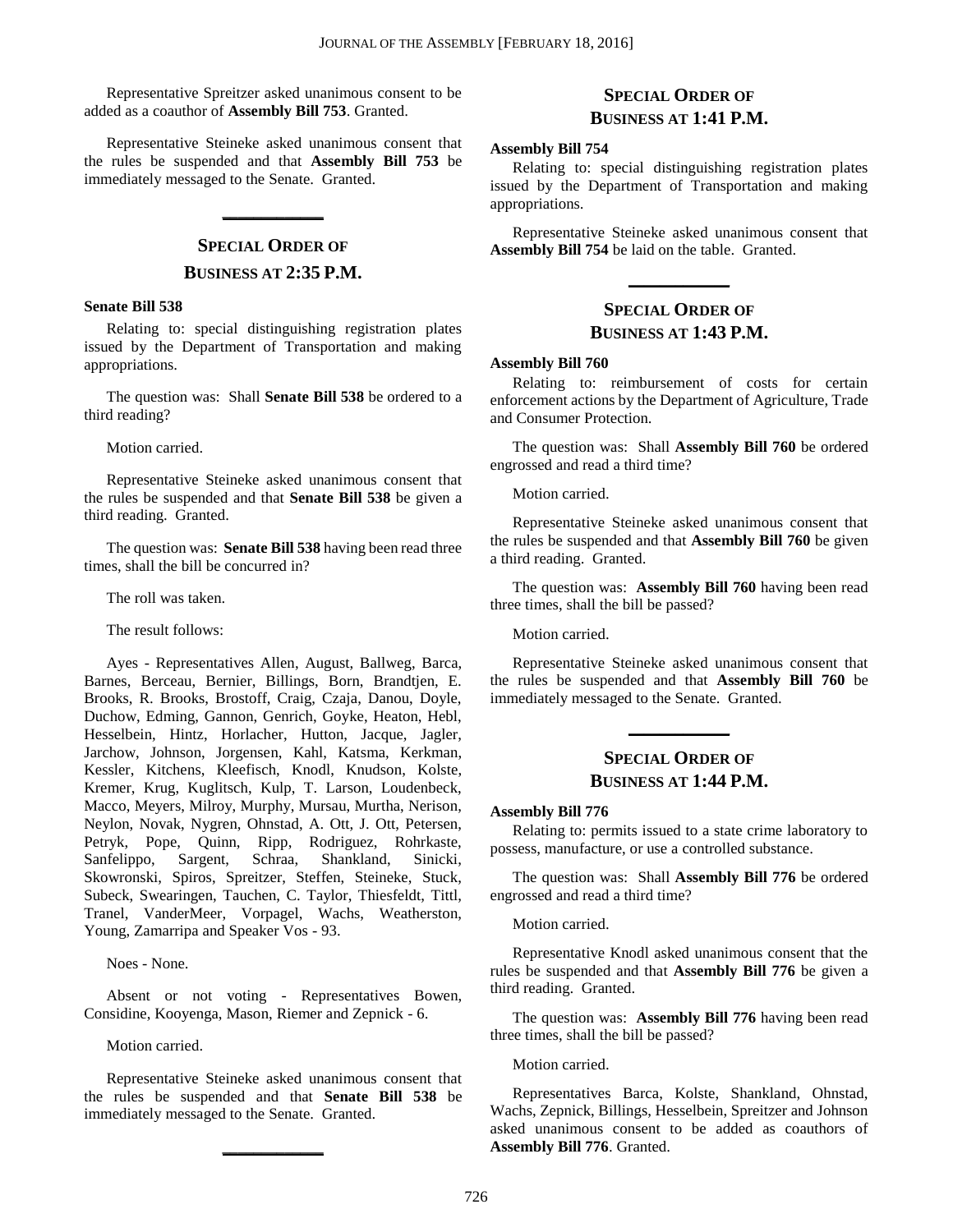Representative Knodl asked unanimous consent that the rules be suspended and that **Assembly Bill 776** be immediately messaged to the Senate. Granted.

Representative Zepnick asked unanimous consent that his leave of absence be lifted. Granted.

**\_\_\_\_\_\_\_\_\_\_\_\_\_**

### **SPECIAL ORDER OF BUSINESS AT 1:45 P.M.**

### **Assembly Bill 783**

Relating to: funding for a virtual dementia tour license and making an appropriation.

The question was: Shall Assembly Amendment 1 to **Assembly Bill 783** be adopted?

Motion carried.

The question was: Shall **Assembly Bill 783** be ordered engrossed and read a third time?

Motion carried.

Representative Knodl asked unanimous consent that the rules be suspended and that **Assembly Bill 783** be given a third reading. Granted.

The question was: **Assembly Bill 783** having been read three times, shall the bill be passed?

The roll was taken.

The result follows:

Ayes - Representatives Allen, August, Ballweg, Barca, Barnes, Berceau, Bernier, Billings, Born, Brandtjen, E. Brooks, R. Brooks, Brostoff, Craig, Czaja, Danou, Doyle, Duchow, Edming, Gannon, Genrich, Goyke, Heaton, Hebl, Hesselbein, Hintz, Horlacher, Hutton, Jacque, Jagler, Jarchow, Johnson, Jorgensen, Kahl, Katsma, Kerkman, Kessler, Kitchens, Kleefisch, Knodl, Knudson, Kolste, Kremer, Krug, Kuglitsch, Kulp, T. Larson, Loudenbeck, Macco, Meyers, Milroy, Murphy, Mursau, Murtha, Nerison, Neylon, Novak, Nygren, Ohnstad, A. Ott, J. Ott, Petersen, Petryk, Pope, Quinn, Ripp, Rodriguez, Rohrkaste, Sanfelippo, Sargent, Schraa, Shankland, Sinicki, Skowronski, Spiros, Spreitzer, Steffen, Steineke, Stuck, Subeck, Swearingen, Tauchen, C. Taylor, Thiesfeldt, Tittl, Tranel, VanderMeer, Vorpagel, Wachs, Weatherston, Young, Zamarripa, Zepnick and Speaker Vos - 94.

Noes - None.

Absent or not voting - Representatives Bowen, Considine, Kooyenga, Mason and Riemer - 5.

Motion carried.

Representatives Shankland and Barca asked unanimous consent to be added as coauthors of **Assembly Bill 783**. Granted.

Representative Knodl asked unanimous consent that the rules be suspended and that **Assembly Bill 783** be immediately messaged to the Senate. Granted.

### **SPECIAL ORDER OF BUSINESS AT 1:46 P.M.**

**\_\_\_\_\_\_\_\_\_\_\_\_\_**

#### **Assembly Bill 784**

Relating to: funding for the Alzheimer's Disease Research Center at the University of Wisconsin-Madison and making an appropriation.

The question was: Shall **Assembly Bill 784** be ordered engrossed and read a third time?

Motion carried.

Representative Knodl asked unanimous consent that the rules be suspended and that **Assembly Bill 784** be given a third reading. Granted.

The question was: **Assembly Bill 784** having been read three times, shall the bill be passed?

The roll was taken.

The result follows:

Ayes - Representatives Allen, August, Ballweg, Barca, Barnes, Berceau, Bernier, Billings, Born, Brandtjen, E. Brooks, R. Brooks, Brostoff, Craig, Czaja, Danou, Doyle, Duchow, Edming, Gannon, Genrich, Goyke, Heaton, Hebl, Hesselbein, Hintz, Horlacher, Hutton, Jacque, Jagler, Jarchow, Johnson, Jorgensen, Kahl, Katsma, Kerkman, Kessler, Kitchens, Kleefisch, Knodl, Knudson, Kolste, Kremer, Krug, Kuglitsch, Kulp, T. Larson, Loudenbeck, Macco, Meyers, Milroy, Murphy, Mursau, Murtha, Nerison, Neylon, Novak, Nygren, Ohnstad, A. Ott, J. Ott, Petersen, Petryk, Pope, Quinn, Ripp, Rodriguez, Rohrkaste, Sanfelippo, Sargent, Schraa, Shankland, Sinicki, Skowronski, Spiros, Spreitzer, Steffen, Steineke, Stuck, Subeck, Swearingen, Tauchen, C. Taylor, Thiesfeldt, Tittl, Tranel, VanderMeer, Vorpagel, Wachs, Weatherston, Young, Zamarripa, Zepnick and Speaker Vos - 94.

Noes - None.

Absent or not voting - Representatives Bowen, Considine, Kooyenga, Mason and Riemer - 5.

Motion carried.

Representatives Shankland and Barca asked unanimous consent to be added as coauthors of **Assembly Bill 784**. Granted.

Representative Knodl asked unanimous consent that the rules be suspended and that **Assembly Bill 784** be immediately messaged to the Senate. Granted.

**\_\_\_\_\_\_\_\_\_\_\_\_\_**

### **SPECIAL ORDER OF BUSINESS AT 1:47 P.M.**

#### **Assembly Bill 785**

Relating to: dementia specialist certification program.

The question was: Shall Assembly Substitute Amendment 2 to **Assembly Bill 785** be adopted?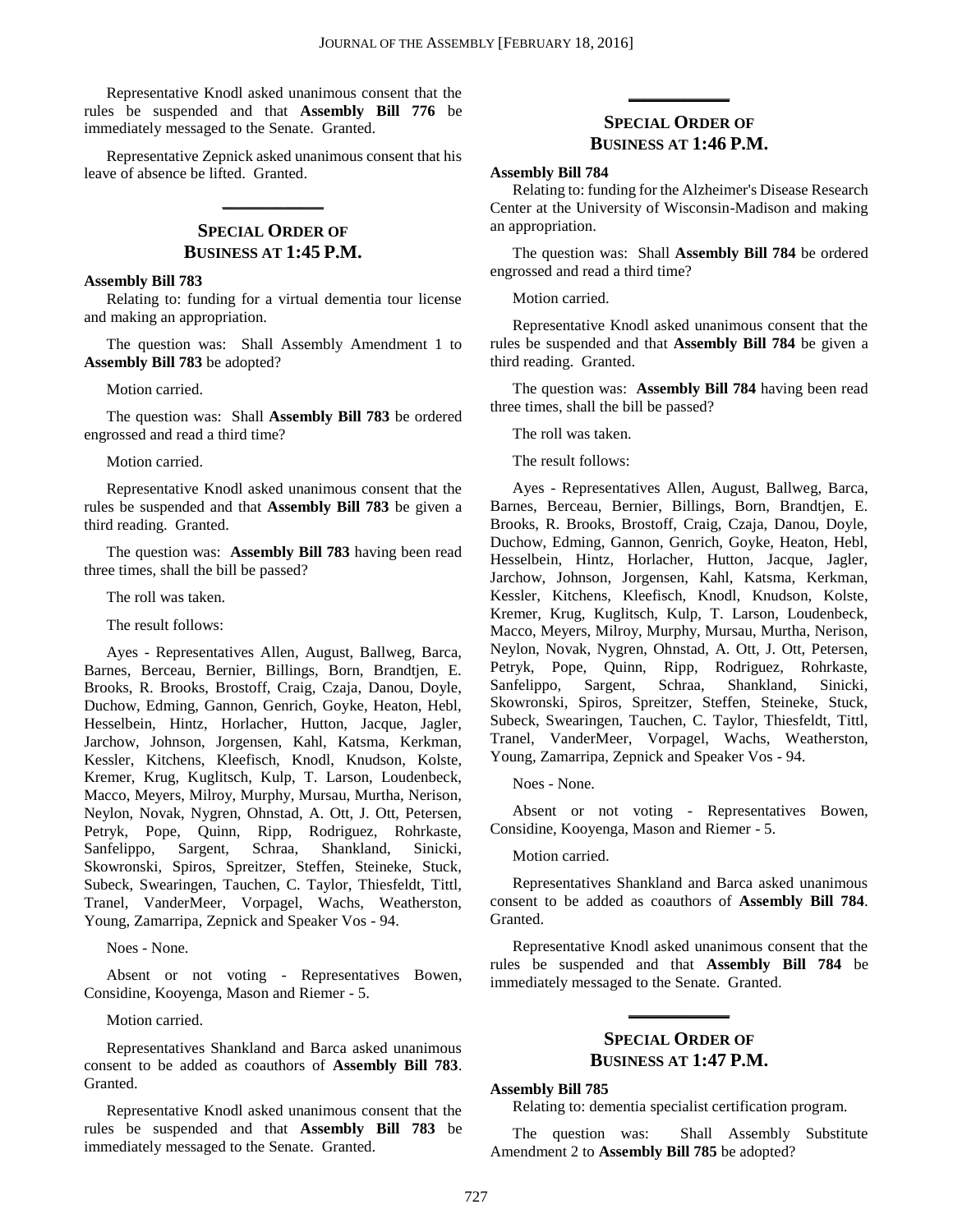Motion carried.

The question was: Shall **Assembly Bill 785** be ordered engrossed and read a third time?

Motion carried.

Representative Knodl asked unanimous consent that the rules be suspended and that **Assembly Bill 785** be given a third reading. Granted.

The question was: **Assembly Bill 785** having been read three times, shall the bill be passed?

Motion carried.

Representatives Shankland and Barca asked unanimous consent to be added as coauthors of **Assembly Bill 785**. Granted.

Representative Knodl asked unanimous consent that the rules be suspended and that **Assembly Bill 785** be immediately messaged to the Senate. Granted.

### **SPECIAL ORDER OF BUSINESS AT 1:48 P.M.**

**\_\_\_\_\_\_\_\_\_\_\_\_\_**

### **Assembly Bill 786**

Relating to: report on dementia crisis unit pilot program and placement of individuals with dementia.

The question was: Shall Assembly Amendment 1 to **Assembly Bill 786** be adopted?

Motion carried.

The question was: Shall **Assembly Bill 786** be ordered engrossed and read a third time?

Motion carried.

Representative Knodl asked unanimous consent that the rules be suspended and that **Assembly Bill 786** be given a third reading. Granted.

The question was: **Assembly Bill 786** having been read three times, shall the bill be passed?

Motion carried.

Representatives Shankland and Barca asked unanimous consent to be added as coauthors of **Assembly Bill 786**. Granted.

Representative Knodl asked unanimous consent that the rules be suspended and that **Assembly Bill 786** be immediately messaged to the Senate. Granted.

### **SPECIAL ORDER OF BUSINESS AT 1:49 P.M.**

**\_\_\_\_\_\_\_\_\_\_\_\_\_**

### **Assembly Bill 787**

Relating to: funding for respite care under the Alzheimer's Family and Caregiver Support Program and making an appropriation.

The question was: Shall Assembly Amendment 1 to **Assembly Bill 787** be adopted?

Motion carried.

The question was: Shall Assembly Amendment 2 to **Assembly Bill 787** be adopted?

Motion carried.

The question was: Shall Assembly Amendment 3 to **Assembly Bill 787** be adopted?

Motion carried.

The question was: Shall **Assembly Bill 787** be ordered engrossed and read a third time?

Motion carried.

Representative Knodl asked unanimous consent that the rules be suspended and that **Assembly Bill 787** be given a third reading. Granted.

The question was: **Assembly Bill 787** having been read three times, shall the bill be passed?

The roll was taken.

The result follows:

Ayes - Representatives Allen, August, Ballweg, Barca, Barnes, Berceau, Bernier, Billings, Born, Brandtjen, E. Brooks, R. Brooks, Brostoff, Craig, Czaja, Danou, Doyle, Duchow, Edming, Gannon, Genrich, Goyke, Heaton, Hebl, Hesselbein, Hintz, Horlacher, Hutton, Jacque, Jagler, Jarchow, Johnson, Jorgensen, Kahl, Katsma, Kerkman, Kessler, Kitchens, Kleefisch, Knodl, Knudson, Kolste, Kremer, Krug, Kuglitsch, Kulp, T. Larson, Loudenbeck, Macco, Meyers, Milroy, Murphy, Mursau, Murtha, Nerison, Neylon, Novak, Nygren, Ohnstad, A. Ott, J. Ott, Petersen, Petryk, Pope, Quinn, Ripp, Rodriguez, Rohrkaste,<br>Sanfelippo, Sargent, Schraa, Shankland, Sinicki, Sanfelippo, Sargent, Schraa, Shankland, Sinicki, Skowronski, Spiros, Spreitzer, Steffen, Steineke, Stuck, Subeck, Swearingen, Tauchen, C. Taylor, Thiesfeldt, Tittl, Tranel, VanderMeer, Vorpagel, Wachs, Weatherston, Young, Zamarripa, Zepnick and Speaker Vos - 94.

Noes - None.

Absent or not voting - Representatives Bowen, Considine, Kooyenga, Mason and Riemer - 5.

Motion carried.

Representatives Shankland and Barca asked unanimous consent to be added as coauthors of **Assembly Bill 787**. Granted.

Representative Knodl asked unanimous consent that the rules be suspended and that **Assembly Bill 787** be immediately messaged to the Senate. Granted.

**\_\_\_\_\_\_\_\_\_\_\_\_\_**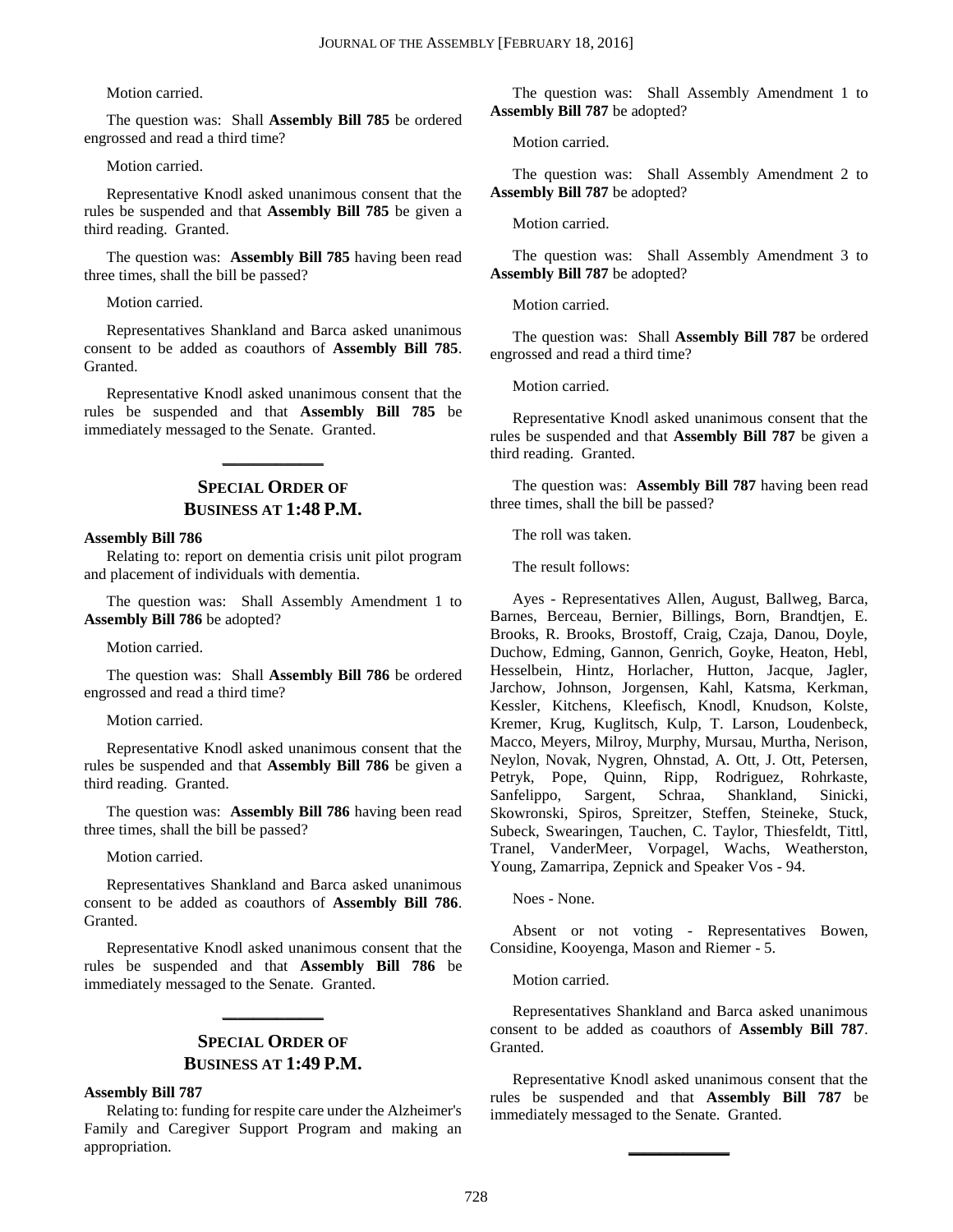### **SPECIAL ORDER OF BUSINESS AT 1:50 P.M.**

### **Assembly Bill 788**

Relating to: funding for dementia care specialists in aging and disability resource centers and making an appropriation.

The question was: Shall Assembly Amendment 1 to Assembly Amendment 1 to **Assembly Bill 788** be adopted?

Motion carried.

The question was: Shall Assembly Amendment 1 to **Assembly Bill 788** be adopted?

Motion carried.

The question was: Shall Assembly Amendment 2 to **Assembly Bill 788** be adopted?

Motion carried.

The question was: Shall **Assembly Bill 788** be ordered engrossed and read a third time?

Motion carried.

Representative Knodl asked unanimous consent that the rules be suspended and that **Assembly Bill 788** be given a third reading. Granted.

The question was: **Assembly Bill 788** having been read three times, shall the bill be passed?

The roll was taken.

The result follows:

Ayes - Representatives Allen, August, Ballweg, Barca, Barnes, Berceau, Bernier, Billings, Born, Brandtjen, E. Brooks, R. Brooks, Brostoff, Craig, Czaja, Danou, Doyle, Duchow, Edming, Gannon, Genrich, Goyke, Heaton, Hebl, Hesselbein, Hintz, Horlacher, Hutton, Jacque, Jagler, Jarchow, Johnson, Jorgensen, Kahl, Katsma, Kerkman, Kessler, Kitchens, Kleefisch, Knodl, Knudson, Kolste, Kremer, Krug, Kuglitsch, Kulp, T. Larson, Loudenbeck, Macco, Meyers, Milroy, Murphy, Mursau, Murtha, Nerison, Neylon, Novak, Nygren, Ohnstad, A. Ott, J. Ott, Petersen, Petryk, Pope, Quinn, Ripp, Rodriguez, Rohrkaste, Sanfelippo, Sargent, Schraa, Shankland, Sinicki, Skowronski, Spiros, Spreitzer, Steffen, Steineke, Stuck, Subeck, Swearingen, Tauchen, C. Taylor, Thiesfeldt, Tittl, Tranel, VanderMeer, Vorpagel, Wachs, Weatherston, Young, Zamarripa, Zepnick and Speaker Vos - 94.

Noes - None.

Absent or not voting - Representatives Bowen, Considine, Kooyenga, Mason and Riemer - 5.

Motion carried.

Representatives Shankland and Barca asked unanimous consent to be added as coauthors of **Assembly Bill 788**. Granted.

Representative Knodl asked unanimous consent that the rules be suspended and that **Assembly Bill 788** be immediately messaged to the Senate. Granted.

### **SPECIAL ORDER OF BUSINESS AT 1:51 P.M.**

**\_\_\_\_\_\_\_\_\_\_\_\_\_**

#### **Assembly Bill 789**

Relating to: continuing legal and judicial education on elder law-related issues.

The question was: Shall Assembly Amendment 1 to **Assembly Bill 789** be adopted?

Motion carried.

The question was: Shall **Assembly Bill 789** be ordered engrossed and read a third time?

Motion carried.

Representative Knodl asked unanimous consent that the rules be suspended and that **Assembly Bill 789** be given a third reading. Granted.

The question was: **Assembly Bill 789** having been read three times, shall the bill be passed?

Motion carried.

Representatives Shankland and Barca asked unanimous consent to be added as coauthors of **Assembly Bill 789**. Granted.

Representative Knodl asked unanimous consent that the rules be suspended and that **Assembly Bill 789** be immediately messaged to the Senate. Granted.

### **SPECIAL ORDER OF BUSINESS AT 1:52 P.M.**

**\_\_\_\_\_\_\_\_\_\_\_\_\_**

#### **Assembly Bill 790**

Relating to: dementia training grants for mobile crisis teams and making an appropriation.

The question was: Shall Assembly Amendment 1 to **Assembly Bill 790** be adopted?

Motion carried.

The question was: Shall **Assembly Bill 790** be ordered engrossed and read a third time?

Motion carried.

Representative Knodl asked unanimous consent that the rules be suspended and that **Assembly Bill 790** be given a third reading. Granted.

The question was: **Assembly Bill 790** having been read three times, shall the bill be passed?

The roll was taken.

The result follows:

Ayes - Representatives Allen, August, Ballweg, Barca, Barnes, Berceau, Bernier, Billings, Born, Brandtjen, E. Brooks, R. Brooks, Brostoff, Craig, Czaja, Danou, Doyle, Duchow, Edming, Gannon, Genrich, Goyke, Heaton, Hebl,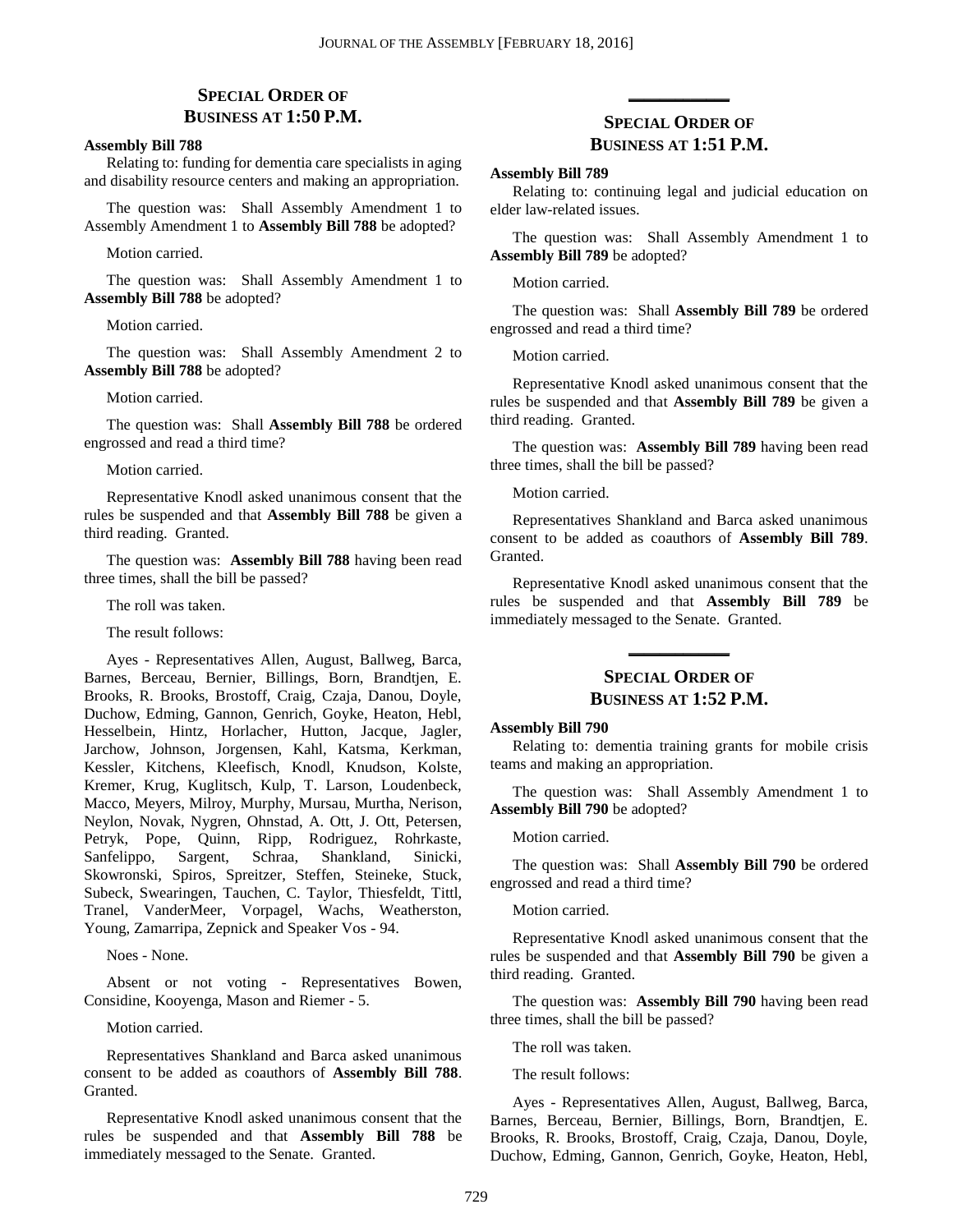Hesselbein, Hintz, Horlacher, Hutton, Jacque, Jagler, Jarchow, Johnson, Jorgensen, Kahl, Katsma, Kerkman, Kessler, Kitchens, Kleefisch, Knodl, Knudson, Kolste, Kremer, Krug, Kuglitsch, Kulp, T. Larson, Loudenbeck, Macco, Meyers, Milroy, Murphy, Mursau, Murtha, Nerison, Neylon, Novak, Nygren, Ohnstad, A. Ott, J. Ott, Petersen, Petryk, Pope, Quinn, Ripp, Rodriguez, Rohrkaste, Sanfelippo, Sargent, Schraa, Shankland, Sinicki, Skowronski, Spiros, Spreitzer, Steffen, Steineke, Stuck, Subeck, Swearingen, Tauchen, C. Taylor, Thiesfeldt, Tittl, Tranel, VanderMeer, Vorpagel, Wachs, Weatherston, Young, Zamarripa, Zepnick and Speaker Vos - 94.

Noes - None.

Absent or not voting - Representatives Bowen, Considine, Kooyenga, Mason and Riemer - 5.

Motion carried.

Representatives Shankland and Barca asked unanimous consent to be added as coauthors of **Assembly Bill 790**. Granted.

Representative Knodl asked unanimous consent that the rules be suspended and that **Assembly Bill 790** be immediately messaged to the Senate. Granted.

### **SPECIAL ORDER OF BUSINESS AT 1:53 P.M.**

**\_\_\_\_\_\_\_\_\_\_\_\_\_**

#### **Assembly Bill 791**

Relating to: informed consent for psychotropic medications in nursing homes and community-based residential facilities.

Assembly Substitute Amendment 1 to **Assembly Bill 791** offered by Representative Rohrkaste.

The question was: Shall Assembly Substitute Amendment 1 to **Assembly Bill 791** be adopted?

Motion carried.

The question was: Shall **Assembly Bill 791** be ordered engrossed and read a third time?

Motion carried.

Representative Knodl asked unanimous consent that the rules be suspended and that **Assembly Bill 791** be given a third reading. Granted.

The question was: **Assembly Bill 791** having been read three times, shall the bill be passed?

Motion carried.

Representative Kerkman asked unanimous consent to be recorded as voting "**No**" on the previous question. Granted.

Representative Knodl asked unanimous consent that the rules be suspended and that **Assembly Bill 791** be immediately messaged to the Senate. Granted.

**\_\_\_\_\_\_\_\_\_\_\_\_\_**

### **SPECIAL ORDER OF BUSINESS AT 1:54 P.M.**

### **Assembly Bill 792**

Relating to: referrals for subjects of alerts for missing adults and operator's license review.

The question was: Shall Assembly Amendment 1 to **Assembly Bill 792** be adopted?

### Motion carried.

The question was: Shall **Assembly Bill 792** be ordered engrossed and read a third time?

Motion carried.

Representative Knodl asked unanimous consent that the rules be suspended and that **Assembly Bill 792** be given a third reading. Granted.

The question was: **Assembly Bill 792** having been read three times, shall the bill be passed?

Motion carried.

Representatives Barca and Shankland asked unanimous consent to be added as coauthors of **Assembly Bill 792**. Granted.

Representative Steineke asked unanimous consent that the rules be suspended and that **Assembly Bill 792** be immediately messaged to the Senate. Granted.

### **SPECIAL ORDER OF BUSINESS AT 1:57 P.M.**

**\_\_\_\_\_\_\_\_\_\_\_\_\_**

#### **Assembly Bill 812**

Relating to: material misstatements on applications for certain credentials and providing a criminal penalty.

The question was: Shall **Assembly Bill 812** be ordered engrossed and read a third time?

Motion carried.

Representative Steineke asked unanimous consent that the rules be suspended and that **Assembly Bill 812** be given a third reading. Granted.

The question was: **Assembly Bill 812** having been read three times, shall the bill be passed?

Motion carried.

Representative Steineke asked unanimous consent that the rules be suspended and that **Assembly Bill 812** be immediately messaged to the Senate. Granted.

### **SPECIAL ORDER OF BUSINESS AT 1:58 P.M.**

**\_\_\_\_\_\_\_\_\_\_\_\_\_**

#### **Assembly Bill 819**

Relating to: various changes to the unemployment insurance law.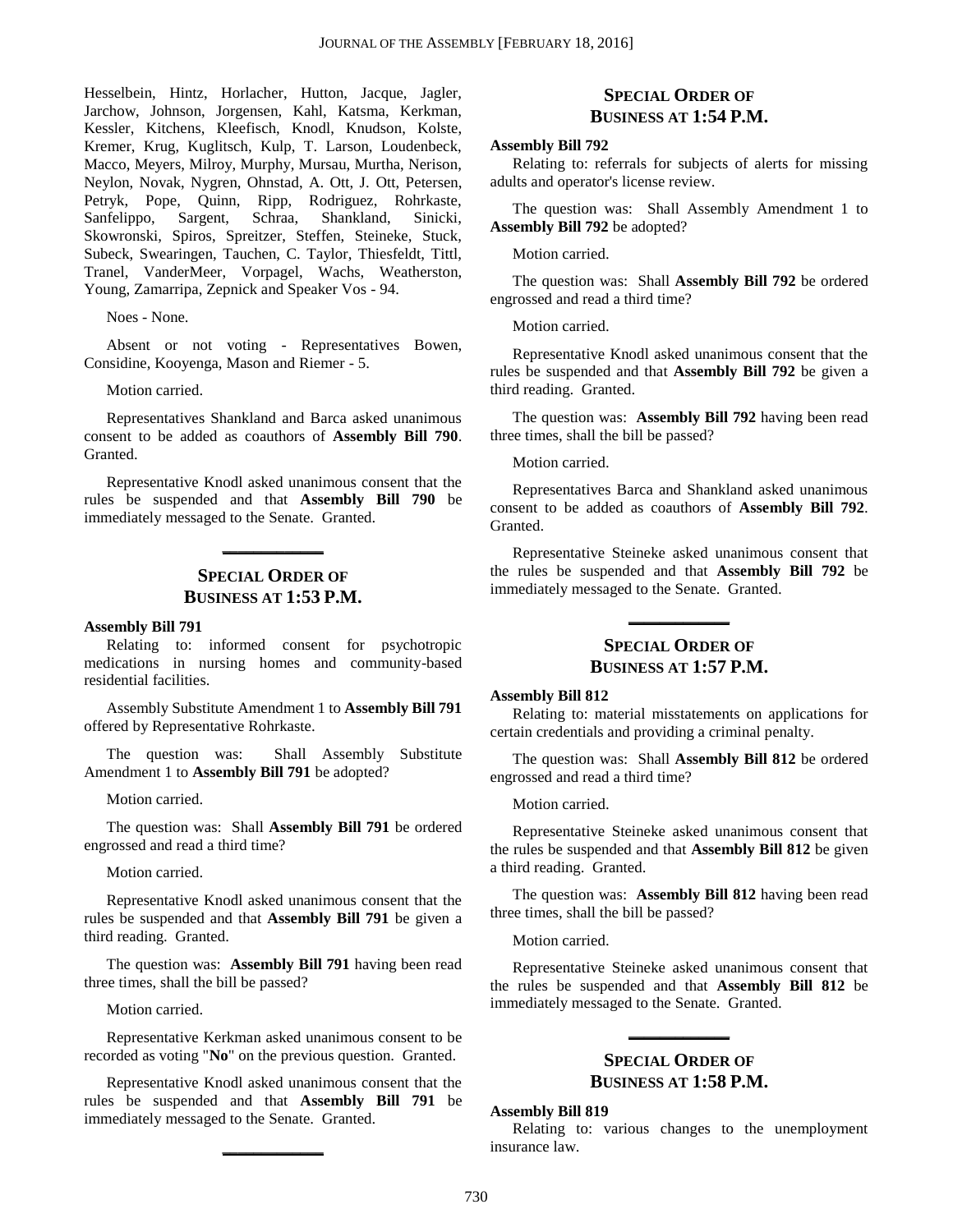Representative Nygren asked unanimous consent that Assembly Bill 819 be referred to the joint committee on **Finance**. Granted.

Representative Nygren asked unanimous consent that the rules be suspended and that **Assembly Bill 819** be withdrawn from the joint committee on **Finance** and taken up at this time. Granted.

The question was: Shall **Assembly Bill 819** be ordered engrossed and read a third time?

Motion carried.

Representative Steineke asked unanimous consent that the rules be suspended and that **Assembly Bill 819** be given a third reading. Granted.

The question was: **Assembly Bill 819** having been read three times, shall the bill be passed?

Motion carried.

Representative Steineke asked unanimous consent that the rules be suspended and that **Assembly Bill 819** be immediately messaged to the Senate. Granted.

### **SPECIAL ORDER OF BUSINESS AT 1:59 P.M.**

**\_\_\_\_\_\_\_\_\_\_\_\_\_**

### **Assembly Bill 824**

Relating to: sparsity aid.

The question was: Shall **Assembly Bill 824** be ordered engrossed and read a third time?

Motion carried.

Representative Steineke asked unanimous consent that the rules be suspended and that **Assembly Bill 824** be given a third reading. Granted.

The question was: **Assembly Bill 824** having been read three times, shall the bill be passed?

Motion carried.

Representative Steineke asked unanimous consent that the rules be suspended and that **Assembly Bill 824** be immediately messaged to the Senate. Granted.

### **SPECIAL ORDER OF BUSINESS AT 2:01 P.M.**

**\_\_\_\_\_\_\_\_\_\_\_\_\_**

### **Assembly Bill 837**

Relating to: adopting revisions to the state's uniform partnership law, providing an exemption from emergency rule procedures, granting rule-making authority, and providing a criminal penalty.

The question was: Shall **Assembly Bill 837** be ordered engrossed and read a third time?

Motion carried.

Representative Steineke asked unanimous consent that the rules be suspended and that **Assembly Bill 837** be given a third reading. Granted.

The question was: **Assembly Bill 837** having been read three times, shall the bill be passed?

Motion carried.

Representative Steineke asked unanimous consent that the rules be suspended and that **Assembly Bill 837** be immediately messaged to the Senate. Granted.

### **SPECIAL ORDER OF BUSINESS AT 2:02 P.M.**

**\_\_\_\_\_\_\_\_\_\_\_\_\_**

#### **Assembly Bill 839**

Relating to: participation in a sobriety program.

Representative Steineke asked unanimous consent that Assembly Amendment 1 to **Assembly Bill 839** be laid on the table. Granted.

The question was: Shall Assembly Amendment 2 to **Assembly Bill 839** be adopted?

Motion carried.

The question was: Shall **Assembly Bill 839** be ordered engrossed and read a third time?

Motion carried.

Representative Steineke asked unanimous consent that the rules be suspended and that **Assembly Bill 839** be given a third reading. Granted.

The question was: **Assembly Bill 839** having been read three times, shall the bill be passed?

Motion carried.

Representative Horlacher asked unanimous consent to be recorded as voting "**No**" on the previous question. Granted.

Representative Steineke asked unanimous consent that the rules be suspended and that **Assembly Bill 839** be immediately messaged to the Senate. Granted.

### **SPECIAL ORDER OF BUSINESS AT 2:03 P.M.**

**\_\_\_\_\_\_\_\_\_\_\_\_\_**

### **Assembly Bill 842**

Relating to: faculty development grant programs for technical colleges, the technical college instructor occupational competency program, modifying certain rules of the Technical College System Board, and eliminating outdated rules of the board.

The question was: Shall **Assembly Bill 842** be ordered engrossed and read a third time?

Motion carried.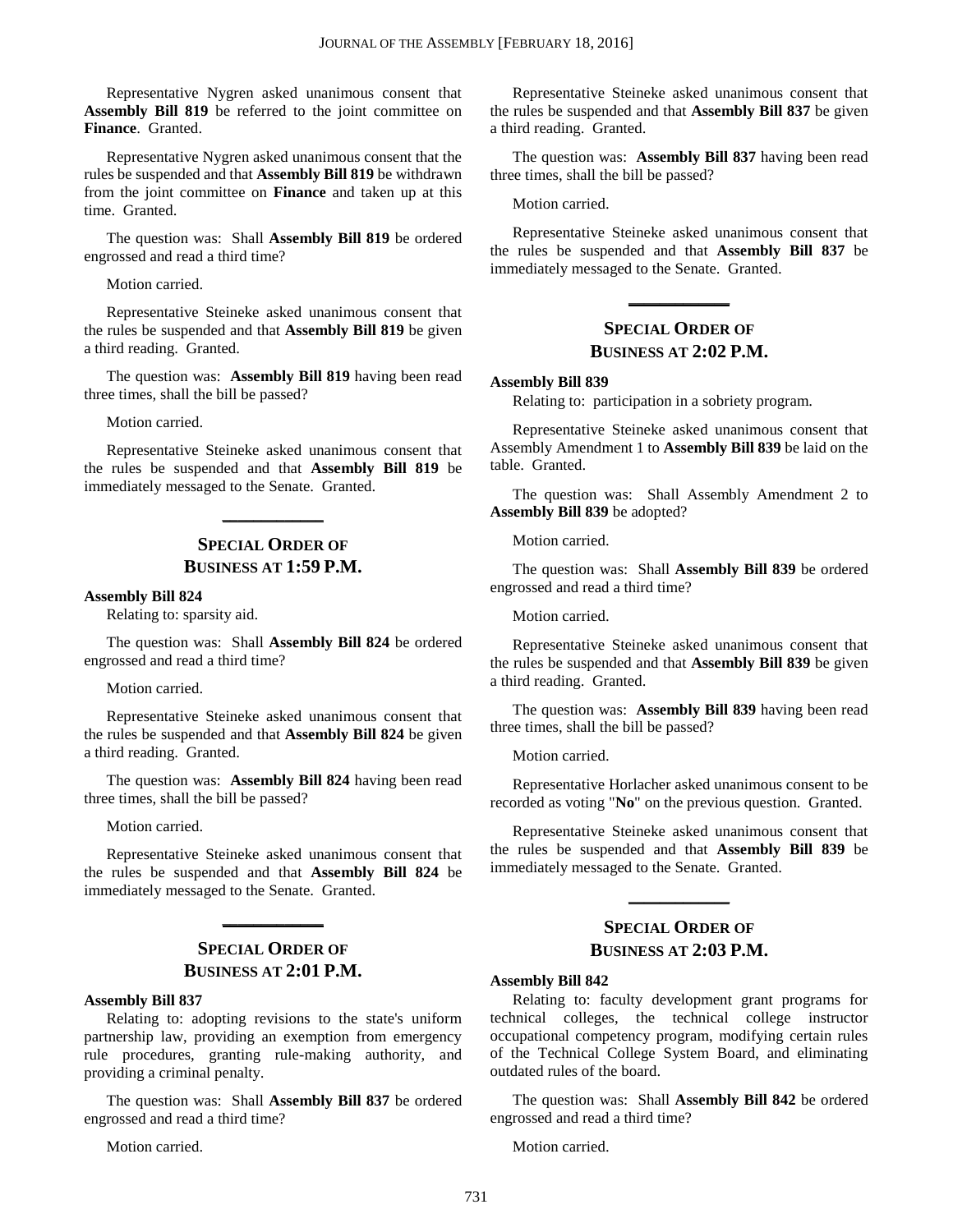Representative Steineke asked unanimous consent that the rules be suspended and that **Assembly Bill 842** be given a third reading. Granted.

The question was: **Assembly Bill 842** having been read three times, shall the bill be passed?

Motion carried.

Representative Steineke asked unanimous consent that the rules be suspended and that **Assembly Bill 842** be immediately messaged to the Senate. Granted.

### **SPECIAL ORDER OF BUSINESS AT 2:04 P.M.**

**\_\_\_\_\_\_\_\_\_\_\_\_\_**

#### **Assembly Bill 843**

Relating to: the charge-back of rescinded or refunded property taxes.

The question was: Shall Assembly Substitute Amendment 1 to **Assembly Bill 843** be adopted?

Motion carried.

The question was: Shall **Assembly Bill 843** be ordered engrossed and read a third time?

Motion carried.

Representative Steineke asked unanimous consent that the rules be suspended and that **Assembly Bill 843** be given a third reading. Granted.

The question was: **Assembly Bill 843** having been read three times, shall the bill be passed?

Motion carried.

Representative Steineke asked unanimous consent that the rules be suspended and that **Assembly Bill 843** be immediately messaged to the Senate. Granted.

### **SPECIAL ORDER OF BUSINESS AT 2:05 P.M.**

**\_\_\_\_\_\_\_\_\_\_\_\_\_**

#### **Assembly Bill 848**

Relating to: modifying rules of the Board of Regents of the University of Wisconsin System regarding service of notice, updating outdated rules of the board, and providing for consistent capitalization of certain terms in the board's rules.

The question was: Shall **Assembly Bill 848** be ordered engrossed and read a third time?

Motion carried.

Representative Steineke asked unanimous consent that the rules be suspended and that **Assembly Bill 848** be given a third reading. Granted.

The question was: **Assembly Bill 848** having been read three times, shall the bill be passed?

Motion carried.

Representative Steineke asked unanimous consent that the rules be suspended and that **Assembly Bill 848** be immediately messaged to the Senate. Granted.

### **SPECIAL ORDER OF BUSINESS AT 2:07 P.M.**

**\_\_\_\_\_\_\_\_\_\_\_\_\_**

#### **Assembly Bill 864**

Relating to: alcohol beverages violations involving underage persons that occur on licensed premises.

The question was: Shall **Assembly Bill 864** be ordered engrossed and read a third time?

Motion carried.

Representative Steineke asked unanimous consent that the rules be suspended and that **Assembly Bill 864** be given a third reading. Granted.

The question was: **Assembly Bill 864** having been read three times, shall the bill be passed?

Motion carried.

Representative Subeck asked unanimous consent to be recorded as voting "**No**" on the previous question. Granted.

Representative Steineke asked unanimous consent that the rules be suspended and that **Assembly Bill 864** be immediately messaged to the Senate. Granted.

Representative Bowen asked unanimous consent that his leave of absence be lifted. Granted.

**\_\_\_\_\_\_\_\_\_\_\_\_\_**

### **SPECIAL ORDER OF BUSINESS AT 2:08 P.M.**

#### **Assembly Bill 866**

Relating to: prescription refills.

The question was: Shall Assembly Substitute Amendment 1 to **Assembly Bill 866** be adopted?

Motion carried.

The question was: Shall **Assembly Bill 866** be ordered engrossed and read a third time?

Motion carried.

Representative Steineke asked unanimous consent that the rules be suspended and that **Assembly Bill 866** be given a third reading. Granted.

The question was: **Assembly Bill 866** having been read three times, shall the bill be passed?

Motion carried.

Representative Schraa asked unanimous consent to be recorded as voting "**No**" on the previous question. Granted.

Representative Steineke asked unanimous consent that the rules be suspended and that **Assembly Bill 866** be immediately messaged to the Senate. Granted.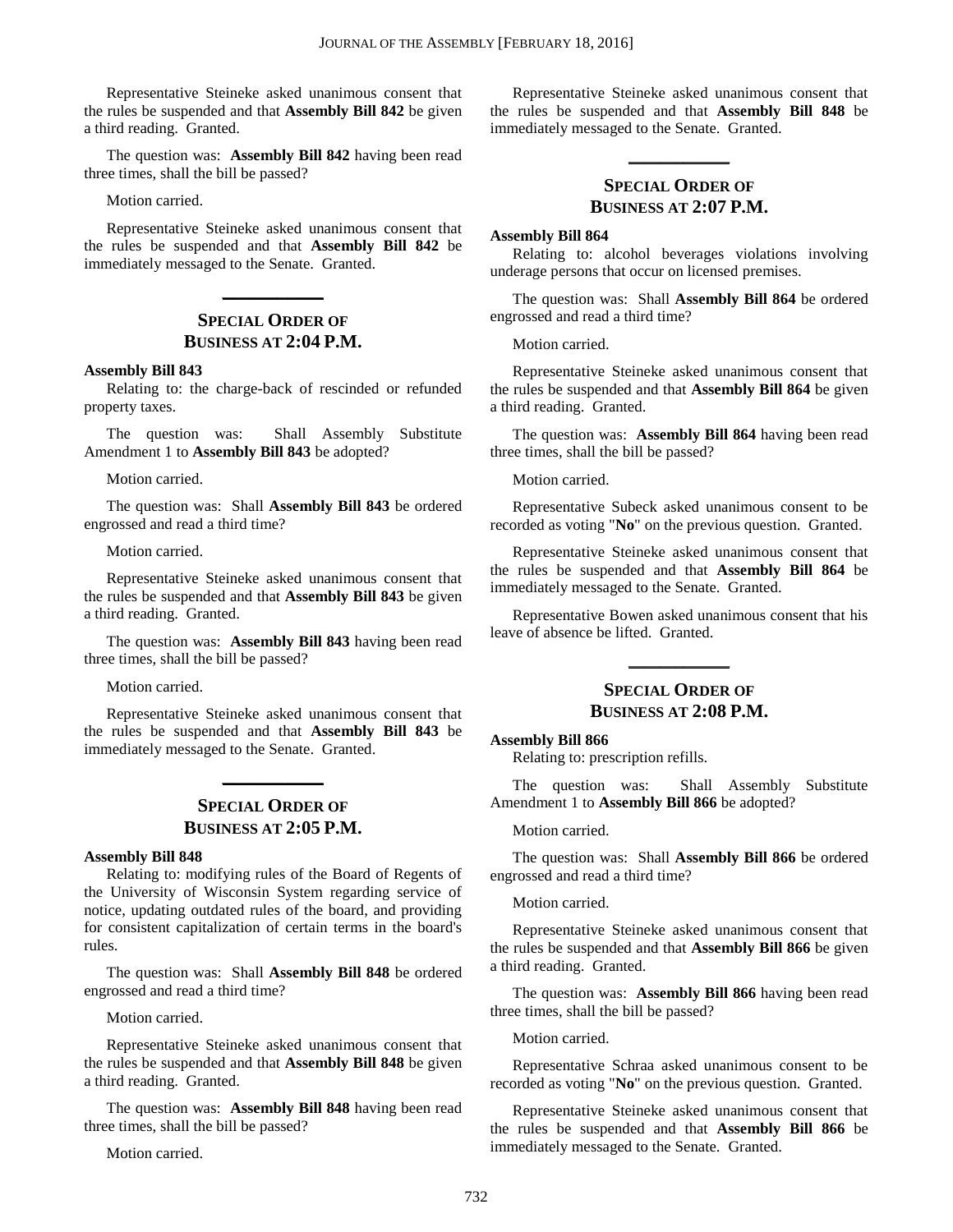### **SPECIAL ORDER OF BUSINESS AT 2:09 P.M.**

**\_\_\_\_\_\_\_\_\_\_\_\_\_**

### **Assembly Bill 867**

Relating to: reporting deaths; death investigations and other duties of coroners and medical examiners; disposition of bodies; creating a medicolegal investigation examining board; licensure of medical examiners and medicolegal investigation staff members; extending the time limit for emergency rule procedures; providing an exemption from emergency rule procedures; granting rule-making authority; making an appropriation; and providing criminal penalties.

Representative Nygren asked unanimous consent that Assembly Bill 867 be referred to the joint committee on **Finance**. Granted.

Representative Nygren asked unanimous consent that the rules be suspended and that **Assembly Bill 867** be withdrawn from the joint committee on **Finance** and taken up at this time. Granted.

The question was: Shall Assembly Substitute Amendment 1 to **Assembly Bill 867** be adopted?

Motion carried.

The question was: Shall **Assembly Bill 867** be ordered engrossed and read a third time?

#### Motion carried.

Representative Steineke asked unanimous consent that the rules be suspended and that **Assembly Bill 867** be given a third reading. Granted.

The question was: **Assembly Bill 867** having been read three times, shall the bill be passed?

The roll was taken.

The result follows:

Ayes - Representatives Allen, August, Ballweg, Barca, Barnes, Berceau, Bernier, Billings, Born, Bowen, Brandtjen, E. Brooks, R. Brooks, Brostoff, Craig, Czaja, Danou, Doyle, Duchow, Edming, Gannon, Genrich, Goyke, Heaton, Hebl, Hesselbein, Hintz, Horlacher, Hutton, Jacque, Jagler, Jarchow, Johnson, Jorgensen, Kahl, Katsma, Kerkman, Kessler, Kitchens, Kleefisch, Knodl, Knudson, Kolste, Kremer, Krug, Kuglitsch, Kulp, T. Larson, Loudenbeck, Macco, Meyers, Milroy, Murphy, Mursau, Murtha, Nerison, Neylon, Novak, Nygren, Ohnstad, A. Ott, J. Ott, Petersen, Petryk, Pope, Quinn, Ripp, Rodriguez, Rohrkaste, Sanfelippo, Sargent, Schraa, Shankland, Sinicki, Skowronski, Spiros, Spreitzer, Steffen, Steineke, Stuck, Subeck, Swearingen, Tauchen, C. Taylor, Thiesfeldt, Tittl, Tranel, VanderMeer, Vorpagel, Wachs, Weatherston, Young, Zamarripa, Zepnick and Speaker Vos - 95.

Noes - None.

Absent or not voting - Representatives Considine, Kooyenga, Mason and Riemer - 4.

Motion carried.

Representative Steineke asked unanimous consent that the rules be suspended and that **Assembly Bill 867** be immediately messaged to the Senate. Granted.

### **SPECIAL ORDER OF BUSINESS AT 2:10 P.M.**

**\_\_\_\_\_\_\_\_\_\_\_\_\_**

#### **Assembly Bill 872**

Relating to: garnishment fees.

The question was: Shall **Assembly Bill 872** be ordered engrossed and read a third time?

Motion carried.

Representative Steineke asked unanimous consent that the rules be suspended and that **Assembly Bill 872** be given a third reading. Granted.

The question was: **Assembly Bill 872** having been read three times, shall the bill be passed?

Motion carried.

Representative Steineke asked unanimous consent that the rules be suspended and that **Assembly Bill 872** be immediately messaged to the Senate. Granted.

### **SPECIAL ORDER OF BUSINESS AT 2:14 P.M.**

**\_\_\_\_\_\_\_\_\_\_\_\_\_**

#### **Assembly Bill 901**

Relating to: aids to individuals and organizations related to the arts and making an appropriation.

The question was: Shall **Assembly Bill 901** be ordered engrossed and read a third time?

Motion carried.

Representative Steineke asked unanimous consent that the rules be suspended and that **Assembly Bill 901** be given a third reading. Granted.

The question was: **Assembly Bill 901** having been read three times, shall the bill be passed?

The roll was taken.

The result follows:

Ayes - Representatives Allen, Ballweg, Barca, Barnes, Berceau, Bernier, Billings, Born, Bowen, Brandtjen, E. Brooks, R. Brooks, Brostoff, Czaja, Danou, Doyle, Duchow, Edming, Gannon, Genrich, Goyke, Heaton, Hebl, Hesselbein, Hintz, Horlacher, Jacque, Jagler, Jarchow, Johnson, Jorgensen, Kahl, Katsma, Kerkman, Kessler, Kitchens, Kleefisch, Knodl, Knudson, Kolste, Kremer, Krug, Kuglitsch, Kulp, T. Larson, Loudenbeck, Macco, Meyers, Milroy, Murphy, Mursau, Murtha, Nerison, Neylon, Novak, Nygren, Ohnstad, A. Ott, J. Ott, Petersen, Petryk, Pope, Quinn, Ripp, Rodriguez, Rohrkaste, Sargent, Schraa, Shankland, Sinicki, Skowronski, Spiros, Spreitzer, Steffen,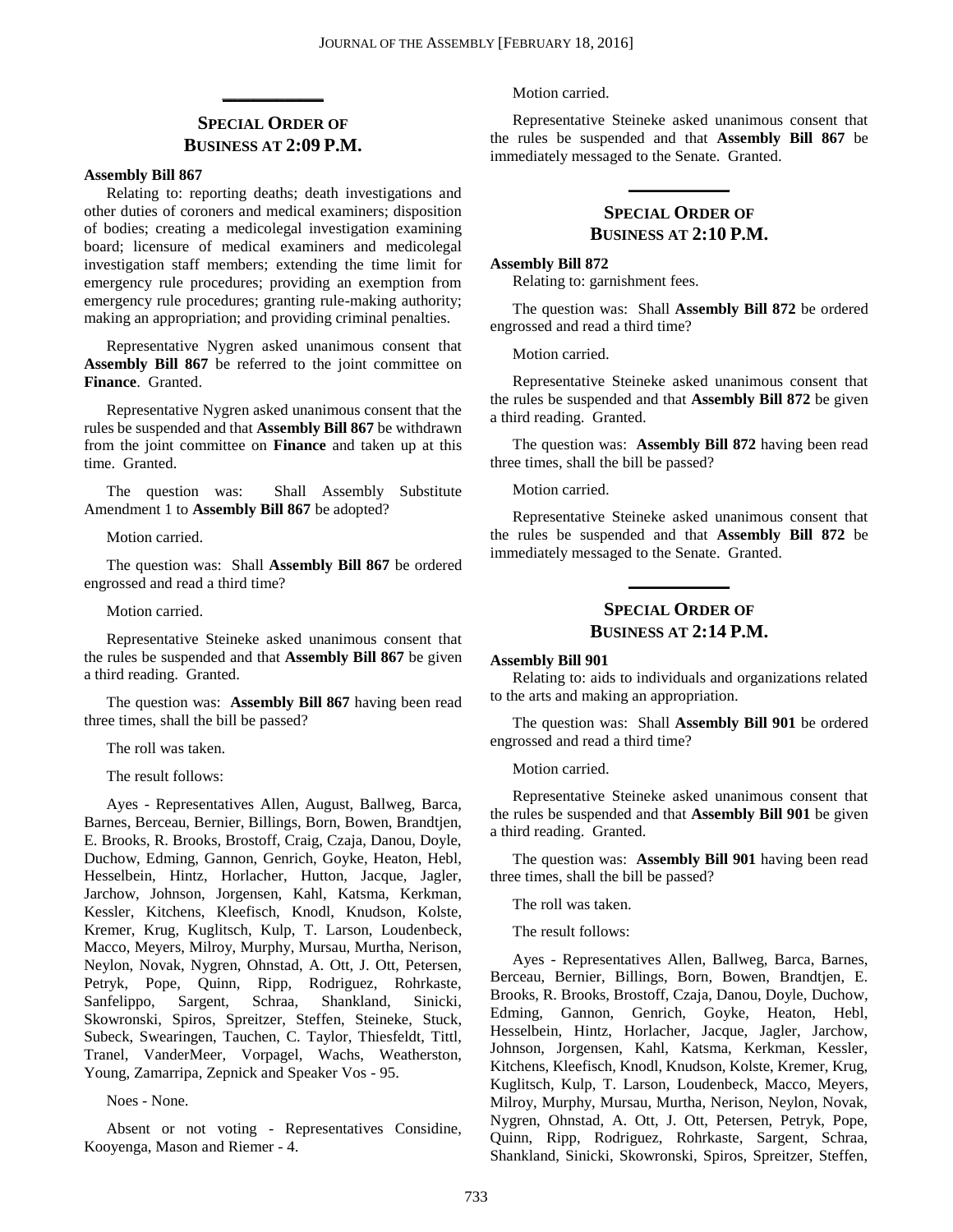Steineke, Stuck, Subeck, Swearingen, Tauchen, C. Taylor, Thiesfeldt, Tittl, Tranel, VanderMeer, Vorpagel, Wachs, Weatherston, Young, Zamarripa, Zepnick and Speaker Vos - 91.

Noes - Representatives August, Craig, Hutton and Sanfelippo - 4.

Absent or not voting - Representatives Considine, Kooyenga, Mason and Riemer - 4.

Motion carried.

Representative Steineke asked unanimous consent that the rules be suspended and that **Assembly Bill 901** be immediately messaged to the Senate. Granted.

### **SPECIAL ORDER OF BUSINESS AT 2:18 P.M.**

**\_\_\_\_\_\_\_\_\_\_\_\_\_**

### **Senate Bill 249**

Relating to: use of lamps on vehicles when visibility is limited by weather conditions and providing a penalty.

The question was: Shall **Senate Bill 249** be ordered to a third reading?

Motion carried.

Representative Steineke asked unanimous consent that the rules be suspended and that **Senate Bill 249** be given a third reading. Granted.

The question was: **Senate Bill 249** having been read three times, shall the bill be concurred in?

Motion carried.

Representative Steineke asked unanimous consent that the rules be suspended and that **Senate Bill 249** be immediately messaged to the Senate. Granted.

**\_\_\_\_\_\_\_\_\_\_\_\_\_**

### **SPECIAL ORDER OF BUSINESS AT 2:19 P.M.**

#### **Senate Bill 274**

Relating to: reporting a nonconformity under the law governing repair, replacement, and refund under a motor vehicle warranty.

The question was: Shall **Senate Bill 274** be ordered to a third reading?

Motion carried.

Representative Steineke asked unanimous consent that the rules be suspended and that **Senate Bill 274** be given a third reading. Granted.

The question was: **Senate Bill 274** having been read three times, shall the bill be concurred in?

Motion carried.

Representative Steineke asked unanimous consent that the rules be suspended and that **Senate Bill 274** be immediately messaged to the Senate. Granted.

**\_\_\_\_\_\_\_\_\_\_\_\_\_**

### **SPECIAL ORDER OF BUSINESS AT 2:21 P.M.**

#### **Senate Bill 313**

Relating to: the method used by a county clerk to notify town clerks of certain county zoning actions.

The question was: Shall **Senate Bill 313** be ordered to a third reading?

Motion carried.

Representative Steineke asked unanimous consent that the rules be suspended and that **Senate Bill 313** be given a third reading. Granted.

The question was: **Senate Bill 313** having been read three times, shall the bill be concurred in?

Motion carried.

Representative Steineke asked unanimous consent that the rules be suspended and that **Senate Bill 313** be immediately messaged to the Senate. Granted.

**\_\_\_\_\_\_\_\_\_\_\_\_\_**

### **SPECIAL ORDER OF BUSINESS AT 2:22 P.M.**

#### **Senate Bill 344**

Relating to: limiting adverse possession of real property.

The question was: Shall **Senate Bill 344** be ordered to a third reading?

Motion carried.

Representative Steineke asked unanimous consent that the rules be suspended and that **Senate Bill 344** be given a third reading. Granted.

The question was: **Senate Bill 344** having been read three times, shall the bill be concurred in?

Motion carried.

Representative Steineke asked unanimous consent that the rules be suspended and that **Senate Bill 344** be immediately messaged to the Senate. Granted.

### **SPECIAL ORDER OF BUSINESS AT 2:23 P.M.**

**\_\_\_\_\_\_\_\_\_\_\_\_\_**

### **Senate Bill 360**

Relating to: modifying and repealing various rules promulgated by the Department of Transportation.

The question was: Shall **Senate Bill 360** be ordered to a third reading?

Motion carried.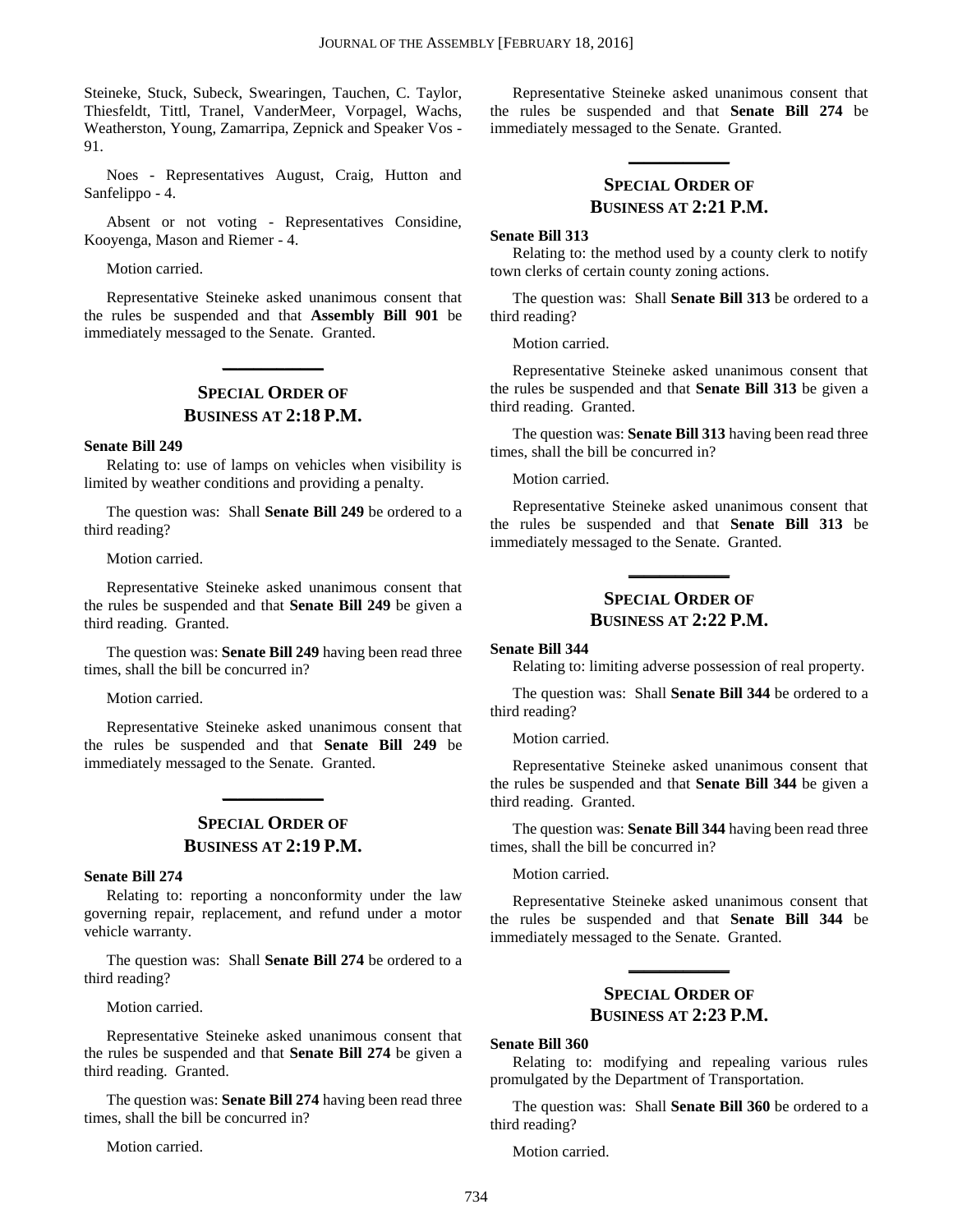Representative Steineke asked unanimous consent that the rules be suspended and that **Senate Bill 360** be given a third reading. Granted.

The question was: **Senate Bill 360** having been read three times, shall the bill be concurred in?

Motion carried.

Representative Steineke asked unanimous consent that the rules be suspended and that **Senate Bill 360** be immediately messaged to the Senate. Granted.

### **SPECIAL ORDER OF BUSINESS AT 2:28 P.M.**

**\_\_\_\_\_\_\_\_\_\_\_\_\_**

### **Senate Bill 462**

Relating to: suspension of operating privilege for failure to pay monetary judgment.

The question was: Shall **Senate Bill 462** be ordered to a third reading?

Motion carried.

Representative Steineke asked unanimous consent that the rules be suspended and that **Senate Bill 462** be given a third reading. Granted.

The question was: **Senate Bill 462** having been read three times, shall the bill be concurred in?

The roll was taken.

The result follows:

Ayes - Representatives Allen, August, Ballweg, Barca, Barnes, Berceau, Bernier, Billings, Born, Bowen, Brandtjen, E. Brooks, Brostoff, Czaja, Danou, Doyle, Duchow, Edming, Gannon, Genrich, Goyke, Heaton, Hebl, Hesselbein, Hintz, Horlacher, Hutton, Jagler, Jarchow, Johnson, Jorgensen, Kahl, Katsma, Kerkman, Kessler, Kitchens, Kleefisch, Knodl, Knudson, Kolste, Krug, Kuglitsch, Kulp, T. Larson, Loudenbeck, Macco, Meyers, Milroy, Murphy, Mursau, Murtha, Nerison, Novak, Nygren, Ohnstad, A. Ott, Petersen, Petryk, Pope, Quinn, Ripp, Rodriguez, Rohrkaste, Sargent, Schraa, Shankland, Sinicki, Skowronski, Spiros, Spreitzer, Steffen, Steineke, Stuck, Subeck, Swearingen, Tauchen, C. Taylor, Tittl, Tranel, VanderMeer, Vorpagel, Wachs, Weatherston, Young, Zamarripa, Zepnick and Speaker Vos - 87.

Noes - Representatives R. Brooks, Craig, Jacque, Kremer, Neylon, J. Ott, Sanfelippo and Thiesfeldt - 8.

Absent or not voting - Representatives Considine, Kooyenga, Mason and Riemer - 4.

Motion carried.

Representative Steineke asked unanimous consent that the rules be suspended and that **Senate Bill 462** be immediately messaged to the Senate. Granted.

**\_\_\_\_\_\_\_\_\_\_\_\_\_**

### **SPECIAL ORDER OF BUSINESS AT 2:29 P.M.**

### **Senate Bill 486**

Relating to: authorizing a town meeting to direct a town board to change the number of commissioners of certain town sanitary district commissions.

The question was: Shall **Senate Bill 486** be ordered to a third reading?

Motion carried.

Representative Steineke asked unanimous consent that the rules be suspended and that **Senate Bill 486** be given a third reading. Granted.

The question was: **Senate Bill 486** having been read three times, shall the bill be concurred in?

Motion carried.

Representative Steineke asked unanimous consent that the rules be suspended and that **Senate Bill 486** be immediately messaged to the Senate. Granted.

### **SPECIAL ORDER OF BUSINESS AT 2:33 P.M.**

**\_\_\_\_\_\_\_\_\_\_\_\_\_**

#### **Senate Bill 527**

Relating to: notice of unclaimed funds held by a county treasurer.

The question was: Shall **Senate Bill 527** be ordered to a third reading?

Motion carried.

Representative Steineke asked unanimous consent that the rules be suspended and that **Senate Bill 527** be given a third reading. Granted.

The question was: **Senate Bill 527** having been read three times, shall the bill be concurred in?

Motion carried.

Representative Steineke asked unanimous consent that the rules be suspended and that **Senate Bill 527** be immediately messaged to the Senate. Granted.

### **SPECIAL ORDER OF BUSINESS AT 2:34 P.M.**

**\_\_\_\_\_\_\_\_\_\_\_\_\_**

### **Senate Bill 532**

Relating to: continuing education and examination requirements for certified public accountants and modifying various administrative rules promulgated by the Accounting Examining Board relating to accounting.

The question was: Shall **Senate Bill 532** be ordered to a third reading?

Motion carried.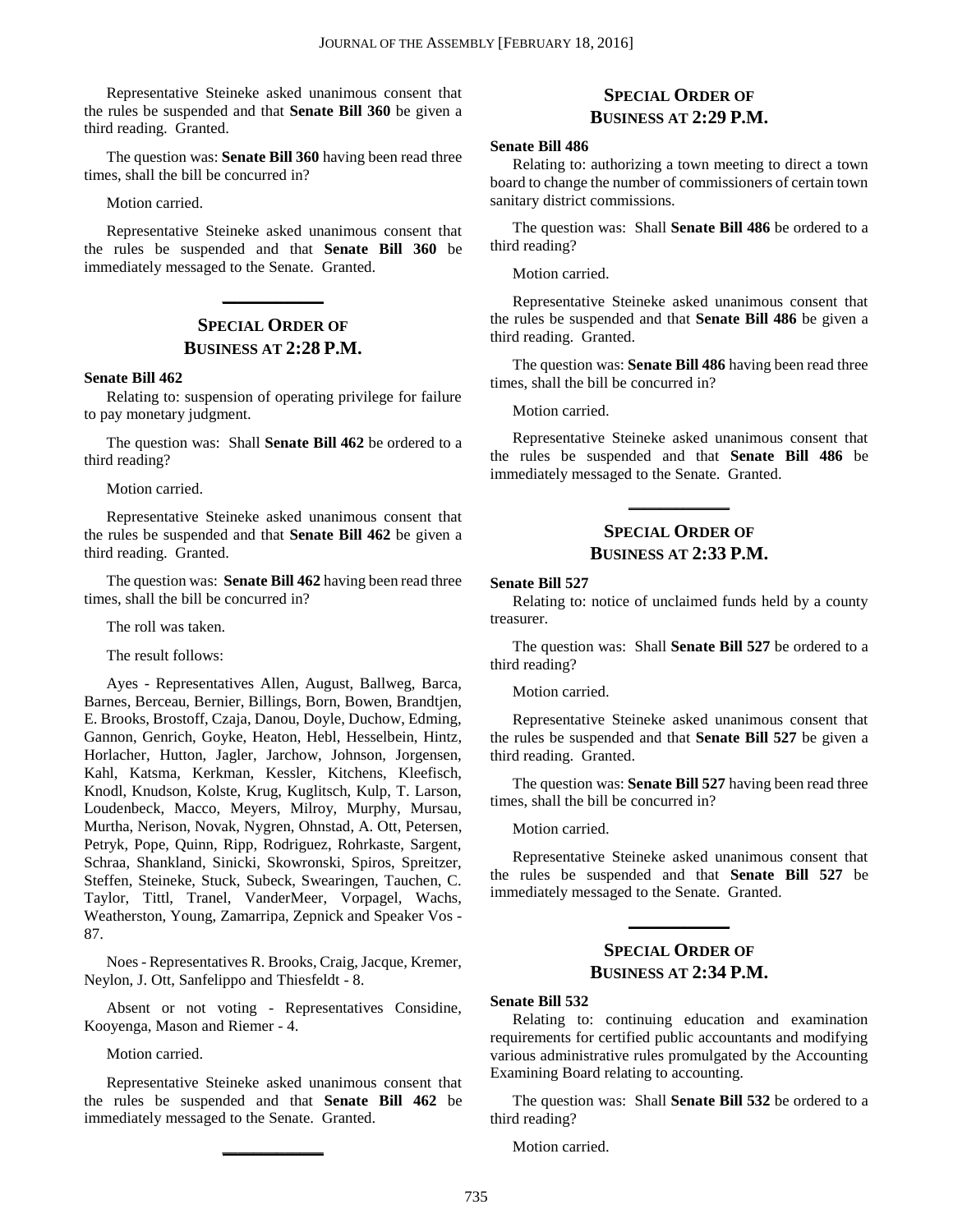Representative Steineke asked unanimous consent that the rules be suspended and that **Senate Bill 532** be given a third reading. Granted.

The question was: **Senate Bill 532** having been read three times, shall the bill be concurred in?

Motion carried.

Representative Steineke asked unanimous consent that the rules be suspended and that **Senate Bill 532** be immediately messaged to the Senate. Granted.

### **SPECIAL ORDER OF BUSINESS AT 2:39 P.M.**

**\_\_\_\_\_\_\_\_\_\_\_\_\_**

#### **Senate Bill 581**

Relating to: compatible offices and positions for city, village, and town elective officeholders.

The question was: Shall Assembly Amendment 1 to **Senate Bill 581** be adopted?

Motion carried.

The question was: Shall **Senate Bill 581** be ordered to a third reading?

Motion carried.

Representative Steineke asked unanimous consent that the rules be suspended and that **Senate Bill 581** be given a third reading. Granted.

The question was: **Senate Bill 581** having been read three times, shall the bill be concurred in as amended?

Motion carried.

Representative Steineke asked unanimous consent that the rules be suspended and that **Senate Bill 581** be immediately messaged to the Senate. Granted.

### **SPECIAL ORDER OF BUSINESS AT 2:40 P.M.**

**\_\_\_\_\_\_\_\_\_\_\_\_\_**

#### **Senate Bill 596**

Relating to: consolidation of various appropriations to the Department of Workforce Development for various workforce training programs into a single appropriation to that department for workforce training, restructuring of the career and technical education incentive grant program administered by that department, and making appropriations.

The question was: Shall **Senate Bill 596** be ordered to a third reading?

Motion carried.

Representative Steineke asked unanimous consent that the rules be suspended and that **Senate Bill 596** be given a third reading. Granted.

The question was: **Senate Bill 596** having been read three times, shall the bill be concurred in?

The roll was taken.

The result follows:

Ayes - Representatives Allen, August, Ballweg, Barca, Barnes, Berceau, Bernier, Billings, Born, Bowen, Brandtjen, E. Brooks, R. Brooks, Brostoff, Craig, Czaja, Danou, Doyle, Duchow, Edming, Gannon, Genrich, Goyke, Heaton, Hebl, Hesselbein, Hintz, Horlacher, Hutton, Jacque, Jagler, Jarchow, Johnson, Jorgensen, Kahl, Katsma, Kerkman, Kessler, Kitchens, Kleefisch, Knodl, Knudson, Kolste, Kremer, Krug, Kuglitsch, Kulp, T. Larson, Loudenbeck, Macco, Meyers, Milroy, Murphy, Mursau, Murtha, Nerison, Neylon, Novak, Nygren, Ohnstad, A. Ott, J. Ott, Petersen, Petryk, Pope, Quinn, Ripp, Rodriguez, Rohrkaste, Sanfelippo, Sargent, Schraa, Shankland, Sinicki, Skowronski, Spiros, Spreitzer, Steffen, Steineke, Stuck, Subeck, Swearingen, Tauchen, C. Taylor, Thiesfeldt, Tittl, Tranel, VanderMeer, Vorpagel, Wachs, Weatherston, Young, Zamarripa, Zepnick and Speaker Vos - 95.

Noes - None.

Absent or not voting - Representatives Considine, Kooyenga, Mason and Riemer - 4.

Motion carried.

Representative Steineke asked unanimous consent that the rules be suspended and that **Senate Bill 596** be immediately messaged to the Senate. Granted.

**\_\_\_\_\_\_\_\_\_\_\_\_\_**

### **SPECIAL ORDER OF BUSINESS AT 2:41 P.M.**

#### **Senate Bill 599**

Relating to: regulation of unarmed combat sports and granting rule-making authority.

The question was: Shall **Senate Bill 599** be ordered to a third reading?

Motion carried.

Representative Steineke asked unanimous consent that the rules be suspended and that **Senate Bill 599** be given a third reading. Granted.

The question was: **Senate Bill 599** having been read three times, shall the bill be concurred in?

Motion carried.

Representative Steineke asked unanimous consent that the rules be suspended and that **Senate Bill 599** be immediately messaged to the Senate. Granted.

### **SPECIAL ORDER OF BUSINESS AT 2:42 P.M.**

**\_\_\_\_\_\_\_\_\_\_\_\_\_**

#### **Senate Bill 605**

Relating to: shining wild animals.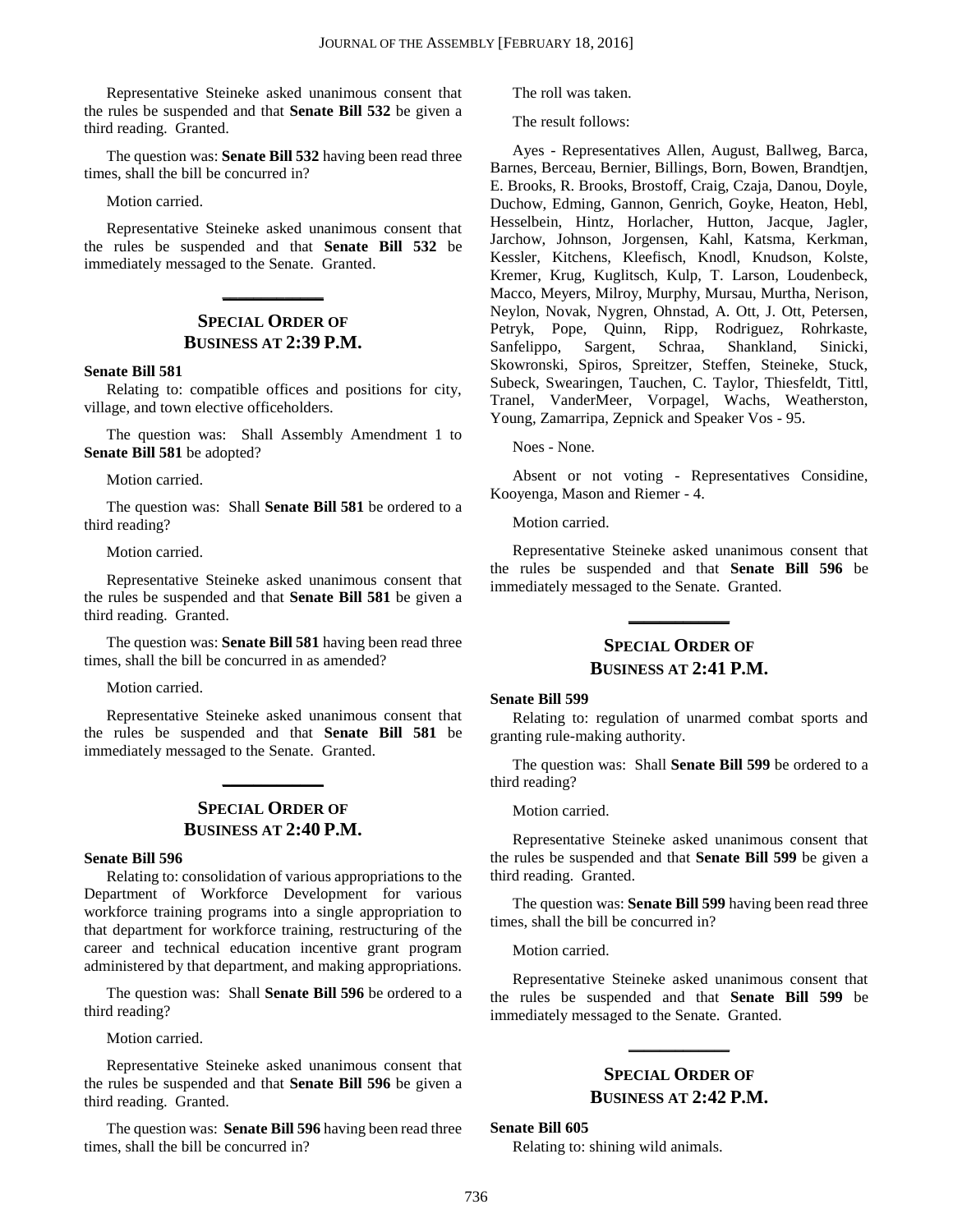The question was: Shall **Senate Bill 605** be ordered to a third reading?

Motion carried.

Representative Steineke asked unanimous consent that the rules be suspended and that **Senate Bill 605** be given a third reading. Granted.

The question was: **Senate Bill 605** having been read three times, shall the bill be concurred in?

Motion carried.

Representative Steineke asked unanimous consent that the rules be suspended and that **Senate Bill 605** be immediately messaged to the Senate. Granted.

### **SPECIAL ORDER OF BUSINESS AT 1:04 P.M.**

**\_\_\_\_\_\_\_\_\_\_\_\_\_**

#### **Assembly Bill 95**

Relating to: interest rates on judgments in small claims actions.

Assembly Substitute Amendment 3 to **Assembly Bill 95** offered by Representatives Wachs, Hebl and Goyke.

Representative Steineke moved that Assembly Substitute Amendment 3 to **Assembly Bill 95** be laid on the table.

The question was: Shall Assembly Substitute Amendment 3 to **Assembly Bill 95** be laid on the table?

The roll was taken.

The result follows:

Ayes - Representatives Allen, August, Ballweg, Bernier, Born, Brandtjen, E. Brooks, R. Brooks, Craig, Czaja, Duchow, Edming, Gannon, Heaton, Horlacher, Hutton, Jacque, Jagler, Jarchow, Katsma, Kerkman, Kitchens, Kleefisch, Knodl, Knudson, Kremer, Krug, Kuglitsch, Kulp, T. Larson, Loudenbeck, Macco, Murphy, Mursau, Murtha, Nerison, Neylon, Novak, Nygren, A. Ott, J. Ott, Petersen, Petryk, Quinn, Ripp, Rodriguez, Rohrkaste, Sanfelippo, Schraa, Skowronski, Spiros, Steffen, Steineke, Swearingen, Tauchen, Thiesfeldt, Tittl, Tranel, VanderMeer, Vorpagel, Weatherston and Speaker Vos - 62.

Noes - Representatives Barca, Barnes, Berceau, Billings, Bowen, Brostoff, Danou, Doyle, Genrich, Goyke, Hebl, Hesselbein, Hintz, Johnson, Jorgensen, Kahl, Kessler, Kolste, Meyers, Milroy, Ohnstad, Pope, Sargent, Shankland, Sinicki, Spreitzer, Stuck, Subeck, C. Taylor, Wachs, Young, Zamarripa and Zepnick - 33.

Absent or not voting - Representatives Considine, Kooyenga, Mason and Riemer - 4.

Motion carried.

Assembly Substitute Amendment 2 to **Assembly Bill 95** offered by Representatives Goyke, C. Taylor and Hebl.

Representative Steineke moved that Assembly Substitute Amendment 2 to **Assembly Bill 95** be laid on the table.

The question was: Shall Assembly Substitute Amendment 2 to **Assembly Bill 95** be laid on the table?

The roll was taken.

The result follows:

Ayes - Representatives Allen, August, Ballweg, Bernier, Born, Brandtjen, E. Brooks, R. Brooks, Craig, Czaja, Duchow, Edming, Gannon, Heaton, Horlacher, Hutton, Jacque, Jagler, Jarchow, Katsma, Kerkman, Kitchens, Kleefisch, Knodl, Knudson, Kremer, Krug, Kuglitsch, Kulp, T. Larson, Loudenbeck, Macco, Murphy, Mursau, Murtha, Nerison, Neylon, Novak, Nygren, A. Ott, J. Ott, Petersen, Petryk, Quinn, Ripp, Rodriguez, Rohrkaste, Sanfelippo, Schraa, Skowronski, Spiros, Steffen, Steineke, Swearingen, Tauchen, Thiesfeldt, Tittl, Tranel, VanderMeer, Vorpagel, Weatherston and Speaker Vos - 62.

Noes - Representatives Barca, Barnes, Berceau, Billings, Bowen, Brostoff, Danou, Doyle, Genrich, Goyke, Hebl, Hesselbein, Hintz, Johnson, Jorgensen, Kahl, Kessler, Kolste, Meyers, Milroy, Ohnstad, Pope, Sargent, Shankland, Sinicki, Spreitzer, Stuck, Subeck, C. Taylor, Wachs, Young, Zamarripa and Zepnick - 33.

Absent or not voting - Representatives Considine, Kooyenga, Mason and Riemer - 4.

Motion carried.

The question was: Shall Assembly Amendment 1 to **Assembly Bill 95** be adopted?

Motion carried.

The question was: Shall **Assembly Bill 95** be ordered engrossed and read a third time?

Motion carried.

Representative Steineke asked unanimous consent that the rules be suspended and that **Assembly Bill 95** be given a third reading. Granted.

The question was: **Assembly Bill 95** having been read three times, shall the bill be passed?

Motion carried.

Representative Heaton asked unanimous consent to be recorded as voting "**No**" on the previous question. Granted.

Representative Steineke asked unanimous consent that the rules be suspended and that **Assembly Bill 95** be immediately messaged to the Senate. Granted.

### **SPECIAL ORDER OF BUSINESS AT 1:06 P.M.**

**\_\_\_\_\_\_\_\_\_\_\_\_\_**

### **Assembly Bill 201**

Relating to: the duty to stop at the scene of a motor vehicle accident.

Assembly Amendment 1 to **Assembly Bill 201** offered by Representative Wachs.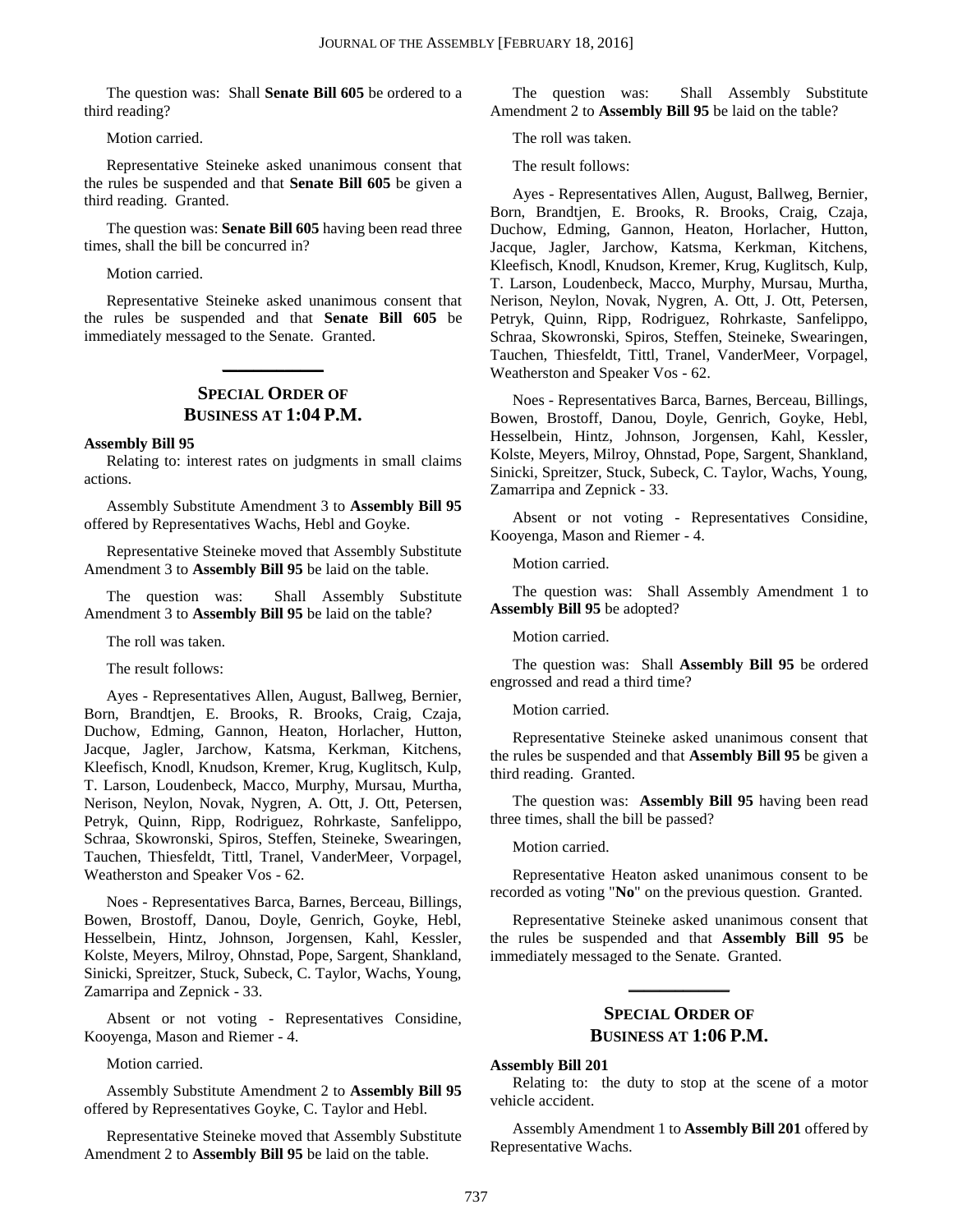Representative Knodl moved that Assembly Amendment 1 to **Assembly Bill 201** be laid on the table.

The question was: Shall Assembly Amendment 1 to **Assembly Bill 201** be laid on the table?

The roll was taken.

The result follows:

Ayes - Representatives Allen, August, Ballweg, Bernier, Born, Brandtjen, E. Brooks, R. Brooks, Craig, Czaja, Duchow, Edming, Gannon, Heaton, Horlacher, Hutton, Jacque, Jagler, Jarchow, Katsma, Kerkman, Kitchens, Kleefisch, Knodl, Knudson, Kremer, Krug, Kuglitsch, Kulp, T. Larson, Loudenbeck, Macco, Murphy, Mursau, Murtha, Nerison, Neylon, Novak, Nygren, A. Ott, J. Ott, Petersen, Petryk, Quinn, Ripp, Rodriguez, Rohrkaste, Sanfelippo, Schraa, Skowronski, Spiros, Steffen, Steineke, Swearingen, Tauchen, Thiesfeldt, Tittl, Tranel, VanderMeer, Vorpagel, Weatherston and Speaker Vos - 62.

Noes - Representatives Barca, Barnes, Berceau, Billings, Bowen, Brostoff, Danou, Doyle, Genrich, Goyke, Hebl, Hesselbein, Hintz, Johnson, Jorgensen, Kahl, Kessler, Kolste, Meyers, Milroy, Ohnstad, Pope, Sargent, Shankland, Sinicki, Spreitzer, Stuck, Subeck, C. Taylor, Wachs, Young, Zamarripa and Zepnick - 33.

Absent or not voting - Representatives Considine, Kooyenga, Mason and Riemer - 4.

Motion carried.

The question was: Shall **Assembly Bill 201** be ordered engrossed and read a third time?

Motion carried.

Representative Steineke asked unanimous consent that the rules be suspended and that **Assembly Bill 201** be given a third reading. Granted.

The question was: **Assembly Bill 201** having been read three times, shall the bill be passed?

Motion carried.

Representative Steineke asked unanimous consent that the rules be suspended and that **Assembly Bill 201** be immediately messaged to the Senate. Granted.

### **SPECIAL ORDER OF BUSINESS AT 1:08 P.M.**

**\_\_\_\_\_\_\_\_\_\_\_\_\_**

### **Assembly Bill 273**

Relating to: making a false threat to use a firearm to injure or kill another person in a school zone and providing a penalty.

The question was: Shall Assembly Amendment 1 to **Assembly Bill 273** be adopted?

Motion carried.

The question was: Shall **Assembly Bill 273** be ordered engrossed and read a third time?

Motion carried.

Representative Steineke asked unanimous consent that the rules be suspended and that **Assembly Bill 273** be given a third reading. Granted.

The question was: **Assembly Bill 273** having been read three times, shall the bill be passed?

Motion carried.

Representative Kolste asked unanimous consent to be added as a coauthor of **Assembly Bill 273**. Granted.

Representative Steineke asked unanimous consent that the rules be suspended and that **Assembly Bill 273** be immediately messaged to the Senate. Granted.

### **SPECIAL ORDER OF BUSINESS AT 2:17 P.M.**

**\_\_\_\_\_\_\_\_\_\_\_\_\_**

### **Senate Bill 248**

Relating to: strip searches of certain detained persons.

Assembly Amendment 1 to **Senate Bill 248** offered by Representative Barnes.

Representative Steineke moved that Assembly Amendment 1 to **Senate Bill 248** be laid on the table.

The question was: Shall Assembly Amendment 1 to **Senate Bill 248** be laid on the table?

The roll was taken.

The result follows:

Ayes - Representatives Allen, August, Ballweg, Bernier, Born, Brandtjen, E. Brooks, R. Brooks, Craig, Czaja, Duchow, Edming, Gannon, Heaton, Horlacher, Hutton, Jacque, Jagler, Jarchow, Katsma, Kerkman, Kitchens, Kleefisch, Knodl, Knudson, Kremer, Krug, Kuglitsch, Kulp, T. Larson, Loudenbeck, Macco, Murphy, Mursau, Murtha, Nerison, Neylon, Novak, Nygren, A. Ott, J. Ott, Petersen, Petryk, Quinn, Ripp, Rodriguez, Rohrkaste, Sanfelippo, Schraa, Skowronski, Spiros, Steffen, Steineke, Swearingen, Tauchen, Thiesfeldt, Tittl, Tranel, VanderMeer, Vorpagel, Weatherston and Speaker Vos - 62.

Noes - Representatives Barca, Barnes, Berceau, Billings, Bowen, Brostoff, Danou, Doyle, Genrich, Goyke, Hebl, Hesselbein, Hintz, Johnson, Jorgensen, Kahl, Kessler, Kolste, Meyers, Milroy, Ohnstad, Pope, Sargent, Shankland, Sinicki, Spreitzer, Stuck, Subeck, C. Taylor, Wachs, Young, Zamarripa and Zepnick - 33.

Absent or not voting - Representatives Considine, Kooyenga, Mason and Riemer - 4.

Motion carried.

The question was: Shall **Senate Bill 248** be ordered to a third reading?

Motion carried.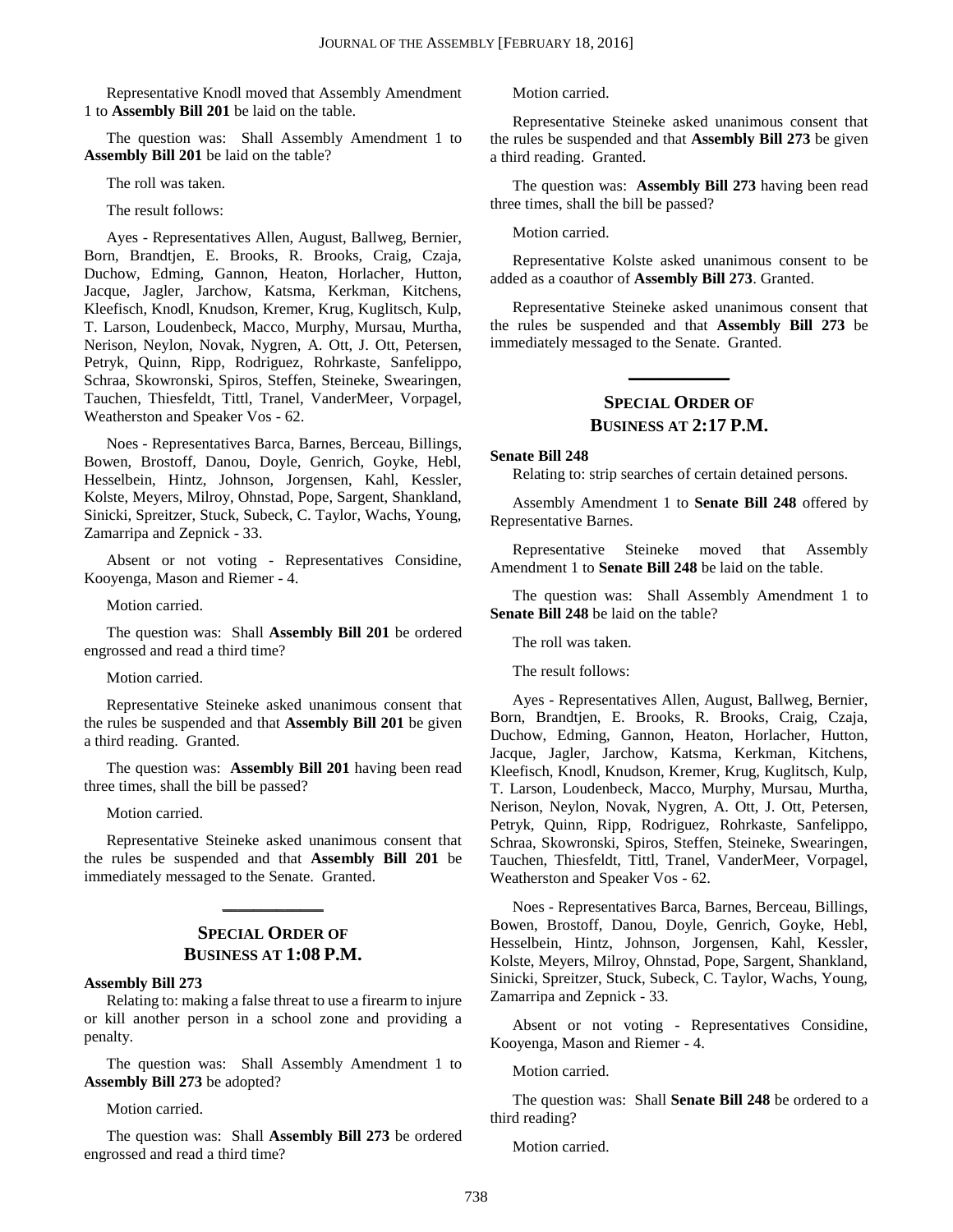Representative Steineke asked unanimous consent that the rules be suspended and that **Senate Bill 248** be given a third reading. Granted.

The question was: **Senate Bill 248** having been read three times, shall the bill be concurred in?

Motion carried.

Representatives Hutton, Goyke, Craig, Duchow, and Sanfelippo asked unanimous consent to be recorded as voting "**No**" on the previous question. Granted.

Representative Steineke asked unanimous consent that the rules be suspended and that **Senate Bill 248** be immediately messaged to the Senate. Granted.

### **SPECIAL ORDER OF BUSINESS AT 1:09 P.M.**

**\_\_\_\_\_\_\_\_\_\_\_\_\_**

#### **Assembly Bill 340**

Relating to: strip searches of certain detained persons.

Assembly Amendment 1 to **Assembly Bill 340** offered by Representative Barnes.

Representative Steineke asked unanimous consent that **Assembly Bill 340** be laid on the table. Granted.

**\_\_\_\_\_\_\_\_\_\_\_\_\_**

### **SPECIAL ORDER OF BUSINESS AT 1:11 P.M.**

#### **Assembly Bill 403**

Relating to: Increasing prison terms upon conviction for gang-related crimes and creating a criminal penalty.

Representative Steineke asked unanimous consent that Assembly Amendment 1 to **Assembly Bill 403** be laid on the table. Granted.

Representative Knodl asked unanimous consent that Assembly Amendment 2 to **Assembly Bill 403** be laid on the table. Granted.

Assembly Amendment 3 to **Assembly Bill 403** offered by Representatives Barca, C. Taylor and Shankland.

Representative Steineke moved that Assembly Amendment 3 to **Assembly Bill 403** be laid on the table.

The question was: Shall Assembly Amendment 3 to **Assembly Bill 403** be laid on the table?

The roll was taken.

The result follows:

Ayes - Representatives Allen, August, Ballweg, Bernier, Born, Brandtjen, E. Brooks, R. Brooks, Craig, Czaja, Duchow, Edming, Gannon, Heaton, Hintz, Horlacher, Hutton, Jacque, Jagler, Jarchow, Katsma, Kerkman, Kitchens, Kleefisch, Knodl, Knudson, Kremer, Krug, Kuglitsch, Kulp, T. Larson, Loudenbeck, Macco, Murphy, Mursau, Murtha, Nerison, Neylon, Novak, Nygren, A. Ott, J. Ott, Petersen, Petryk, Quinn, Ripp, Rodriguez, Rohrkaste, Sanfelippo, Schraa, Skowronski, Spiros, Steffen, Steineke, Swearingen, Tauchen, Thiesfeldt, Tittl, Tranel, VanderMeer, Vorpagel, Weatherston and Speaker Vos - 63.

Noes - Representatives Barca, Barnes, Berceau, Billings, Bowen, Brostoff, Danou, Doyle, Genrich, Goyke, Hebl, Hesselbein, Johnson, Jorgensen, Kahl, Kessler, Kolste, Meyers, Milroy, Ohnstad, Pope, Sargent, Shankland, Sinicki, Spreitzer, Stuck, Subeck, C. Taylor, Wachs, Young, Zamarripa and Zepnick - 32.

Absent or not voting - Representatives Considine, Kooyenga, Mason and Riemer - 4.

Motion carried.

Representative Hintz asked unanimous consent to be recorded as voting "**No**" on the previous question. Granted.

The question was: Shall **Assembly Bill 403** be ordered engrossed and read a third time?

Motion carried.

Representative Steineke asked unanimous consent that the rules be suspended and that **Assembly Bill 403** be given a third reading. Granted.

The question was: **Assembly Bill 403** having been read three times, shall the bill be passed?

Motion carried.

Representative Steineke asked unanimous consent that the rules be suspended and that **Assembly Bill 403** be immediately messaged to the Senate. Granted.

### **SPECIAL ORDER OF BUSINESS AT 1:13 P.M.**

**\_\_\_\_\_\_\_\_\_\_\_\_\_**

#### **Assembly Bill 515**

Relating to: recycling grants for local governments and making an appropriation.

The question was: Shall Assembly Amendment 1 to **Assembly Bill 515** be adopted?

Motion carried.

The question was: Shall **Assembly Bill 515** be ordered engrossed and read a third time?

Motion carried.

Representative Steineke asked unanimous consent that the rules be suspended and that **Assembly Bill 515** be given a third reading. Granted.

The question was: **Assembly Bill 515** having been read three times, shall the bill be passed?

The roll was taken.

The result follows:

Ayes - Representatives Allen, Ballweg, Barca, Barnes, Berceau, Bernier, Billings, Born, Bowen, Brandtjen, E. Brooks, R. Brooks, Brostoff, Danou, Doyle, Duchow,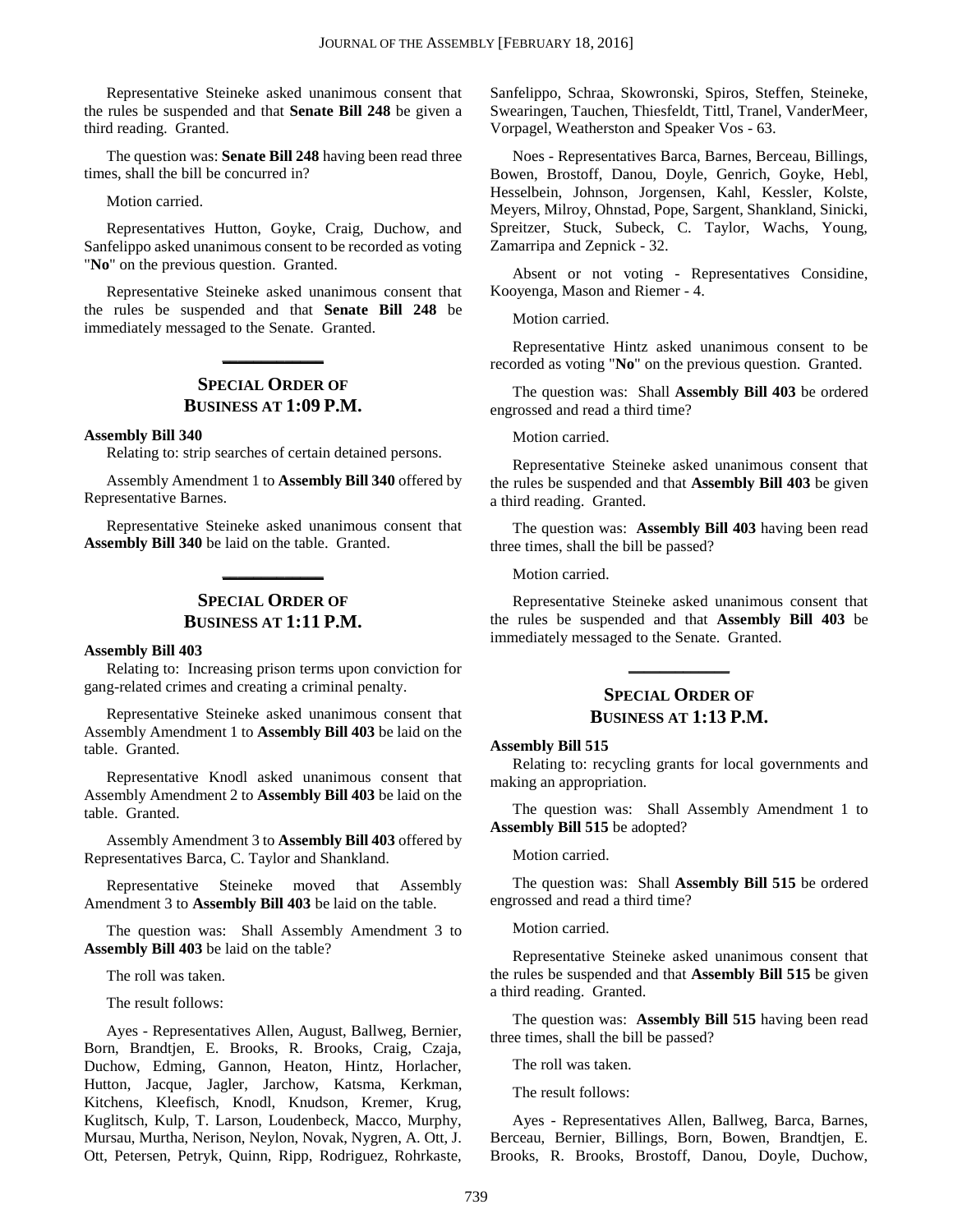Edming, Genrich, Goyke, Heaton, Hebl, Hesselbein, Hintz, Horlacher, Jacque, Jagler, Jarchow, Johnson, Jorgensen, Kahl, Katsma, Kerkman, Kessler, Kitchens, Kleefisch, Knodl, Knudson, Kolste, Kremer, Krug, Kuglitsch, Kulp, T. Larson, Macco, Meyers, Milroy, Murphy, Mursau, Murtha, Nerison, Neylon, Novak, Nygren, Ohnstad, A. Ott, J. Ott, Petersen, Petryk, Pope, Quinn, Ripp, Rodriguez, Rohrkaste, Sargent, Shankland, Sinicki, Skowronski, Spiros, Spreitzer, Steffen, Steineke, Stuck, Subeck, Swearingen, Tauchen, C. Taylor, Thiesfeldt, Tittl, Tranel, VanderMeer, Vorpagel, Wachs, Weatherston, Young, Zamarripa, Zepnick and Speaker Vos - 87.

Noes - Representatives August, Craig, Czaja, Gannon, Hutton, Loudenbeck, Sanfelippo and Schraa - 8.

Absent or not voting - Representatives Considine, Kooyenga, Mason and Riemer - 4.

Motion carried.

Representatives Brandtjen and Jarchow asked unanimous consent to be recorded as voting "**No**" on the previous question. Granted.

Representative Steineke asked unanimous consent that the rules be suspended and that **Assembly Bill 515** be immediately messaged to the Senate. Granted.

Representative Knudson in the chair.

### **SPECIAL ORDER OF BUSINESS AT 2:24 P.M.**

**\_\_\_\_\_\_\_\_\_\_\_\_\_**

#### **Senate Bill 407**

Relating to: biennial budget requests of state agencies.

The question was: Shall **Senate Bill 407** be ordered to a third reading?

Motion carried.

Representative Steineke asked unanimous consent that the rules be suspended and that **Senate Bill 407** be given a third reading. Granted.

The question was: **Senate Bill 407** having been read three times, shall the bill be concurred in?

The roll was taken.

The result follows:

Ayes - Representatives Allen, August, Ballweg, Bernier, Born, Brandtjen, E. Brooks, R. Brooks, Craig, Czaja, Duchow, Edming, Gannon, Heaton, Horlacher, Hutton, Jacque, Jagler, Jarchow, Katsma, Kerkman, Kitchens, Kleefisch, Knodl, Knudson, Kremer, Krug, Kuglitsch, Kulp, T. Larson, Loudenbeck, Murphy, Mursau, Murtha, Nerison, Neylon, Novak, Nygren, A. Ott, J. Ott, Petersen, Petryk, Quinn, Ripp, Rodriguez, Rohrkaste, Sanfelippo, Schraa, Skowronski, Spiros, Steffen, Steineke, Swearingen, Tauchen, Thiesfeldt, Tittl, Tranel, VanderMeer, Vorpagel, Weatherston and Speaker Vos - 61.

Noes - Representatives Barca, Barnes, Berceau, Billings, Bowen, Brostoff, Danou, Doyle, Genrich, Goyke, Hebl, Hesselbein, Hintz, Johnson, Jorgensen, Kahl, Kessler, Kolste, Meyers, Milroy, Ohnstad, Pope, Sargent, Shankland, Sinicki, Spreitzer, Stuck, Subeck, C. Taylor, Wachs, Young, Zamarripa and Zepnick - 33.

Paired for - Representative Macco - 1.

Paired against - Representative Riemer - 1.

Absent or not voting - Representatives Considine, Kooyenga and Mason - 3.

Motion carried.

Representative Jacque asked unanimous consent to be added as a cosponsor of **Senate Bill 407**. Granted.

Representative Steineke asked unanimous consent that the rules be suspended and that **Senate Bill 407** be immediately messaged to the Senate. Granted.

### **SPECIAL ORDER OF BUSINESS AT 1:14 P.M.**

**\_\_\_\_\_\_\_\_\_\_\_\_\_**

#### **Assembly Bill 534**

Relating to: biennial budget requests of state agencies.

Representative Steineke asked unanimous consent that **Assembly Bill 534** be laid on the table. Granted.

Speaker Pro Tempore August in the chair.

### **SPECIAL ORDER OF BUSINESS AT 1:15 P.M.**

**\_\_\_\_\_\_\_\_\_\_\_\_\_**

#### **Assembly Bill 549**

Relating to: the authority of physical therapists to order X-rays and granting rule-making authority.

The question was: Shall **Assembly Bill 549** be ordered engrossed and read a third time?

Motion carried.

Representative Steineke asked unanimous consent that the rules be suspended and that **Assembly Bill 549** be given a third reading. Granted.

The question was: **Assembly Bill 549** having been read three times, shall the bill be passed?

Motion carried.

Representatives Petersen, Spiros and Steineke asked unanimous consent to be recorded as voting "**No**" on the previous question. Granted.

Representative Steineke asked unanimous consent that the rules be suspended and that **Assembly Bill 549** be immediately messaged to the Senate. Granted.

**\_\_\_\_\_\_\_\_\_\_\_\_\_**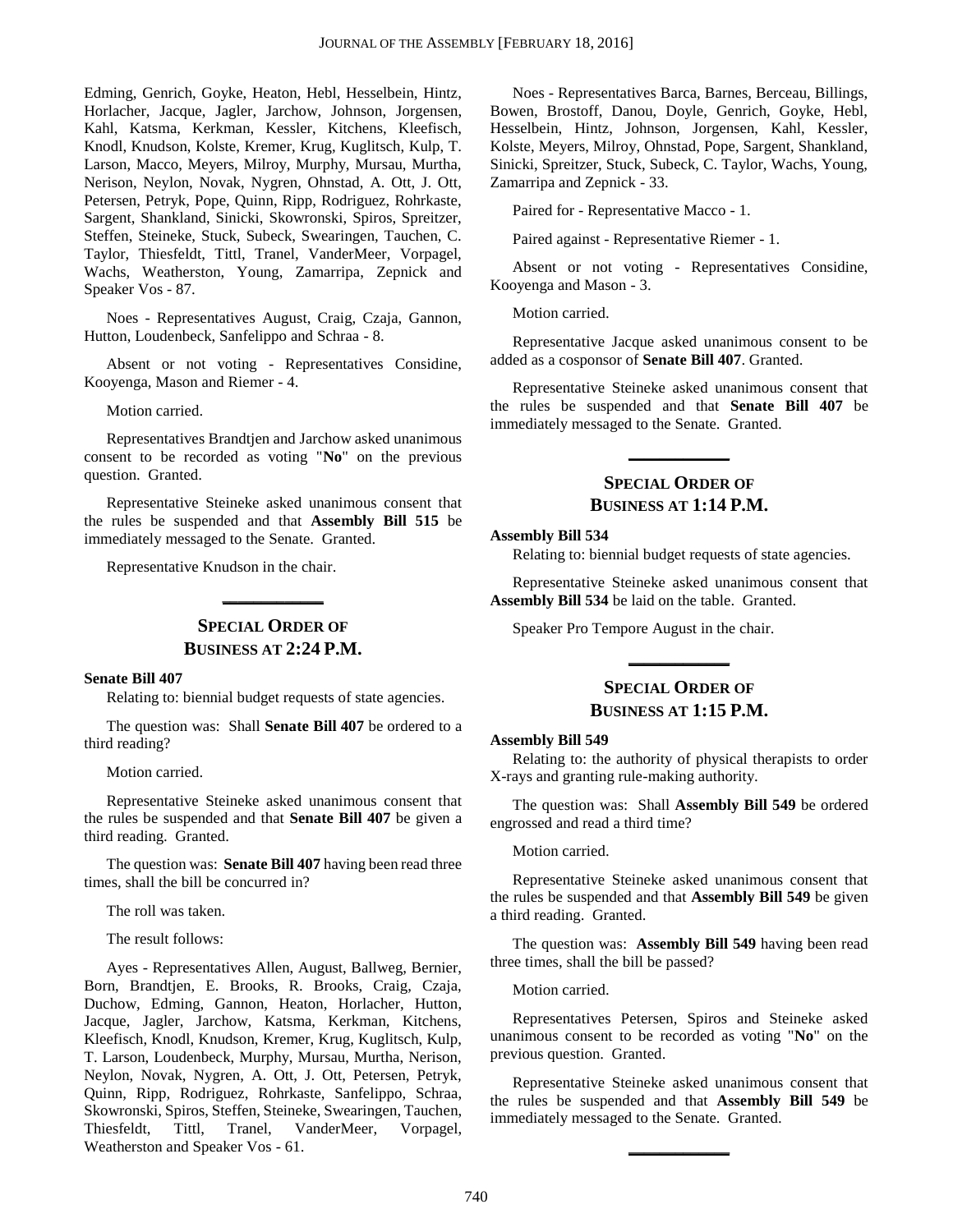### **SPECIAL ORDER OF BUSINESS AT 2:26 P.M.**

#### **Senate Bill 434**

Relating to: taxes on managed forest lands, eligibility for the managed forest land program, management plans for managed forest land, sale or transfer of managed forest land, productivity of managed forest land, closed managed forest land, forest production areas, natural heritage inventory, wildlife action plans, providing an exemption from emergency rule procedures, and granting rule-making authority.

Representative Steineke moved that Assembly Amendment 1 to **Senate Bill 434** be laid on the table.

The question was: Shall Assembly Amendment 1 to **Senate Bill 434** be laid on the table?

The roll was taken.

The result follows:

Ayes - Representatives August, Ballweg, Bernier, Born, Brandtjen, E. Brooks, R. Brooks, Craig, Czaja, Duchow, Edming, Gannon, Heaton, Horlacher, Hutton, Jacque, Jagler, Jarchow, Katsma, Kerkman, Kitchens, Kleefisch, Knodl, Knudson, Kremer, Krug, Kuglitsch, Kulp, T. Larson, Loudenbeck, Macco, Murphy, Mursau, Murtha, Nerison, Neylon, Novak, Nygren, A. Ott, J. Ott, Petersen, Petryk, Quinn, Ripp, Rodriguez, Rohrkaste, Sanfelippo, Schraa, Skowronski, Spiros, Steffen, Steineke, Swearingen, Tauchen, Thiesfeldt, Tittl, Tranel, VanderMeer, Vorpagel, Weatherston and Speaker Vos - 61.

Noes - Representatives Allen, Barca, Barnes, Berceau, Billings, Bowen, Brostoff, Danou, Doyle, Genrich, Goyke, Hebl, Hesselbein, Hintz, Johnson, Jorgensen, Kahl, Kessler, Kolste, Meyers, Milroy, Ohnstad, Pope, Sargent, Shankland, Sinicki, Spreitzer, Stuck, Subeck, C. Taylor, Wachs, Young, Zamarripa and Zepnick - 34.

Absent or not voting - Representatives Considine, Kooyenga, Mason and Riemer - 4.

Motion carried.

Representative Steineke moved that Assembly Amendment 2 to **Senate Bill 434** be laid on the table.

The question was: Shall Assembly Amendment 2 to **Senate Bill 434** be laid on the table?

The roll was taken.

The result follows:

Ayes - Representatives Allen, August, Ballweg, Bernier, Born, Brandtjen, E. Brooks, R. Brooks, Craig, Czaja, Duchow, Edming, Gannon, Heaton, Horlacher, Hutton, Jacque, Jagler, Jarchow, Katsma, Kerkman, Kitchens, Kleefisch, Knodl, Knudson, Kremer, Krug, Kuglitsch, Kulp, T. Larson, Loudenbeck, Macco, Murphy, Mursau, Murtha, Nerison, Neylon, Novak, Nygren, A. Ott, J. Ott, Petersen, Petryk, Quinn, Ripp, Rodriguez, Rohrkaste, Sanfelippo, Schraa, Skowronski, Spiros, Steffen, Steineke, Swearingen, Tauchen, Thiesfeldt, Tittl, Tranel, VanderMeer, Vorpagel, Weatherston and Speaker Vos - 62.

Noes - Representatives Barca, Barnes, Berceau, Billings, Bowen, Brostoff, Danou, Doyle, Genrich, Goyke, Hebl, Hesselbein, Hintz, Johnson, Jorgensen, Kahl, Kessler, Kolste, Meyers, Milroy, Ohnstad, Pope, Sargent, Shankland, Sinicki, Spreitzer, Stuck, Subeck, C. Taylor, Wachs, Young, Zamarripa and Zepnick - 33.

Absent or not voting - Representatives Considine, Kooyenga, Mason and Riemer - 4.

Motion carried.

The question was: Shall **Senate Bill 434** be ordered to a third reading?

Motion carried.

Representative Steineke asked unanimous consent that the rules be suspended and that **Senate Bill 434** be given a third reading. Granted.

The question was: **Senate Bill 434** having been read three times, shall the bill be concurred in?

The roll was taken.

The result follows:

Ayes - Representatives Allen, August, Ballweg, Bernier, Born, Brandtjen, E. Brooks, R. Brooks, Craig, Czaja, Duchow, Edming, Gannon, Heaton, Horlacher, Hutton, Jacque, Jagler, Jarchow, Katsma, Kerkman, Kitchens, Kleefisch, Knodl, Knudson, Kremer, Krug, Kuglitsch, Kulp, T. Larson, Loudenbeck, Meyers, Murphy, Mursau, Murtha, Nerison, Neylon, Novak, Nygren, A. Ott, J. Ott, Petersen, Petryk, Quinn, Ripp, Rodriguez, Rohrkaste, Sanfelippo, Schraa, Skowronski, Spiros, Steffen, Steineke, Swearingen, Tauchen, Thiesfeldt, Tittl, Tranel, VanderMeer, Vorpagel, Weatherston and Speaker Vos - 62.

Noes - Representatives Barca, Barnes, Berceau, Billings, Bowen, Brostoff, Danou, Doyle, Genrich, Goyke, Hebl, Hesselbein, Hintz, Johnson, Jorgensen, Kahl, Kessler, Kolste, Milroy, Ohnstad, Pope, Sargent, Shankland, Sinicki, Spreitzer, Stuck, Subeck, C. Taylor, Wachs, Young, Zamarripa and Zepnick - 32.

Paired for - Representative Macco - 1.

Paired against - Representative Riemer - 1.

Absent or not voting - Representatives Considine, Kooyenga and Mason - 3.

Motion carried.

Representative Steineke asked unanimous consent that the rules be suspended and that **Senate Bill 434** be immediately messaged to the Senate. Granted.

**\_\_\_\_\_\_\_\_\_\_\_\_\_**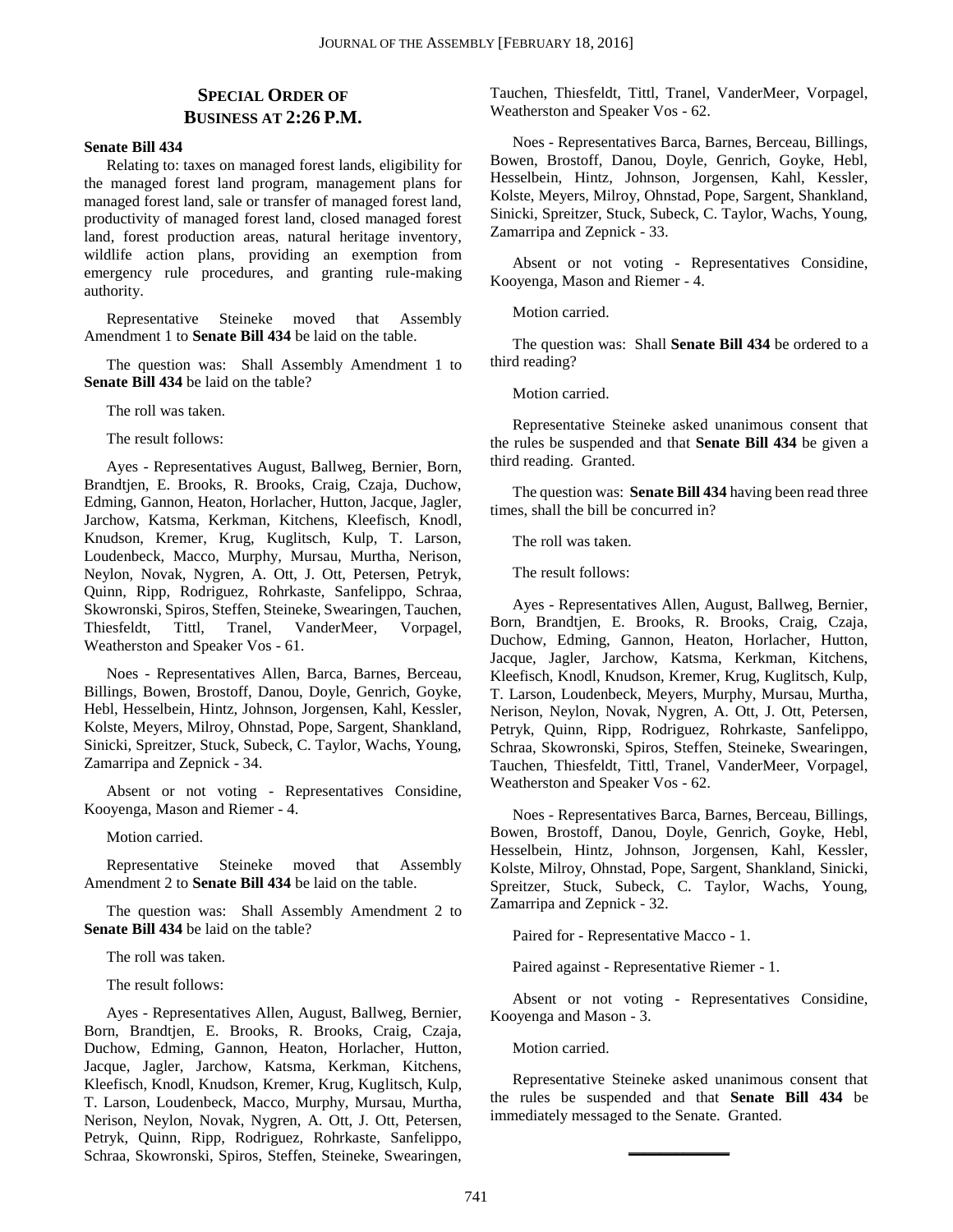### **SPECIAL ORDER OF BUSINESS AT 1:17 P.M.**

#### **Assembly Bill 561**

Relating to: taxes on managed forest lands, eligibility for the managed forest land program, management plans for managed forest land, sale or transfer of managed forest land, productivity of managed forest land, closed managed forest land, forest production areas, natural heritage inventory, wildlife action plans, providing an exemption from emergency rule procedures, and granting rule-making authority.

Assembly Amendment 1 to Assembly Substitute Amendment 2 to **Assembly Bill 561** offered by Representatives Considine, Hebl and Stuck.

Assembly Amendment 2 to Assembly Substitute Amendment 2 to **Assembly Bill 561** offered by Representatives Considine, Hebl and Stuck.

Representative Steineke asked unanimous consent that **Assembly Bill 561** be laid on the table. Granted.

# **\_\_\_\_\_\_\_\_\_\_\_\_\_ LEAVES OF ABSENCE**

Representative Murtha asked unanimous consent for a leave of absence for part of today's session for Representative Macco. Granted.

Representative Mason asked unanimous consent that his leave of absence be lifted. Granted.

Representative T. Larson in the chair.

### **SPECIAL ORDER OF BUSINESS AT 1:18 P.M.**

**\_\_\_\_\_\_\_\_\_\_\_\_\_**

#### **Assembly Bill 562**

Relating to: expenditures relating to the operation of a rail fixed guideway transportation system in a first class city.

The question was: Shall Assembly Amendment 1 to **Assembly Bill 562** be adopted?

Motion carried.

The question was: Shall **Assembly Bill 562** be ordered engrossed and read a third time?

Motion carried.

Representative Steineke asked unanimous consent that the rules be suspended and that **Assembly Bill 562** be given a third reading. Granted.

The question was: **Assembly Bill 562** having been read three times, shall the bill be passed?

The roll was taken.

The result follows:

Ayes - Representatives Allen, August, Ballweg, Bernier, Born, Brandtjen, E. Brooks, R. Brooks, Craig, Czaja, Duchow, Edming, Gannon, Heaton, Horlacher, Hutton, Jacque, Jagler, Jarchow, Katsma, Kerkman, Kitchens, Kleefisch, Knodl, Knudson, Kremer, Krug, Kuglitsch, Kulp, T. Larson, Loudenbeck, Murphy, Mursau, Murtha, Nerison, Neylon, Novak, Nygren, J. Ott, Petersen, Petryk, Quinn, Ripp, Rodriguez, Rohrkaste, Sanfelippo, Schraa, Skowronski, Steffen, Steineke, Swearingen, Tauchen, Thiesfeldt, Tittl, Tranel, VanderMeer, Vorpagel, Weatherston and Speaker Vos - 59.

Noes - Representatives Barca, Barnes, Berceau, Billings, Bowen, Brostoff, Danou, Doyle, Genrich, Goyke, Hebl, Hesselbein, Hintz, Johnson, Jorgensen, Kahl, Kessler, Kolste, Mason, Meyers, Milroy, Ohnstad, A. Ott, Pope, Sargent, Shankland, Sinicki, Spiros, Spreitzer, Stuck, Subeck, C. Taylor, Wachs, Young, Zamarripa and Zepnick - 36.

Paired for - Representative Macco - 1.

Paired against - Representative Riemer - 1.

Absent or not voting - Representatives Considine and Kooyenga - 2.

Motion carried.

Representative Steineke asked unanimous consent that the rules be suspended and that **Assembly Bill 562** be immediately messaged to the Senate. Granted.

Speaker Pro Tempore August in the chair.

# **\_\_\_\_\_\_\_\_\_\_\_\_\_ LEAVES OF ABSENCE**

Representative Jorgensen asked unanimous consent for a leave of absence for part of today's session for Representative Wachs. Granted.

Representative Steineke asked unanimous consent that the rules be suspended and that **Assembly Bill 922** be withdrawn from the committee on **Rules** and taken up at this time. Granted.

### **Assembly Bill 922**

Relating to: ratification of the agreement negotiated between the Board of Regents of the University of Wisconsin System and the Wisconsin State Building Trades Negotiating Committee, for the 2015-16 fiscal year, covering employees in the building trades crafts collective bargaining unit, and authorizing an expenditure of funds.

The question was: Shall **Assembly Bill 922** be ordered engrossed and read a third time?

Motion carried.

Representative Steineke asked unanimous consent that the rules be suspended and that **Assembly Bill 922** be given a third reading. Granted.

The question was: **Assembly Bill 922** having been read three times, shall the bill be passed?

The roll was taken.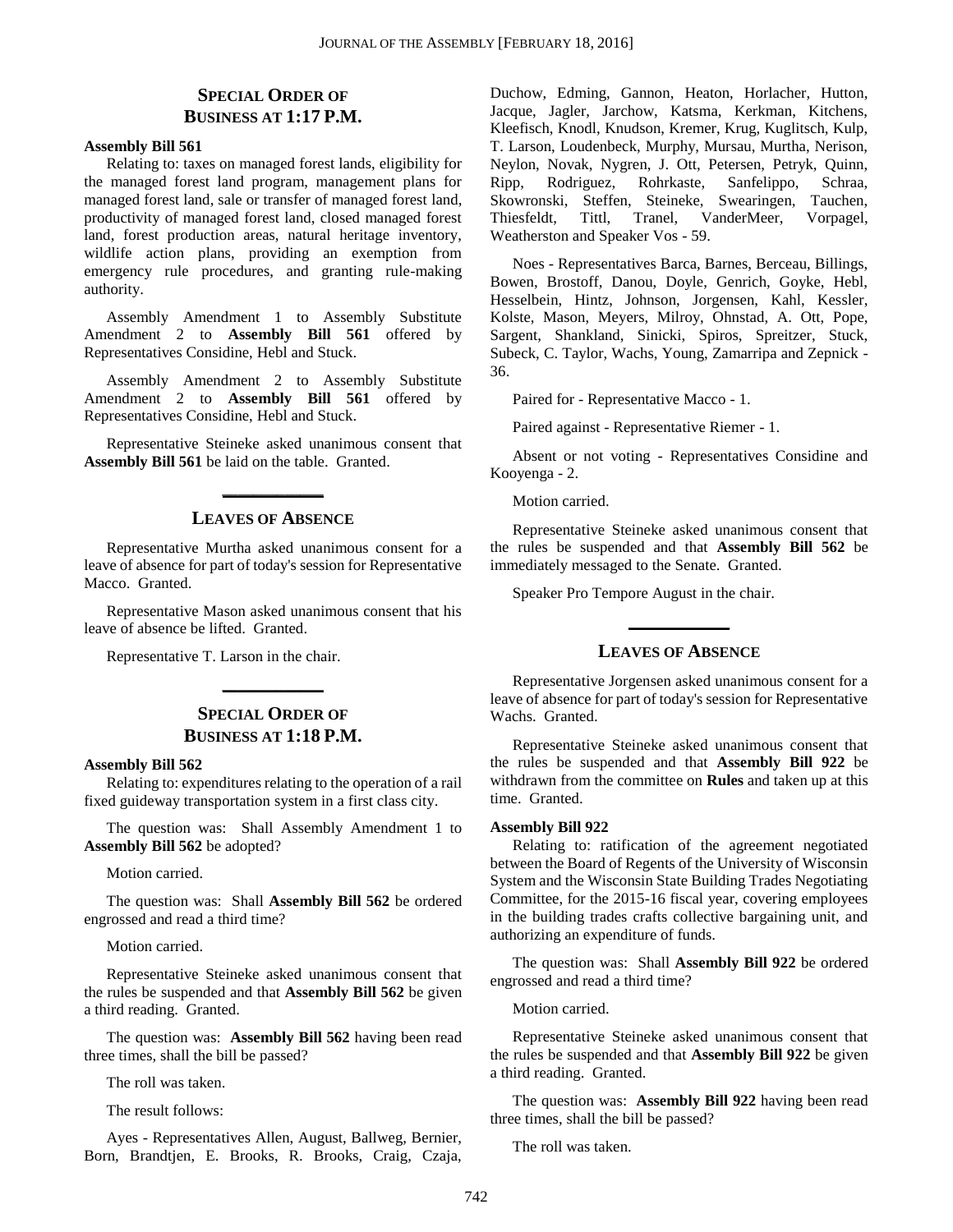The result follows:

Ayes - Representatives Allen, August, Ballweg, Barca, Barnes, Berceau, Bernier, Billings, Born, Bowen, Brandtjen, E. Brooks, R. Brooks, Brostoff, Craig, Czaja, Danou, Doyle, Duchow, Edming, Gannon, Genrich, Goyke, Heaton, Hebl, Hesselbein, Hintz, Horlacher, Hutton, Jacque, Jagler, Jarchow, Johnson, Jorgensen, Kahl, Katsma, Kerkman, Kessler, Kitchens, Kleefisch, Knodl, Knudson, Kolste, Kremer, Krug, Kuglitsch, Kulp, T. Larson, Loudenbeck, Mason, Meyers, Milroy, Murphy, Mursau, Murtha, Nerison, Neylon, Novak, Nygren, Ohnstad, A. Ott, J. Ott, Petersen, Petryk, Pope, Quinn, Ripp, Rodriguez, Rohrkaste, Sanfelippo, Sargent, Schraa, Shankland, Sinicki, Skowronski, Spiros, Spreitzer, Steffen, Steineke, Stuck, Subeck, Swearingen, Tauchen, C. Taylor, Thiesfeldt, Tittl, Tranel, VanderMeer, Vorpagel, Weatherston, Young, Zamarripa, Zepnick and Speaker Vos - 94.

Noes - None.

Absent or not voting - Representatives Considine, Kooyenga, Macco, Riemer and Wachs - 5.

Motion carried.

Representative Steineke asked unanimous consent that the rules be suspended and that **Assembly Bill 922** be immediately messaged to the Senate. Granted.

Representative Steineke asked unanimous consent that the Assembly stand recessed. Granted.

**\_\_\_\_\_\_\_\_\_\_\_\_\_**

The Assembly stood recessed.

6:06 P.M.

6:57 P.M.

# **\_\_\_\_\_\_\_\_\_\_\_\_\_ RECESS**

The Assembly reconvened.

Speaker Pro Tempore August in the chair.

Representative Steineke asked unanimous consent for a quorum call. Granted.

A quorum was present.

Representative Macco asked unanimous consent that his leave of absence be lifted. Granted.

**\_\_\_\_\_\_\_\_\_\_\_\_\_**

### **SPECIAL ORDER OF BUSINESS AT 2:31 P.M.**

#### **Senate Bill 503**

Relating to: individual and corporate income and franchise taxes; sales and use taxes; administration of tax laws; providing an exemption from emergency rule procedures; and requiring the exercise of rule-making authority.

Assembly Amendment 1 to **Senate Bill 503** offered by Representatives C. Taylor and Barca.

Representative Steineke moved that Assembly Amendment 1 to **Senate Bill 503** be laid on the table.

The question was: Shall Assembly Amendment 1 to **Senate Bill 503** be laid on the table?

The roll was taken.

The result follows:

Ayes - Representatives Allen, August, Ballweg, Bernier, Born, Brandtjen, E. Brooks, R. Brooks, Craig, Czaja, Duchow, Edming, Gannon, Heaton, Horlacher, Hutton, Jacque, Jagler, Jarchow, Katsma, Kerkman, Kitchens, Kleefisch, Knodl, Knudson, Kremer, Krug, Kuglitsch, Kulp, T. Larson, Loudenbeck, Macco, Murphy, Mursau, Murtha, Nerison, Neylon, Novak, Nygren, A. Ott, J. Ott, Petersen, Petryk, Quinn, Ripp, Rodriguez, Rohrkaste, Sanfelippo, Schraa, Skowronski, Spiros, Steffen, Steineke, Swearingen, Tauchen, Thiesfeldt, Tittl, Tranel, VanderMeer, Vorpagel, Weatherston and Speaker Vos - 62.

Noes - Representatives Barca, Barnes, Berceau, Billings, Bowen, Brostoff, Danou, Doyle, Genrich, Goyke, Hebl, Hesselbein, Hintz, Johnson, Jorgensen, Kahl, Kessler, Kolste, Mason, Meyers, Milroy, Ohnstad, Pope, Sargent, Shankland, Sinicki, Spreitzer, Stuck, Subeck, C. Taylor, Young, Zamarripa and Zepnick - 33.

Absent or not voting - Representatives Considine, Kooyenga, Riemer and Wachs - 4.

Motion carried.

The question was: Shall **Senate Bill 503** be ordered to a third reading?

Motion carried.

Representative Steineke asked unanimous consent that the rules be suspended and that **Senate Bill 503** be given a third reading. Granted.

The question was: **Senate Bill 503** having been read three times, shall the bill be concurred in?

The roll was taken.

The result follows:

Ayes - Representatives Allen, August, Ballweg, Bernier, Born, Brandtjen, E. Brooks, R. Brooks, Craig, Czaja, Duchow, Edming, Gannon, Heaton, Horlacher, Hutton, Jacque, Jagler, Jarchow, Katsma, Kerkman, Kitchens, Kleefisch, Knodl, Kremer, Krug, Kuglitsch, Kulp, T. Larson, Loudenbeck, Macco, Murphy, Mursau, Murtha, Nerison, Neylon, Novak, Nygren, A. Ott, J. Ott, Petersen, Petryk, Quinn, Ripp, Rodriguez, Rohrkaste, Sanfelippo, Schraa, Skowronski, Spiros, Steineke, Swearingen, Tauchen, Thiesfeldt, Tittl, Tranel, VanderMeer, Vorpagel, Weatherston and Speaker Vos - 60.

Noes - Representatives Barca, Barnes, Berceau, Billings, Bowen, Brostoff, Danou, Doyle, Genrich, Goyke, Hebl, Hesselbein, Hintz, Johnson, Jorgensen, Kahl, Kessler,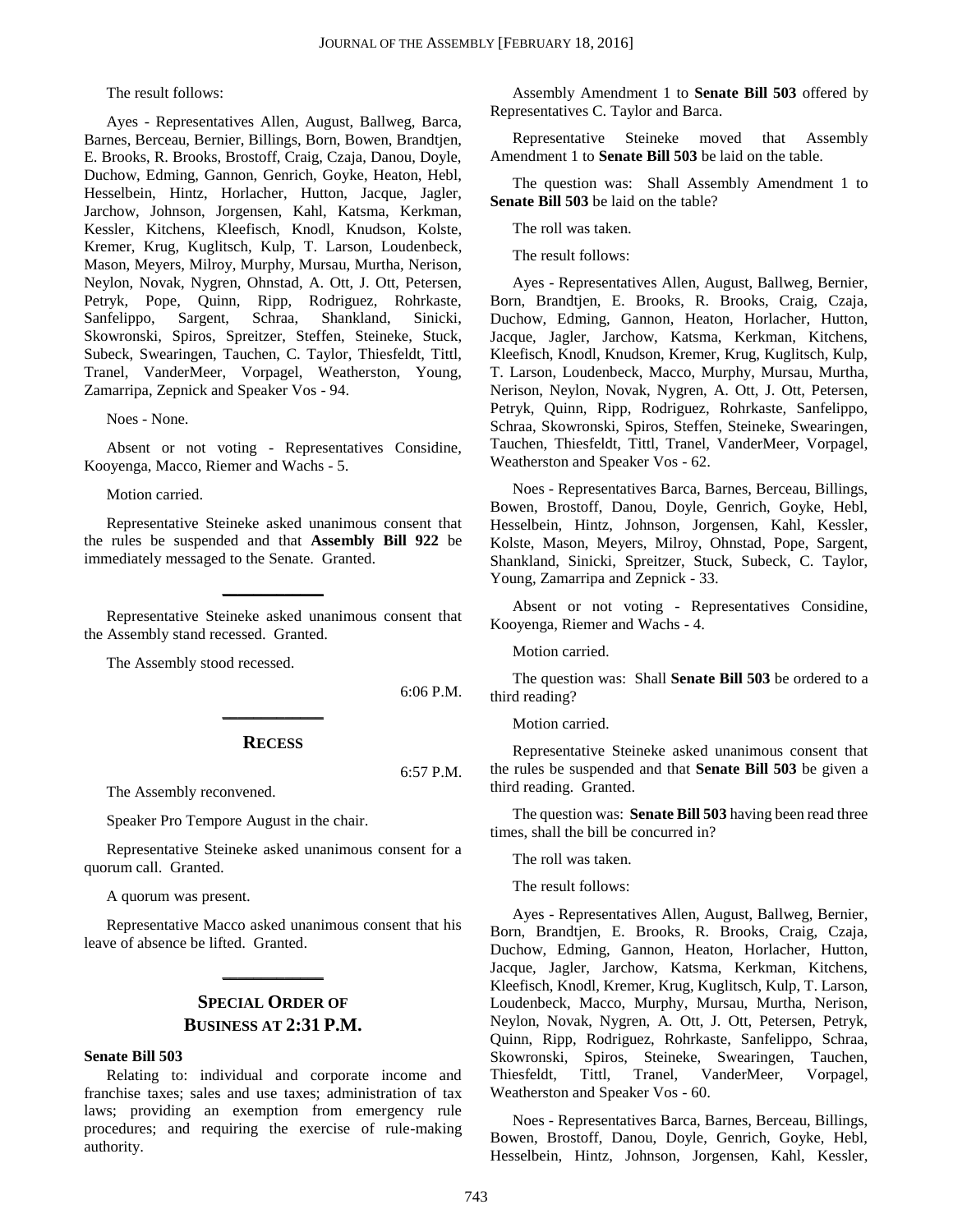Kolste, Mason, Meyers, Milroy, Ohnstad, Pope, Sargent, Shankland, Sinicki, Spreitzer, Steffen, Stuck, Subeck, C. Taylor, Young, Zamarripa and Zepnick - 34.

Paired for - Representative Knudson - 1.

Paired against - Representative Wachs - 1.

Absent or not voting - Representatives Considine, Kooyenga and Riemer - 3.

Motion carried.

Representative Knodl asked unanimous consent that the rules be suspended and that **Senate Bill 503** be immediately messaged to the Senate. Granted.

### **SPECIAL ORDER OF BUSINESS AT 1:23 P.M.**

**\_\_\_\_\_\_\_\_\_\_\_\_\_**

### **Assembly Bill 623**

Relating to: individual and corporate income and franchise taxes; sales and use taxes; administration of tax laws; providing an exemption from emergency rule procedures; and requiring the exercise of rule-making authority.

Assembly Amendment 1 to **Assembly Bill 623** offered by Representatives C. Taylor and Barca.

Representative Knodl asked unanimous consent that **Assembly Bill 623** be laid on the table. Granted.

**\_\_\_\_\_\_\_\_\_\_\_\_\_**

### **SPECIAL ORDER OF BUSINESS AT 1:27 P.M.**

#### **Assembly Bill 671**

Relating to: using a drone to commit a crime and providing a criminal penalty.

Assembly Amendment 1 to **Assembly Bill 671** offered by Representatives Kessler and C. Taylor.

Representative Steineke moved that Assembly Amendment 1 to **Assembly Bill 671** be laid on the table.

The question was: Shall Assembly Amendment 1 to **Assembly Bill 671** be laid on the table?

The roll was taken.

The result follows:

Ayes - Representatives Allen, August, Ballweg, Bernier, Billings, Born, Brandtjen, E. Brooks, R. Brooks, Craig, Czaja, Duchow, Edming, Gannon, Heaton, Horlacher, Hutton, Jacque, Jagler, Jarchow, Katsma, Kerkman, Kitchens, Kleefisch, Knodl, Knudson, Kremer, Krug, Kuglitsch, Kulp, T. Larson, Loudenbeck, Macco, Murphy, Mursau, Murtha, Nerison, Neylon, Novak, Nygren, A. Ott, J. Ott, Petersen, Petryk, Quinn, Ripp, Rodriguez, Rohrkaste, Sanfelippo, Schraa, Skowronski, Spiros, Steffen, Steineke, Swearingen, Tauchen, Thiesfeldt, Tittl, Tranel, VanderMeer, Vorpagel, Weatherston and Speaker Vos - 63.

Noes - Representatives Barca, Barnes, Berceau, Bowen, Brostoff, Danou, Doyle, Genrich, Goyke, Hebl, Hesselbein, Hintz, Johnson, Jorgensen, Kahl, Kessler, Kolste, Mason, Meyers, Milroy, Ohnstad, Pope, Sargent, Shankland, Sinicki, Spreitzer, Stuck, Subeck, C. Taylor, Young, Zamarripa and Zepnick - 32.

Absent or not voting - Representatives Considine, Kooyenga, Riemer and Wachs - 4.

Motion carried.

Assembly Amendment 2 to **Assembly Bill 671** offered by Representatives Kessler and C. Taylor.

Representative Kessler asked unanimous consent that Assembly Amendment 2 to **Assembly Bill 671** be withdrawn and returned to author. Granted.

The question was: Shall **Assembly Bill 671** be ordered engrossed and read a third time?

Motion carried.

Representative Steineke asked unanimous consent that the rules be suspended and that **Assembly Bill 671** be given a third reading. Granted.

The question was: **Assembly Bill 671** having been read three times, shall the bill be passed?

Motion carried.

Representative Neylon asked unanimous consent to be recorded as voting "**No**" on the previous question. Granted.

Representative Steineke asked unanimous consent that the rules be suspended and that **Assembly Bill 671** be immediately messaged to the Senate. Granted.

### **SPECIAL ORDER OF BUSINESS AT 2:38 P.M.**

**\_\_\_\_\_\_\_\_\_\_\_\_\_**

#### **Senate Bill 550**

Relating to: special registration plates associated with certain professional basketball teams and making an appropriation.

Assembly Amendment 1 to **Senate Bill 550** offered by Representative Bowen.

Representative Steineke moved that Assembly Amendment 1 to **Senate Bill 550** be laid on the table.

The question was: Shall Assembly Amendment 1 to **Senate Bill 550** be laid on the table?

The roll was taken.

The result follows:

Ayes - Representatives Allen, August, Ballweg, Bernier, Born, Brandtjen, E. Brooks, R. Brooks, Craig, Czaja, Duchow, Edming, Gannon, Heaton, Horlacher, Hutton, Jacque, Jagler, Jarchow, Katsma, Kerkman, Kitchens, Kleefisch, Knodl, Knudson, Kremer, Krug, Kuglitsch, Kulp, T. Larson, Loudenbeck, Macco, Mason, Murphy, Mursau,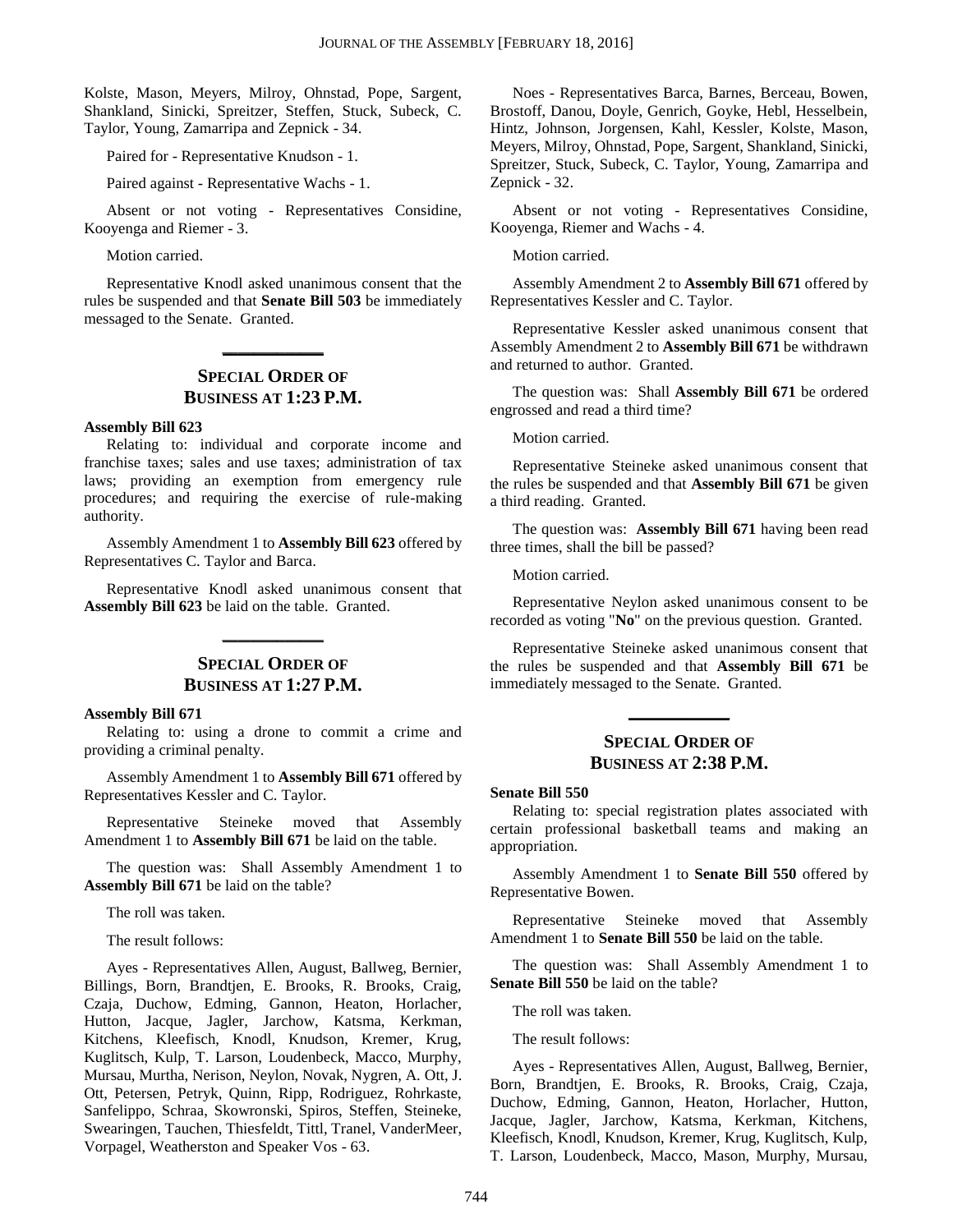Murtha, Nerison, Neylon, Novak, Nygren, A. Ott, J. Ott, Petersen, Petryk, Quinn, Ripp, Rodriguez, Rohrkaste, Sanfelippo, Schraa, Skowronski, Spiros, Steffen, Steineke, Swearingen, Tauchen, Thiesfeldt, Tittl, Tranel, VanderMeer, Vorpagel, Weatherston and Speaker Vos - 63.

Noes - Representatives Barca, Barnes, Berceau, Billings, Bowen, Brostoff, Danou, Doyle, Genrich, Goyke, Hebl, Hesselbein, Hintz, Johnson, Jorgensen, Kahl, Kessler, Kolste, Meyers, Milroy, Ohnstad, Pope, Sargent, Shankland, Sinicki, Spreitzer, Stuck, Subeck, C. Taylor, Young, Zamarripa and Zepnick - 32.

Absent or not voting - Representatives Considine, Kooyenga, Riemer and Wachs - 4.

Motion carried.

The question was: Shall **Senate Bill 550** be ordered to a third reading?

Motion carried.

Representative Steineke asked unanimous consent that the rules be suspended and that **Senate Bill 550** be given a third reading. Granted.

The question was: **Senate Bill 550** having been read three times, shall the bill be concurred in?

The roll was taken.

The result follows:

Ayes - Representatives Allen, August, Ballweg, Barca, Barnes, Berceau, Bernier, Billings, Born, Bowen, Brandtjen, E. Brooks, R. Brooks, Brostoff, Czaja, Danou, Doyle, Duchow, Edming, Gannon, Genrich, Goyke, Heaton, Hebl, Hesselbein, Hintz, Horlacher, Jacque, Jagler, Jarchow, Johnson, Jorgensen, Kahl, Katsma, Kerkman, Kessler, Kitchens, Kleefisch, Knodl, Knudson, Kolste, Kremer, Krug, Kuglitsch, Kulp, T. Larson, Loudenbeck, Macco, Mason, Meyers, Murphy, Mursau, Murtha, Nerison, Neylon, Novak, Nygren, Ohnstad, A. Ott, J. Ott, Petersen, Petryk, Pope, Quinn, Ripp, Rodriguez, Rohrkaste, Sanfelippo, Schraa, Shankland, Sinicki, Skowronski, Spiros, Spreitzer, Steffen, Steineke, Stuck, Subeck, Swearingen, Tauchen, C. Taylor, Thiesfeldt, Tittl, Tranel, VanderMeer, Vorpagel, Weatherston, Young, Zamarripa, Zepnick and Speaker Vos - 91.

Noes - Representatives Craig, Hutton, Milroy and Sargent - 4.

Absent or not voting - Representatives Considine, Kooyenga, Riemer and Wachs - 4.

Motion carried.

Representative Barca asked unanimous consent to be added as a cosponsor of **Senate Bill 550**. Granted.

Representative Steineke asked unanimous consent that the rules be suspended and that **Senate Bill 550** be immediately messaged to the Senate. Granted.

**\_\_\_\_\_\_\_\_\_\_\_\_\_**

### **SPECIAL ORDER OF BUSINESS AT 1:42 P.M.**

#### **Assembly Bill 756**

Relating to: special registration plates associated with certain professional basketball teams and making an appropriation.

Representative Barca asked unanimous consent to be added as a coauthor of **Assembly Bill 756**. Granted.

Representative Steineke asked unanimous consent that **Assembly Bill 756** be laid on the table. Granted.

**\_\_\_\_\_\_\_\_\_\_\_\_\_**

### **SPECIAL ORDER OF BUSINESS AT 1:55 P.M.**

#### **Assembly Bill 793**

Relating to: the teacher loan program.

Representative Nygren asked unanimous consent that **Assembly Bill 793** be referred to the joint committee on **Finance**. Granted.

Representative Nygren asked unanimous consent that the rules be suspended and that **Assembly Bill 793** be withdrawn from the joint committee on **Finance** and taken up at this time. Granted.

Representative Steineke moved that Assembly Substitute Amendment 1 to **Assembly Bill 793** be laid on the table.

The question was: Shall Assembly Substitute Amendment 1 to **Assembly Bill 793** be laid on the table?

The roll was taken.

The result follows:

Ayes - Representatives Allen, August, Ballweg, Bernier, Born, Brandtjen, E. Brooks, R. Brooks, Craig, Czaja, Duchow, Edming, Gannon, Heaton, Horlacher, Hutton, Jacque, Jagler, Jarchow, Katsma, Kerkman, Kitchens, Kleefisch, Knodl, Knudson, Kremer, Krug, Kuglitsch, Kulp, T. Larson, Loudenbeck, Macco, Murphy, Mursau, Murtha, Nerison, Neylon, Novak, Nygren, A. Ott, J. Ott, Petersen, Petryk, Quinn, Ripp, Rodriguez, Rohrkaste, Sanfelippo, Schraa, Skowronski, Spiros, Steffen, Steineke, Swearingen, Tauchen, Thiesfeldt, Tittl, Tranel, VanderMeer, Vorpagel, Weatherston and Speaker Vos - 62.

Noes - Representatives Barca, Barnes, Berceau, Billings, Bowen, Brostoff, Danou, Doyle, Genrich, Goyke, Hebl, Hesselbein, Hintz, Johnson, Jorgensen, Kahl, Kessler, Kolste, Mason, Meyers, Milroy, Ohnstad, Pope, Sargent, Shankland, Sinicki, Spreitzer, Stuck, Subeck, C. Taylor, Young, Zamarripa and Zepnick - 33.

Absent or not voting - Representatives Considine, Kooyenga, Riemer and Wachs - 4.

Motion carried.

The question was: Shall **Assembly Bill 793** be ordered engrossed and read a third time?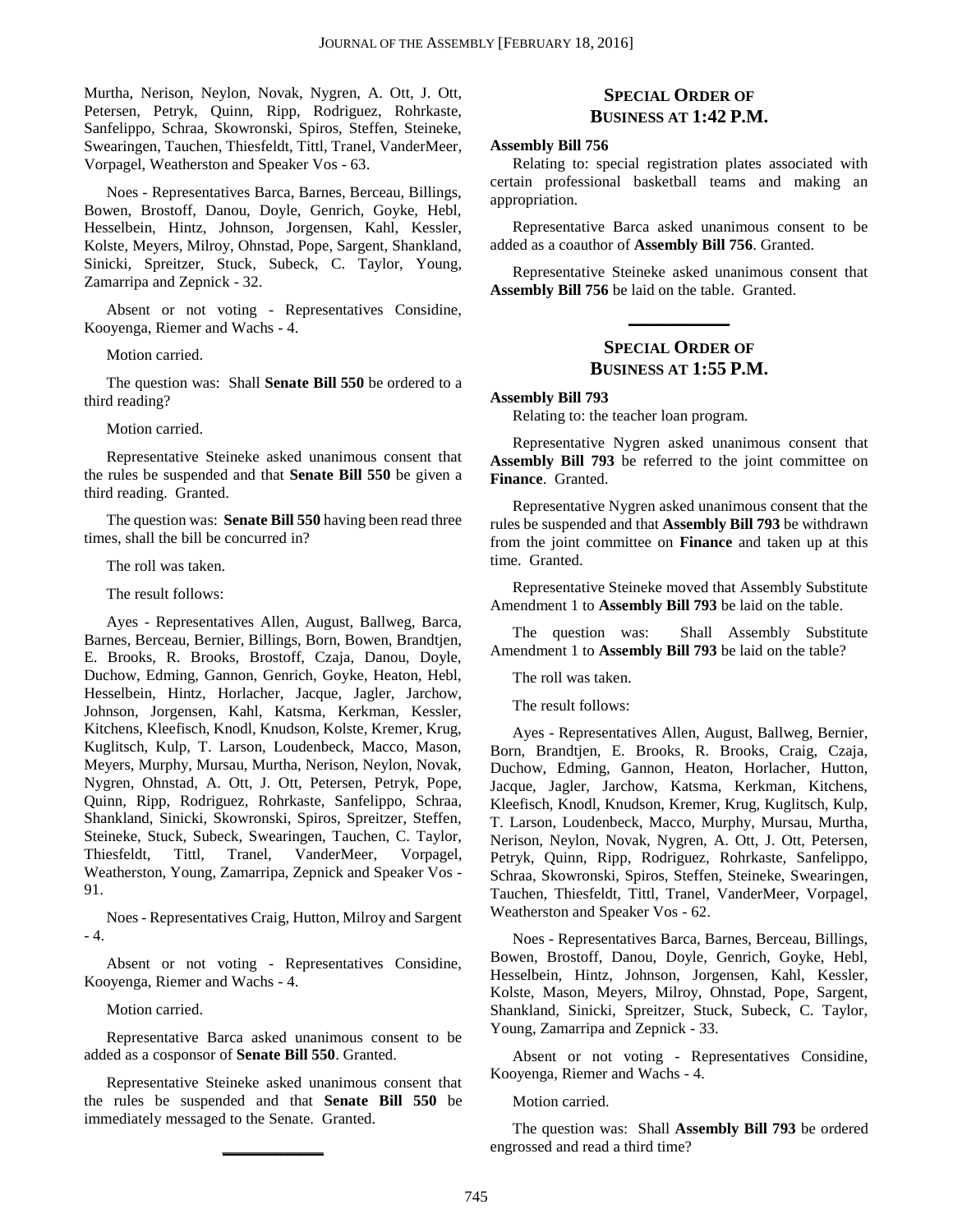#### Motion carried.

Representative Steineke asked unanimous consent that the rules be suspended and that **Assembly Bill 793** be given a third reading. Granted.

The question was: **Assembly Bill 793** having been read three times, shall the bill be passed?

The roll was taken.

The result follows:

Ayes - Representatives Allen, August, Ballweg, Barca, Barnes, Berceau, Bernier, Billings, Born, Bowen, Brandtjen, E. Brooks, R. Brooks, Brostoff, Craig, Czaja, Danou, Doyle, Duchow, Edming, Gannon, Genrich, Goyke, Heaton, Hebl, Hesselbein, Hintz, Horlacher, Hutton, Jacque, Jagler, Jarchow, Johnson, Jorgensen, Kahl, Katsma, Kerkman, Kessler, Kitchens, Kleefisch, Knodl, Kolste, Kremer, Krug, Kuglitsch, Kulp, T. Larson, Loudenbeck, Macco, Mason, Meyers, Milroy, Murphy, Mursau, Murtha, Nerison, Neylon, Novak, Nygren, Ohnstad, A. Ott, J. Ott, Petersen, Petryk, Pope, Quinn, Ripp, Rodriguez, Rohrkaste, Sanfelippo, Sargent, Schraa, Shankland, Sinicki, Skowronski, Spiros, Spreitzer, Steffen, Steineke, Stuck, Subeck, Swearingen, Tauchen, C. Taylor, Thiesfeldt, Tittl, Tranel, VanderMeer, Vorpagel, Weatherston, Young, Zamarripa, Zepnick and Speaker Vos - 94.

Noes - None.

Paired for - Representative Knudson - 1.

Paired against - Representative Wachs - 1.

Absent or not voting - Representatives Considine, Kooyenga and Riemer - 3.

Motion carried.

Representative Steineke asked unanimous consent that the rules be suspended and that **Assembly Bill 793** be immediately messaged to the Senate. Granted.

**\_\_\_\_\_\_\_\_\_\_\_\_\_**

### **SPECIAL ORDER OF BUSINESS AT 1:56 P.M.**

### **Assembly Bill 804**

Relating to: one-call system violations; sulfur dioxide compliance plans; assessment authority of the Public Service Commission; funding for statewide energy efficiency and renewable resource programs; public utility contracts with affiliated interests; local access and transport areas for telephone service; railroad telecommunications service; Department of Natural Resources permit application procedures related to the construction of a high-voltage transmission line; navigable water general permits and individual permits related to utility facilities; granting rulemaking authority; and making an appropriation.

The question was: Shall Assembly Amendment 2 to **Assembly Bill 804** be adopted?

Motion carried.

Representative Kuglitsch asked unanimous consent that Assembly Amendment 3 to **Assembly Bill 804** be withdrawn and returned to author. Granted.

The question was: Shall Assembly Amendment 5 to **Assembly Bill 804** be adopted?

#### Motion carried.

Assembly Amendment 6 to **Assembly Bill 804** offered by Representatives C. Taylor and Mason.

Representative Steineke moved that Assembly Amendment 6 to **Assembly Bill 804** be laid on the table.

The question was: Shall Assembly Amendment 6 to **Assembly Bill 804** be laid on the table?

The roll was taken.

The result follows:

Ayes - Representatives Allen, August, Ballweg, Bernier, Born, Brandtjen, E. Brooks, R. Brooks, Craig, Czaja, Duchow, Edming, Gannon, Heaton, Horlacher, Hutton, Jacque, Jagler, Jarchow, Katsma, Kerkman, Kitchens, Kleefisch, Knodl, Knudson, Kremer, Krug, Kuglitsch, Kulp, T. Larson, Loudenbeck, Macco, Murphy, Mursau, Murtha, Nerison, Neylon, Novak, Nygren, A. Ott, J. Ott, Petersen, Petryk, Quinn, Ripp, Rodriguez, Rohrkaste, Sanfelippo, Schraa, Skowronski, Spiros, Steffen, Steineke, Swearingen, Tauchen, Thiesfeldt, Tittl, Tranel, VanderMeer, Vorpagel, Weatherston and Speaker Vos - 62.

Noes - Representatives Barca, Barnes, Berceau, Billings, Bowen, Brostoff, Danou, Doyle, Genrich, Goyke, Hebl, Hesselbein, Hintz, Johnson, Jorgensen, Kahl, Kessler, Kolste, Mason, Meyers, Milroy, Ohnstad, Pope, Sargent, Shankland, Sinicki, Spreitzer, Stuck, Subeck, C. Taylor, Young, Zamarripa and Zepnick - 33.

Absent or not voting - Representatives Considine, Kooyenga, Riemer and Wachs - 4.

Motion carried.

The question was: Shall **Assembly Bill 804** be ordered engrossed and read a third time?

Motion carried.

Representative Steineke asked unanimous consent that the rules be suspended and that **Assembly Bill 804** be given a third reading. Granted.

The question was: **Assembly Bill 804** having been read three times, shall the bill be passed?

The roll was taken.

The result follows:

Ayes - Representatives Allen, August, Ballweg, Bernier, Born, Brandtjen, E. Brooks, R. Brooks, Craig, Czaja, Duchow, Edming, Gannon, Heaton, Horlacher, Hutton, Jacque, Jagler, Jarchow, Katsma, Kerkman, Kitchens, Kleefisch, Knodl, Kremer, Krug, Kuglitsch, Kulp, T. Larson, Loudenbeck, Macco, Murphy, Mursau, Murtha, Nerison, Neylon, Novak, Nygren, A. Ott, J. Ott, Petersen, Petryk,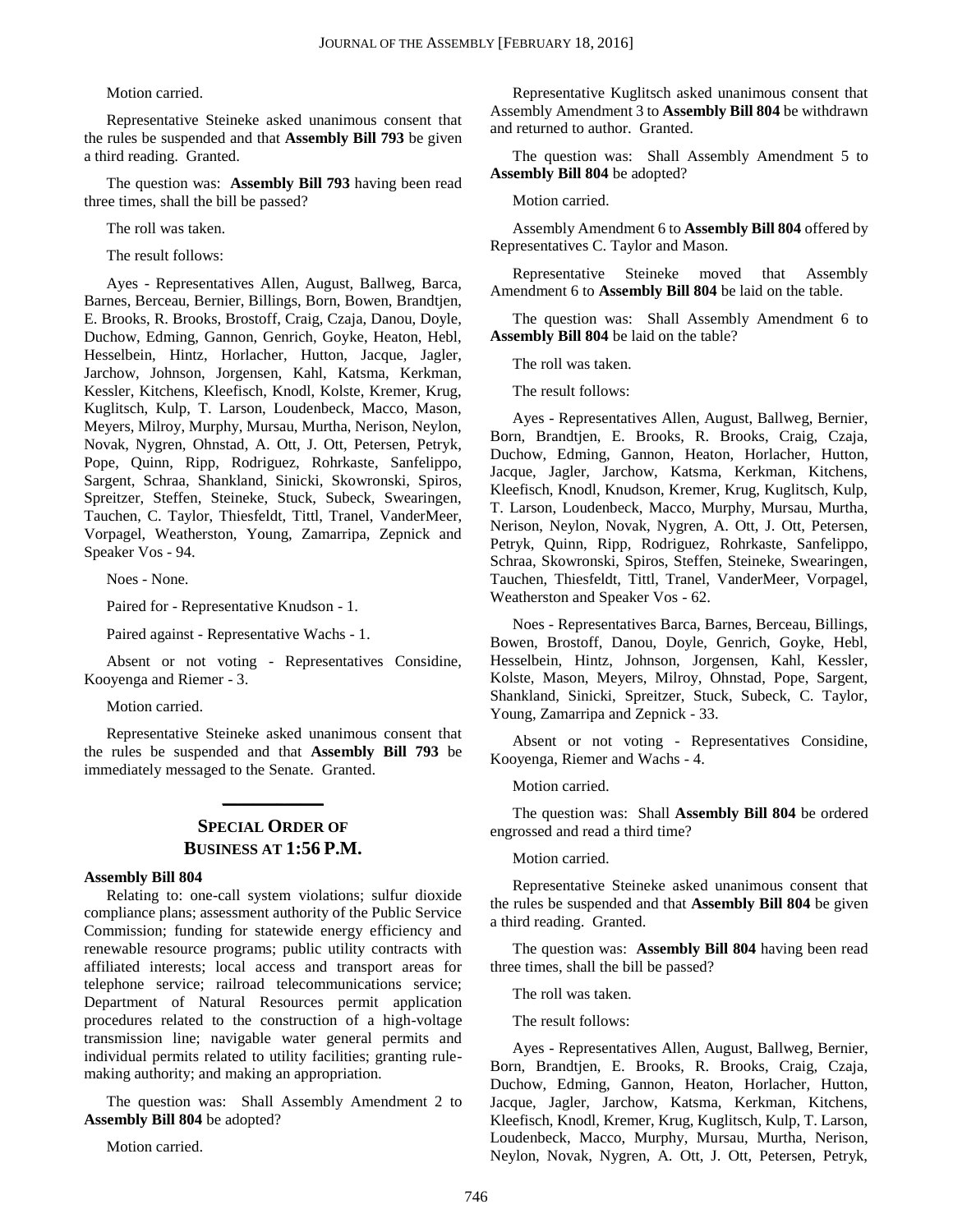Quinn, Ripp, Rodriguez, Rohrkaste, Sanfelippo, Schraa, Skowronski, Spiros, Steffen, Steineke, Swearingen, Tauchen, Thiesfeldt, Tittl, Tranel, VanderMeer, Vorpagel, Weatherston and Speaker Vos - 61.

Noes - Representatives Barca, Barnes, Berceau, Billings, Bowen, Brostoff, Danou, Doyle, Genrich, Goyke, Hebl, Hesselbein, Hintz, Johnson, Jorgensen, Kahl, Kessler, Kolste, Mason, Meyers, Milroy, Ohnstad, Pope, Sargent, Shankland, Sinicki, Spreitzer, Stuck, Subeck, C. Taylor, Young, Zamarripa and Zepnick - 33.

Paired for - Representative Knudson - 1.

Paired against - Representative Wachs - 1.

Absent or not voting - Representatives Considine, Kooyenga and Riemer - 3.

Motion carried.

Representative Steineke asked unanimous consent that the rules be suspended and that **Assembly Bill 804** be immediately messaged to the Senate. Granted.

### **SPECIAL ORDER OF BUSINESS AT 2:45 P.M.**

**\_\_\_\_\_\_\_\_\_\_\_\_\_**

#### **Senate Bill 640**

Relating to: independent financial audits of private schools participating in a parental choice program, a civics exam as a condition for obtaining a high school diploma, and factors for determining school and school district performance on the school and school district accountability report.

Assembly Amendment 1 to **Senate Bill 640** offered by Representatives C. Taylor, Sinicki, Subeck and Pope.

Representative Steineke moved that Assembly Amendment 1 to **Senate Bill 640** be laid on the table.

The question was: Shall Assembly Amendment 1 to **Senate Bill 640** be laid on the table?

The roll was taken.

The result follows:

Ayes - Representatives Allen, August, Ballweg, Bernier, Born, Brandtjen, E. Brooks, R. Brooks, Craig, Czaja, Duchow, Edming, Gannon, Heaton, Horlacher, Hutton, Jacque, Jagler, Jarchow, Katsma, Kerkman, Kitchens, Kleefisch, Knodl, Knudson, Kremer, Krug, Kuglitsch, Kulp, T. Larson, Loudenbeck, Macco, Murphy, Mursau, Murtha, Nerison, Neylon, Novak, Nygren, A. Ott, J. Ott, Petersen, Petryk, Quinn, Ripp, Rodriguez, Rohrkaste, Sanfelippo, Schraa, Skowronski, Spiros, Steffen, Steineke, Swearingen, Tauchen, Thiesfeldt, Tittl, Tranel, VanderMeer, Vorpagel, Weatherston and Speaker Vos - 62.

Noes - Representatives Barca, Barnes, Berceau, Billings, Bowen, Brostoff, Danou, Doyle, Genrich, Goyke, Hebl, Hesselbein, Hintz, Johnson, Jorgensen, Kahl, Kessler, Kolste, Mason, Meyers, Milroy, Ohnstad, Pope, Sargent, Shankland, Sinicki, Spreitzer, Stuck, Subeck, C. Taylor, Young, Zamarripa and Zepnick - 33.

Absent or not voting - Representatives Considine, Kooyenga, Riemer and Wachs - 4.

Motion carried.

The question was: Shall **Senate Bill 640** be ordered to a third reading?

Motion carried.

Representative Steineke asked unanimous consent that the rules be suspended and that **Senate Bill 640** be given a third reading. Granted.

Representative Jorgensen moved that **Senate Bill 640** be referred to the joint committee on **Finance**.

The question was: Shall **Senate Bill 640** be referred to the joint committee on **Finance**?

The roll was taken.

The result follows:

Ayes - Representatives Barca, Barnes, Berceau, Billings, Bowen, Brostoff, Danou, Doyle, Genrich, Goyke, Hebl, Hesselbein, Hintz, Johnson, Jorgensen, Kahl, Kessler, Kolste, Mason, Meyers, Milroy, Ohnstad, Pope, Sargent, Shankland, Sinicki, Spreitzer, Stuck, Subeck, C. Taylor, Young, Zamarripa and Zepnick - 33.

Noes - Representatives Allen, August, Ballweg, Bernier, Born, Brandtjen, E. Brooks, R. Brooks, Craig, Czaja, Duchow, Edming, Gannon, Heaton, Horlacher, Hutton, Jacque, Jagler, Jarchow, Katsma, Kerkman, Kitchens, Kleefisch, Knodl, Knudson, Kremer, Krug, Kuglitsch, Kulp, T. Larson, Loudenbeck, Macco, Murphy, Mursau, Murtha, Nerison, Neylon, Novak, Nygren, A. Ott, J. Ott, Petersen, Petryk, Quinn, Ripp, Rodriguez, Rohrkaste, Sanfelippo, Schraa, Skowronski, Spiros, Steffen, Steineke, Swearingen, Tauchen, Thiesfeldt, Tittl, Tranel, VanderMeer, Vorpagel, Weatherston and Speaker Vos - 62.

Absent or not voting - Representatives Considine, Kooyenga, Riemer and Wachs - 4.

Motion failed.

The question was: **Senate Bill 640** having been read three times, shall the bill be concurred in?

The roll was taken.

The result follows:

Ayes - Representatives Allen, August, Ballweg, Barca, Berceau, Bernier, Billings, Born, Bowen, Brandtjen, E. Brooks, R. Brooks, Craig, Czaja, Duchow, Edming, Gannon, Heaton, Horlacher, Hutton, Jacque, Jagler, Jarchow, Jorgensen, Kahl, Katsma, Kerkman, Kitchens, Kleefisch, Knodl, Kolste, Kremer, Krug, Kuglitsch, Kulp, T. Larson, Loudenbeck, Mason, Meyers, Murphy, Mursau, Murtha, Nerison, Neylon, Novak, Nygren, Ohnstad, A. Ott, J. Ott, Petersen, Petryk, Quinn, Ripp, Rodriguez, Rohrkaste, Sanfelippo, Schraa, Shankland, Sinicki, Skowronski, Spiros,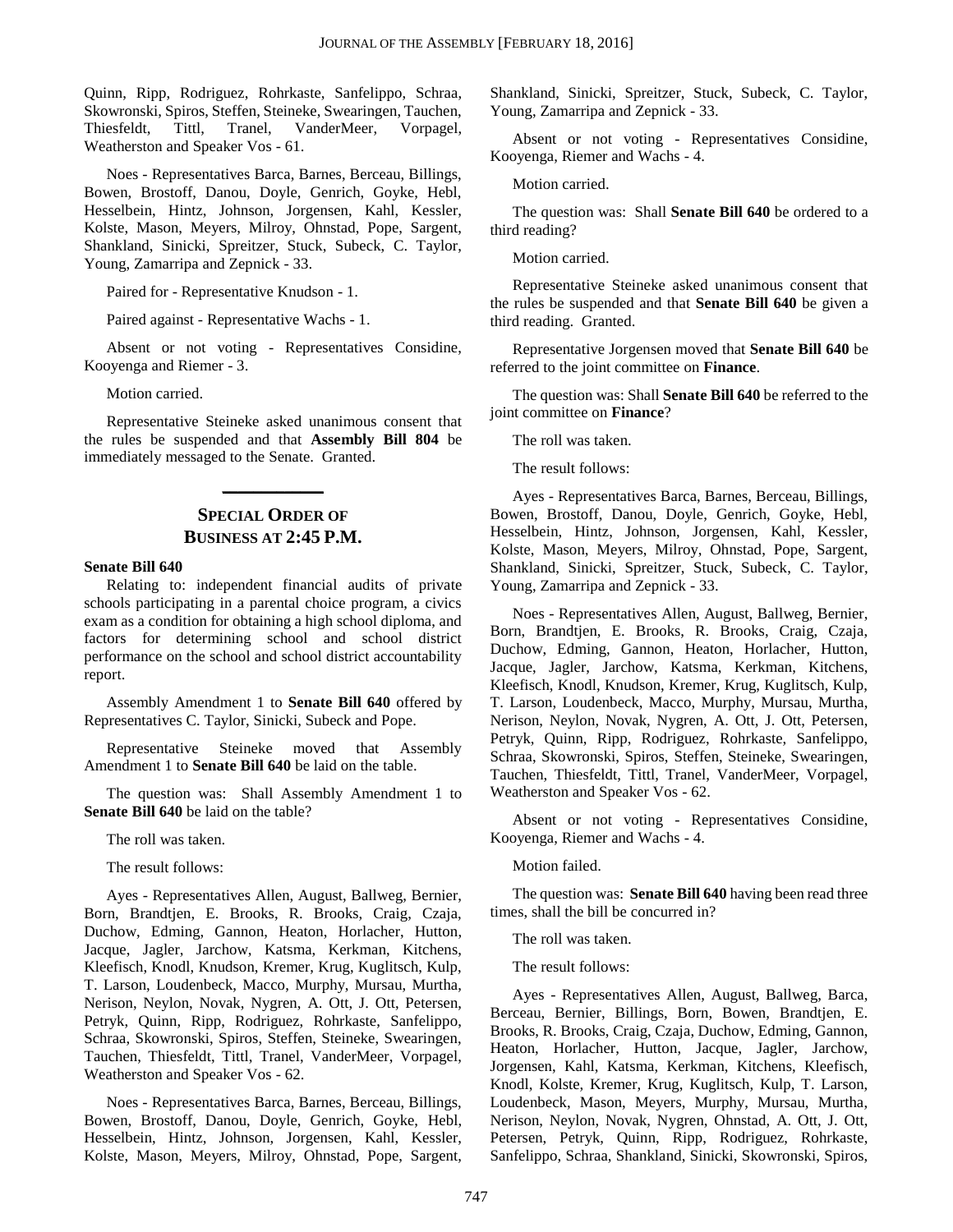Steffen, Steineke, Subeck, Swearingen, Tauchen, Thiesfeldt, Tittl, Tranel, VanderMeer, Vorpagel, Weatherston, Zamarripa, Zepnick and Speaker Vos - 75.

Noes - Representatives Barnes, Brostoff, Danou, Doyle, Genrich, Goyke, Hebl, Hesselbein, Hintz, Johnson, Kessler, Milroy, Pope, Sargent, Spreitzer, Stuck, C. Taylor and Young - 18.

Paired for - Representatives Knudson and Macco - 2.

Paired against - Representatives Riemer and Wachs - 2.

Absent or not voting - Representatives Considine and Kooyenga - 2.

Motion carried.

Representative Knodl asked unanimous consent that the rules be suspended and that **Senate Bill 640** be immediately messaged to the Senate. Granted.

**\_\_\_\_\_\_\_\_\_\_\_\_\_**

### **SPECIAL ORDER OF BUSINESS AT 2:00 P.M.**

### **Assembly Bill 828**

Relating to: independent financial audits of private schools participating in a parental choice program, a civics exam as a condition for obtaining a high school diploma, and factors for determining school and school district performance on the school and school district accountability report.

Representative Knodl asked unanimous consent that **Assembly Bill 828** be laid on the table. Granted.

# **\_\_\_\_\_\_\_\_\_\_\_\_\_ LEAVES OF ABSENCE**

Representative Knodl asked unanimous consent for a leave of absence for part of today's session for Representative Kremer. Granted.

### **SPECIAL ORDER OF BUSINESS AT 1:07 P.M.**

**\_\_\_\_\_\_\_\_\_\_\_\_\_**

#### **Assembly Bill 251**

Relating to: various changes regarding administrative rules and rule-making procedures; time limits for emergency rules; and making an appropriation.

Representative Nygren asked unanimous consent that Assembly Bill 251 be referred to the joint committee on **Finance**. Granted.

Representative Nygren asked unanimous consent that the rules be suspended and that **Assembly Bill 251** be withdrawn from the joint committee on **Finance** and taken up at this time. Granted.

Assembly Substitute Amendment 1 to **Assembly Bill 251** offered by Representatives Spreitzer, Shankland, Hebl, Sinicki, Subeck, C. Taylor and Wachs.

Representative Steineke moved that Assembly Substitute Amendment 1 to **Assembly Bill 251** be laid on the table.

The question was: Shall Assembly Substitute Amendment 1 to **Assembly Bill 251** be laid on the table?

The roll was taken.

The result follows:

Ayes - Representatives Allen, August, Ballweg, Bernier, Born, Brandtjen, E. Brooks, R. Brooks, Craig, Czaja, Duchow, Edming, Gannon, Heaton, Horlacher, Hutton, Jacque, Jagler, Jarchow, Katsma, Kerkman, Kitchens, Kleefisch, Knodl, Knudson, Krug, Kuglitsch, Kulp, T. Larson, Loudenbeck, Macco, Murphy, Mursau, Murtha, Nerison, Neylon, Novak, Nygren, A. Ott, J. Ott, Petersen, Petryk, Quinn, Ripp, Rodriguez, Rohrkaste, Sanfelippo, Schraa, Skowronski, Spiros, Steffen, Steineke, Swearingen, Tauchen, Thiesfeldt, Tittl, Tranel, VanderMeer, Vorpagel, Weatherston and Speaker Vos - 61.

Noes - Representatives Barca, Barnes, Berceau, Billings, Bowen, Brostoff, Danou, Doyle, Genrich, Goyke, Hebl, Hesselbein, Hintz, Johnson, Jorgensen, Kahl, Kessler, Kolste, Mason, Meyers, Milroy, Ohnstad, Pope, Sargent, Shankland, Sinicki, Spreitzer, Stuck, Subeck, C. Taylor, Young, Zamarripa and Zepnick - 33.

Absent or not voting - Representatives Considine, Kooyenga, Kremer, Riemer and Wachs - 5.

Motion carried.

Representative Neylon asked unanimous consent that Assembly Amendment 1 to **Assembly Bill 251** be withdrawn and returned to author. Granted.

The question was: Shall Assembly Amendment 2 to **Assembly Bill 251** be adopted?

Motion carried.

The question was: Shall Assembly Amendment 3 to **Assembly Bill 251** be adopted?

### Motion carried.

The question was: Shall Assembly Amendment 4 to **Assembly Bill 251** be adopted?

Motion carried.

The question was: Shall Assembly Amendment 5 to **Assembly Bill 251** be adopted?

Motion carried.

Representative Ballweg asked unanimous consent that Assembly Amendment 6 to **Assembly Bill 251** be withdrawn and returned to author. Granted.

The question was: Shall Assembly Amendment 7 to **Assembly Bill 251** be adopted?

Motion carried.

Assembly Amendment 8 to **Assembly Bill 251** offered by Representative Rodriguez.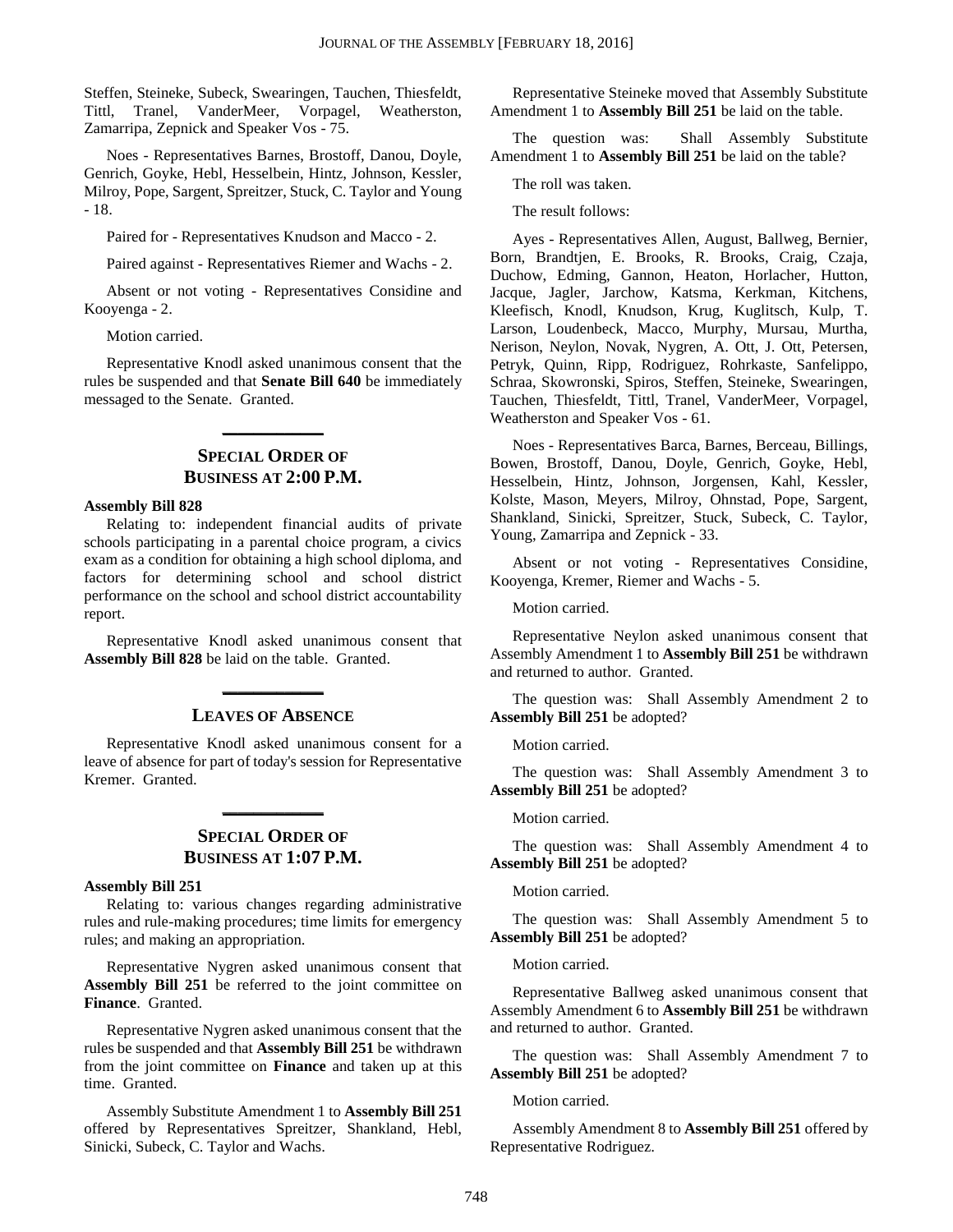The question was: Shall Assembly Amendment 8 to **Assembly Bill 251** be adopted?

Motion carried.

Representative Jarchow asked unanimous consent to be recorded as voting "**No**" on the previous question. Granted.

Assembly Amendment 9 to **Assembly Bill 251** offered by Representative Rodriguez.

The question was: Shall Assembly Amendment 9 to **Assembly Bill 251** be adopted?

Motion carried.

Representative Brostoff asked unanimous consent to be recorded as voting "**Aye**" on the previous question. Granted.

The question was: Shall **Assembly Bill 251** be ordered engrossed and read a third time?

Motion carried.

Representative Knodl asked unanimous consent that the rules be suspended and that **Assembly Bill 251** be given a third reading. Granted.

Representative Swearingen in the chair.

Speaker Pro Tempore August in the chair.

The question was: **Assembly Bill 251** having been read three times, shall the bill be passed?

The roll was taken.

The result follows:

Ayes - Representatives Allen, August, Ballweg, Bernier, Born, Brandtjen, E. Brooks, R. Brooks, Craig, Czaja, Duchow, Edming, Gannon, Heaton, Horlacher, Hutton, Jacque, Jagler, Jarchow, Katsma, Kerkman, Kitchens, Kleefisch, Knodl, Knudson, Krug, Kuglitsch, Kulp, T. Larson, Loudenbeck, Murphy, Mursau, Murtha, Nerison, Neylon, Novak, Nygren, A. Ott, J. Ott, Petersen, Petryk, Quinn, Ripp, Rodriguez, Rohrkaste, Sanfelippo, Schraa, Skowronski, Spiros, Steffen, Steineke, Swearingen, Tauchen, Thiesfeldt, Tittl, Tranel, VanderMeer, Vorpagel, Weatherston and Speaker Vos - 60.

Noes - Representatives Barca, Barnes, Berceau, Billings, Bowen, Brostoff, Danou, Doyle, Genrich, Goyke, Hebl, Hesselbein, Hintz, Johnson, Jorgensen, Kahl, Kessler, Kolste, Mason, Meyers, Milroy, Ohnstad, Pope, Sargent, Shankland, Sinicki, Spreitzer, Stuck, Subeck, C. Taylor, Young, Zamarripa and Zepnick - 33.

Paired for - Representative Macco - 1.

Paired against - Representative Riemer - 1.

Absent or not voting - Representatives Considine, Kooyenga, Kremer and Wachs - 4.

Motion carried.

Representative Knodl asked unanimous consent that the rules be suspended and that **Assembly Bill 251** be immediately messaged to the Senate. Granted.

### **SPECIAL ORDER OF BUSINESS AT 2:46 P.M.**

**\_\_\_\_\_\_\_\_\_\_\_\_\_**

#### **Senate Bill 687**

Relating to: long-term care districts and care management organizations.

Assembly Amendment 1 to **Senate Bill 687** offered by Representative Meyers.

Representative Knodl moved that Assembly Amendment 1 to **Senate Bill 687** be laid on the table.

The question was: Shall Assembly Amendment 1 to **Senate Bill 687** be laid on the table?

The roll was taken.

The result follows:

Ayes - Representatives Allen, August, Ballweg, Bernier, Born, Brandtjen, E. Brooks, R. Brooks, Craig, Czaja, Duchow, Edming, Gannon, Heaton, Horlacher, Hutton, Jacque, Jagler, Jarchow, Katsma, Kerkman, Kitchens, Kleefisch, Knodl, Knudson, Krug, Kuglitsch, Kulp, T. Larson, Loudenbeck, Macco, Murphy, Mursau, Murtha, Nerison, Neylon, Novak, Nygren, A. Ott, J. Ott, Petersen, Petryk, Quinn, Ripp, Rodriguez, Rohrkaste, Sanfelippo, Schraa, Skowronski, Spiros, Steffen, Steineke, Swearingen, Tauchen, Thiesfeldt, Tittl, Tranel, VanderMeer, Vorpagel, Weatherston and Speaker Vos - 61.

Noes - Representatives Barca, Barnes, Berceau, Billings, Bowen, Brostoff, Danou, Doyle, Genrich, Goyke, Hebl, Hesselbein, Hintz, Johnson, Jorgensen, Kahl, Kessler, Kolste, Mason, Meyers, Milroy, Ohnstad, Pope, Riemer, Sargent, Shankland, Sinicki, Spreitzer, Stuck, Subeck, C. Taylor, Young, Zamarripa and Zepnick - 34.

Absent or not voting - Representatives Considine, Kooyenga, Kremer and Wachs - 4.

Motion carried.

The question was: Shall **Senate Bill 687** be ordered to a third reading?

Motion carried.

Representative Knodl asked unanimous consent that the rules be suspended and that **Senate Bill 687** be given a third reading. Granted.

The question was: **Senate Bill 687** having been read three times, shall the bill be concurred in?

Motion carried.

Representative Steineke asked unanimous consent that the rules be suspended and that **Senate Bill 687** be immediately messaged to the Senate. Granted.

**\_\_\_\_\_\_\_\_\_\_\_\_\_**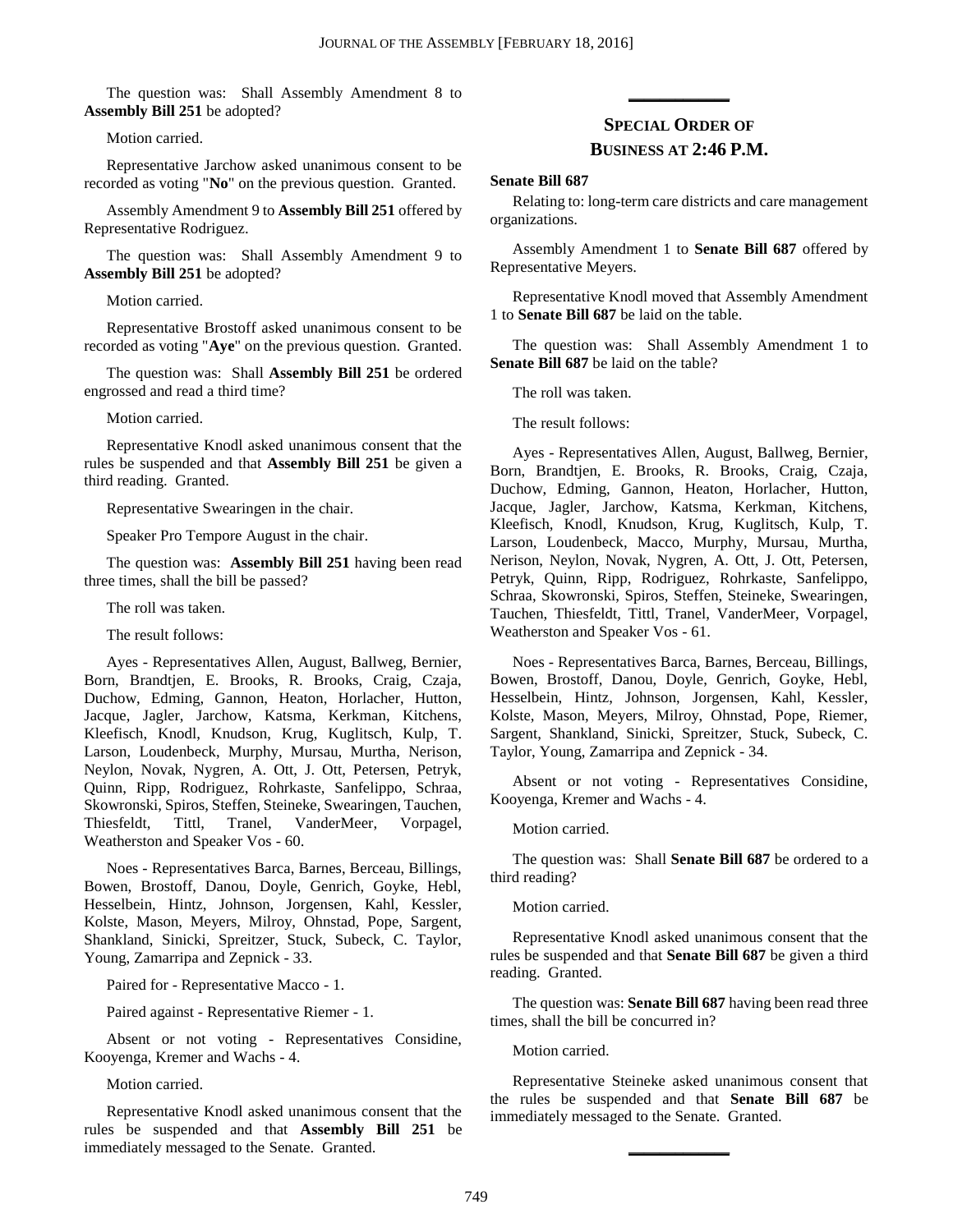### **SPECIAL ORDER OF BUSINESS AT 2:06 P.M.**

#### **Assembly Bill 856**

Relating to: long-term care districts and care management organizations.

Representative Steineke asked unanimous consent that **Assembly Bill 856** be laid on the table. Granted.

**\_\_\_\_\_\_\_\_\_\_\_\_\_**

### **SPECIAL ORDER OF BUSINESS AT 2:11 P.M.**

### **Assembly Bill 874**

Relating to: replacement, reconstruction, and transfer of an approved high capacity well.

Assembly Amendment 1 to Assembly Substitute Amendment 1 to **Assembly Bill 874** offered by Representative Nerison.

The question was: Shall Assembly Amendment 1 to Assembly Substitute Amendment 1 to **Assembly Bill 874** be adopted?

Motion carried.

The question was: Shall Assembly Substitute Amendment 1 to **Assembly Bill 874** be adopted?

The roll was taken.

The result follows:

Ayes - Representatives Allen, August, Ballweg, Bernier, Born, Brandtjen, E. Brooks, R. Brooks, Craig, Czaja, Duchow, Edming, Gannon, Heaton, Horlacher, Hutton, Jacque, Jagler, Jarchow, Katsma, Kerkman, Kitchens, Kleefisch, Knodl, Knudson, Krug, Kuglitsch, Kulp, T. Larson, Loudenbeck, Macco, Murphy, Mursau, Murtha, Nerison, Neylon, Novak, Nygren, A. Ott, J. Ott, Petersen, Petryk, Quinn, Ripp, Rodriguez, Rohrkaste, Sanfelippo, Schraa, Skowronski, Spiros, Steffen, Steineke, Swearingen, Tauchen, Thiesfeldt, Tittl, Tranel, VanderMeer, Vorpagel, Weatherston and Speaker Vos - 61.

Noes - Representatives Barca, Barnes, Berceau, Billings, Bowen, Brostoff, Danou, Doyle, Genrich, Goyke, Hebl, Hesselbein, Hintz, Johnson, Jorgensen, Kahl, Kessler, Kolste, Mason, Meyers, Milroy, Ohnstad, Pope, Sargent, Shankland, Sinicki, Spreitzer, Stuck, Subeck, C. Taylor, Young, Zamarripa and Zepnick - 33.

Absent or not voting - Representatives Considine, Kooyenga, Kremer, Riemer and Wachs - 5.

Motion carried.

The question was: Shall **Assembly Bill 874** be ordered engrossed and read a third time?

Motion carried.

Representative Steineke asked unanimous consent that the rules be suspended and that **Assembly Bill 874** be given a third reading. Granted.

The question was: **Assembly Bill 874** having been read three times, shall the bill be passed?

The roll was taken.

The result follows:

Ayes - Representatives Allen, August, Ballweg, Bernier, Born, Brandtjen, E. Brooks, R. Brooks, Craig, Czaja, Duchow, Edming, Gannon, Heaton, Horlacher, Hutton, Jacque, Jagler, Jarchow, Katsma, Kerkman, Kleefisch, Knodl, Kuglitsch, Kulp, T. Larson, Loudenbeck, Murphy, Mursau, Murtha, Nerison, Neylon, Novak, Nygren, A. Ott, J. Ott, Petersen, Petryk, Quinn, Ripp, Rodriguez, Rohrkaste, Sanfelippo, Schraa, Skowronski, Spiros, Steffen, Steineke, Swearingen, Tauchen, Thiesfeldt, Tittl, Tranel, VanderMeer, Vorpagel, Weatherston and Speaker Vos - 57.

Noes - Representatives Barca, Barnes, Berceau, Billings, Bowen, Brostoff, Danou, Doyle, Genrich, Goyke, Hebl, Hesselbein, Hintz, Johnson, Jorgensen, Kahl, Kessler, Kitchens, Kolste, Krug, Mason, Meyers, Milroy, Ohnstad, Pope, Sargent, Shankland, Sinicki, Spreitzer, Stuck, Subeck, C. Taylor, Young, Zamarripa and Zepnick - 35.

Paired for - Representatives Knudson and Macco - 2.

Paired against - Representatives Riemer and Wachs - 2.

Absent or not voting - Representatives Considine, Kooyenga and Kremer - 3.

Motion carried.

Representative Steineke asked unanimous consent that the rules be suspended and that **Assembly Bill 874** be immediately messaged to the Senate. Granted.

Representative Kremer asked unanimous consent that his leave of absence be lifted. Granted.

**\_\_\_\_\_\_\_\_\_\_\_\_\_**

### **SPECIAL ORDER OF BUSINESS AT 2:13 P.M.**

#### **Assembly Bill 885**

Relating to: the Department of Revenue collecting debt for a county and making an appropriation.

The question was: Shall Assembly Amendment 1 to **Assembly Bill 885** be adopted?

Motion carried.

Representative Knodl asked unanimous consent that Assembly Amendment 2 to **Assembly Bill 885** be withdrawn and returned to author. Granted.

The question was: Shall Assembly Amendment 3 to **Assembly Bill 885** be adopted?

Motion carried.

Assembly Amendment 4 to **Assembly Bill 885** offered by Representative Knodl.

The question was: Shall Assembly Amendment 4 to **Assembly Bill 885** be adopted?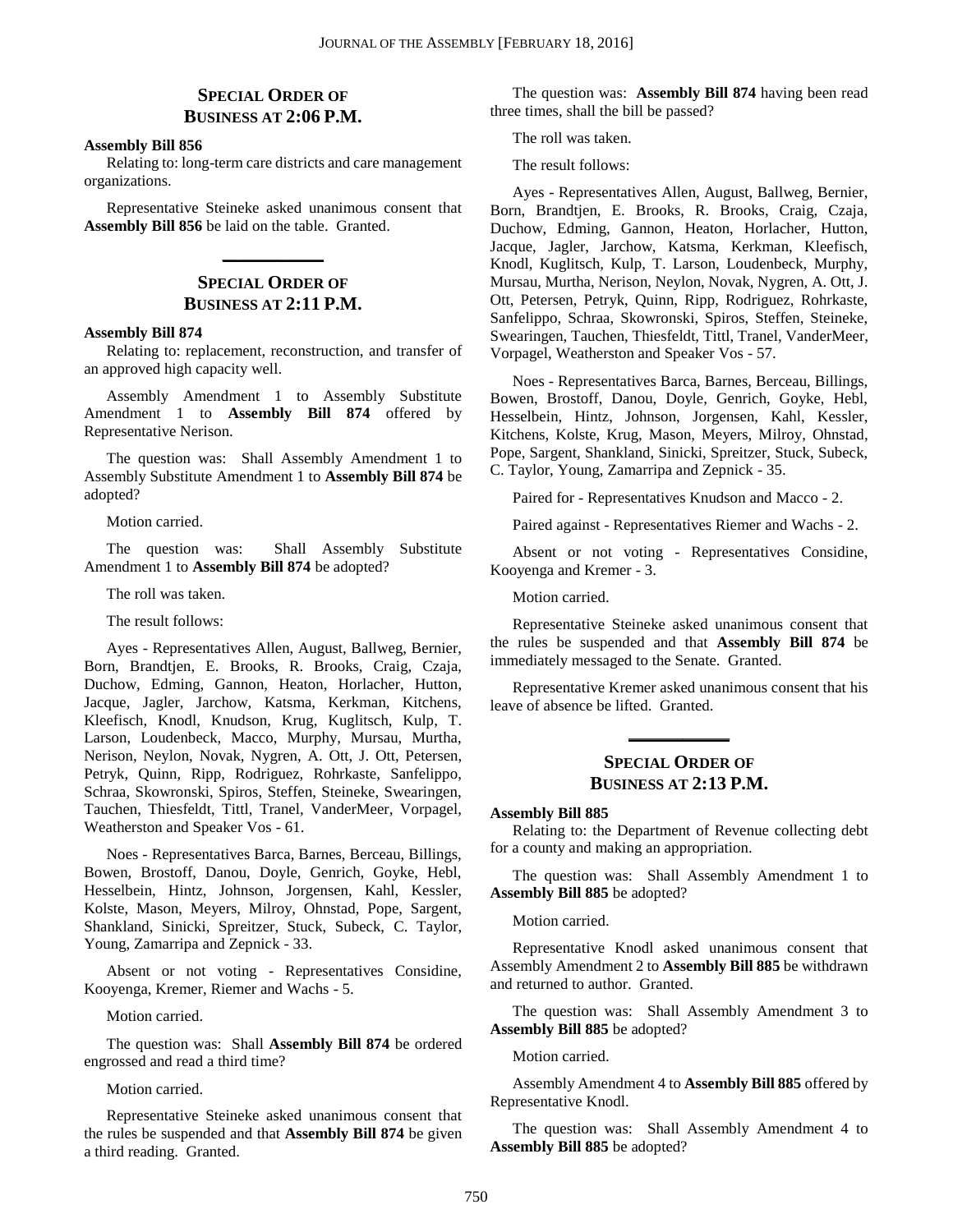Motion carried.

Assembly Amendment 5 to **Assembly Bill 885** offered by Representatives Brostoff, Sinicki and Kessler.

Representative Knodl asked unanimous consent that Assembly Amendment 5 to **Assembly Bill 885** be laid on the table. Granted.

The question was: Shall **Assembly Bill 885** be ordered engrossed and read a third time?

Motion carried.

Representative Knodl asked unanimous consent that the rules be suspended and that **Assembly Bill 885** be given a third reading. Granted.

Representative Swearingen in the chair.

Speaker Pro Tempore August in the chair.

Representative Allen moved that **Assembly Bill 885** be referred to the committee on **Ways and Means**.

The question was: Shall **Assembly Bill 885** be referred to the committee on **Ways and Means**?

The roll was taken.

The result follows:

Ayes - Representatives Allen, Ballweg, Barca, Barnes, Berceau, Billings, Bowen, Brostoff, Danou, Genrich, Goyke, Heaton, Hebl, Hesselbein, Hintz, Horlacher, Jarchow, Johnson, Jorgensen, Kessler, Mason, Meyers, Milroy, Ohnstad, Pope, Sargent, Shankland, Sinicki, Spreitzer, Stuck, Subeck, C. Taylor and Young - 33.

Noes - Representatives August, Bernier, Born, Brandtjen, E. Brooks, R. Brooks, Craig, Czaja, Doyle, Duchow, Edming, Gannon, Hutton, Jacque, Jagler, Kahl, Katsma, Kerkman, Kitchens, Kleefisch, Knodl, Knudson, Kolste, Kremer, Krug, Kuglitsch, Kulp, T. Larson, Loudenbeck, Macco, Murphy, Mursau, Murtha, Nerison, Neylon, Novak, Nygren, A. Ott, J. Ott, Petersen, Petryk, Quinn, Ripp, Rodriguez, Rohrkaste, Sanfelippo, Schraa, Skowronski, Spiros, Steffen, Steineke, Swearingen, Tauchen, Thiesfeldt, Tittl, Tranel, VanderMeer, Vorpagel, Weatherston, Zamarripa, Zepnick and Speaker Vos - 62.

Absent or not voting - Representatives Considine, Kooyenga, Riemer and Wachs - 4.

Motion failed.

Representative Ballweg asked unanimous consent to be recorded as voting "**No**" on the previous question. Granted.

The question was: **Assembly Bill 885** having been read three times, shall the bill be passed?

The roll was taken.

The result follows:

Ayes - Representatives August, Ballweg, Born, Brandtjen, E. Brooks, R. Brooks, Craig, Czaja, Doyle, Duchow, Edming, Gannon, Hutton, Jagler, Kahl, Katsma, Kerkman, Kleefisch, Knodl, Knudson, Kremer, Krug, Kuglitsch, Kulp, T. Larson, Loudenbeck, Macco, Meyers, Mursau, Murtha, Nerison, Neylon, Novak, Nygren, A. Ott, J. Ott, Petersen, Petryk, Quinn, Ripp, Rohrkaste, Sanfelippo, Skowronski, Spiros, Steineke, Subeck, Swearingen, Tauchen, Tittl, Tranel, Vorpagel, Weatherston, Zamarripa, Zepnick and Speaker Vos - 55.

Noes - Representatives Allen, Barca, Barnes, Berceau, Bernier, Billings, Bowen, Brostoff, Danou, Genrich, Goyke, Heaton, Hebl, Hesselbein, Hintz, Horlacher, Jacque, Jarchow, Johnson, Jorgensen, Kessler, Kitchens, Kolste, Mason, Milroy, Murphy, Ohnstad, Pope, Rodriguez, Sargent, Schraa, Shankland, Sinicki, Spreitzer, Steffen, Stuck, C. Taylor, Thiesfeldt, VanderMeer and Young - 40.

Absent or not voting - Representatives Considine, Kooyenga, Riemer and Wachs - 4.

Motion carried.

Representative Schraa asked unanimous consent to be recorded as voting "**Aye**" on the previous question. Granted.

Representative Subeck asked unanimous consent to be recorded as voting "**No**" on the previous question. Granted.

Representative Steineke asked unanimous consent that the rules be suspended and that **Assembly Bill 885** be immediately messaged to the Senate. Granted.

# **\_\_\_\_\_\_\_\_\_\_\_\_\_ LEAVES OF ABSENCE**

Representative Murtha asked unanimous consent for a leave of absence for part of today's session for Representative Knudson. Granted.

### **SPECIAL ORDER OF BUSINESS AT 2:12 P.M.**

**\_\_\_\_\_\_\_\_\_\_\_\_\_**

#### **Assembly Bill 876**

Relating to: pedestrians crossing railroads.

Representative Danou asked unanimous consent to be added as a coauthor of **Assembly Bill 876**. Granted.

The question was: Shall **Assembly Bill 876** be ordered engrossed and read a third time?

Motion carried.

Representative Steineke asked unanimous consent that the rules be suspended and that **Assembly Bill 876** be given a third reading. Granted.

The question was: **Assembly Bill 876** having been read three times, shall the bill be passed?

The roll was taken.

The result follows:

Ayes - Representatives Allen, August, Ballweg, Billings, Born, Brandtjen, E. Brooks, R. Brooks, Craig, Czaja, Danou, Doyle, Duchow, Edming, Gannon, Heaton, Horlacher,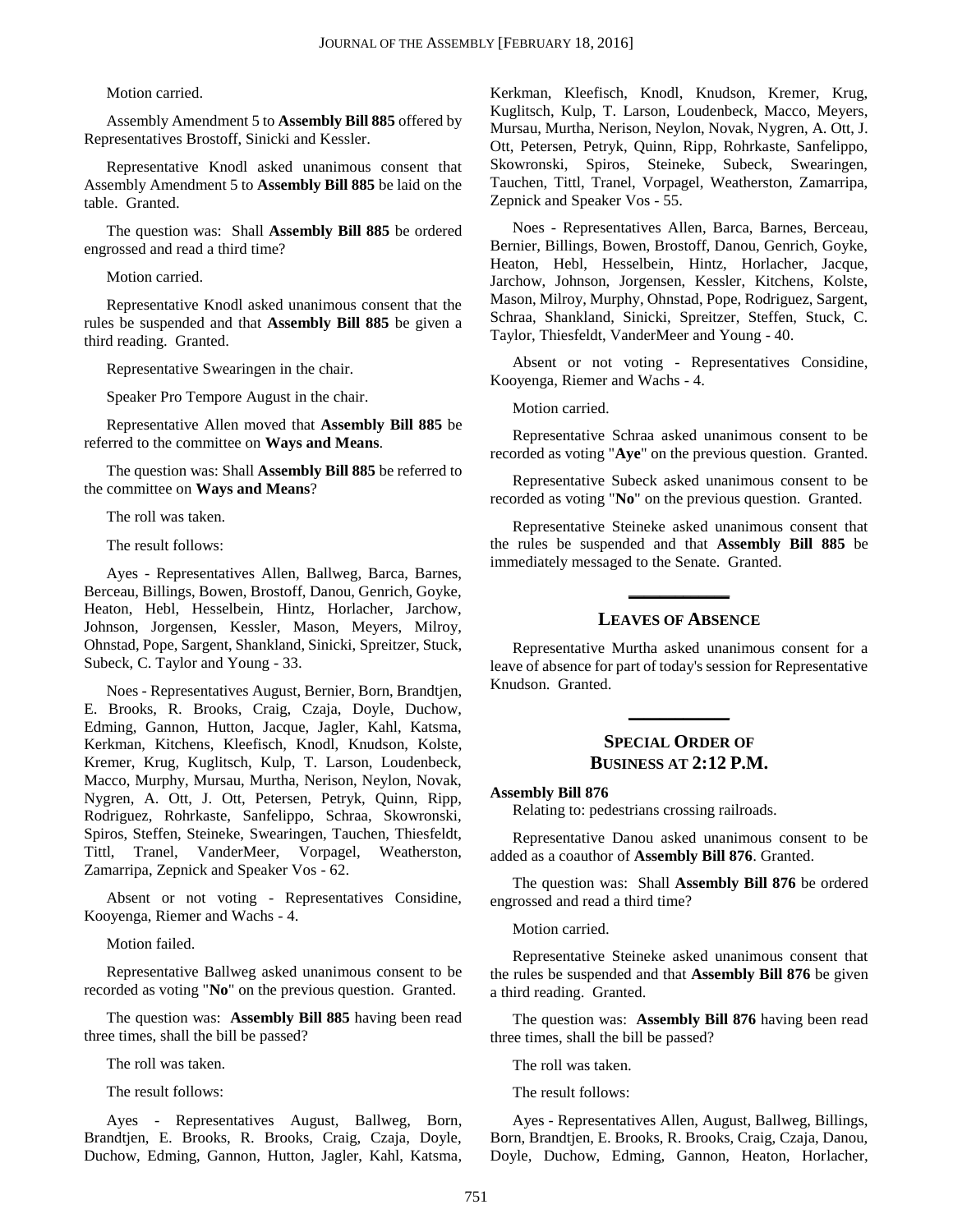Hutton, Jacque, Jagler, Jarchow, Katsma, Kerkman, Kitchens, Kleefisch, Knodl, Kremer, Krug, Kuglitsch, Kulp, T. Larson, Loudenbeck, Macco, Murphy, Mursau, Murtha, Nerison, Neylon, Novak, Nygren, J. Ott, Petersen, Petryk, Quinn, Ripp, Rohrkaste, Sanfelippo, Schraa, Skowronski, Steffen, Steineke, Swearingen, Tauchen, Thiesfeldt, Tittl, Tranel, Vorpagel, Weatherston and Speaker Vos - 59.

Noes - Representatives Barca, Barnes, Berceau, Bernier, Brostoff, Genrich, Goyke, Hebl, Hesselbein, Hintz, Johnson, Jorgensen, Kahl, Kessler, Kolste, Mason, Meyers, Milroy, Ohnstad, A. Ott, Pope, Rodriguez, Sargent, Shankland, Sinicki, Spiros, Spreitzer, Stuck, Subeck, C. Taylor, VanderMeer, Young, Zamarripa and Zepnick - 34.

Paired for - Representative Knudson - 1.

Paired against - Representative Wachs - 1.

Absent or not voting - Representatives Bowen, Considine, Kooyenga and Riemer - 4.

Motion carried.

Representative Knodl asked unanimous consent that the rules be suspended and that **Assembly Bill 876** be immediately messaged to the Senate. Granted.

### **SPECIAL ORDER OF BUSINESS AT 2:27 P.M.**

**\_\_\_\_\_\_\_\_\_\_\_\_\_**

#### **Senate Bill 459**

Relating to: the regulation of navigable waters and wetlands.

The question was: Shall **Senate Bill 459** be ordered to a third reading?

Motion carried.

Representative Knodl asked unanimous consent that the rules be suspended and that **Senate Bill 459** be given a third reading. Granted.

The question was: **Senate Bill 459** having been read three times, shall the bill be concurred in?

The roll was taken.

The result follows:

Ayes - Representatives Allen, August, Ballweg, Bernier, Born, Brandtjen, E. Brooks, R. Brooks, Craig, Czaja, Duchow, Edming, Gannon, Heaton, Horlacher, Hutton, Jacque, Jagler, Jarchow, Katsma, Kerkman, Kleefisch, Knodl, Kremer, Krug, Kuglitsch, Kulp, T. Larson, Loudenbeck, Murphy, Mursau, Murtha, Nerison, Neylon, J. Ott, Petersen, Petryk, Quinn, Ripp, Rodriguez, Rohrkaste, Sanfelippo, Schraa, Skowronski, Spiros, Steffen, Steineke, Swearingen, Tauchen, Thiesfeldt, Tittl, Tranel, VanderMeer, Vorpagel, Weatherston and Speaker Vos - 56.

Noes - Representatives Barca, Barnes, Berceau, Billings, Bowen, Brostoff, Danou, Doyle, Genrich, Goyke, Hebl, Hesselbein, Hintz, Johnson, Jorgensen, Kahl, Kessler, Kitchens, Kolste, Mason, Meyers, Milroy, Novak, Nygren, Ohnstad, A. Ott, Pope, Sargent, Shankland, Sinicki, Spreitzer, Stuck, Subeck, C. Taylor, Young, Zamarripa and Zepnick - 37.

Paired for - Representatives Knudson and Macco - 2.

Paired against - Representatives Riemer and Wachs - 2.

Absent or not voting - Representatives Considine and Kooyenga - 2.

Motion carried.

Representative Knodl asked unanimous consent that the rules be suspended and that **Senate Bill 459** be immediately messaged to the Senate. Granted.

### **SPECIAL ORDER OF BUSINESS AT 2:30 P.M.**

**\_\_\_\_\_\_\_\_\_\_\_\_\_**

#### **Senate Bill 492**

Relating to: a student safety incident tracking pilot program for school districts and making an appropriation.

The question was: Shall **Senate Bill 492** be ordered to a third reading?

Motion carried.

Representative Knodl asked unanimous consent that the rules be suspended and that **Senate Bill 492** be given a third reading. Granted.

The question was: **Senate Bill 492** having been read three times, shall the bill be concurred in?

Motion carried.

Representative Knodl asked unanimous consent that the rules be suspended and that **Senate Bill 492** be immediately messaged to the Senate. Granted.

### **SPECIAL ORDER OF BUSINESS AT 2:37 P.M.**

**\_\_\_\_\_\_\_\_\_\_\_\_\_**

### **Senate Bill 546**

Relating to: administrative subpoena for investigating Internet crimes against children, creating an Internet crimes against children surcharge, and making an appropriation.

Assembly Amendment 1 to **Senate Bill 546** offered by Representative Kessler.

Representative Knodl moved that Assembly Amendment 1 to **Senate Bill 546** be laid on the table.

The question was: Shall Assembly Amendment 1 to **Senate Bill 546** be laid on the table?

The roll was taken.

The result follows:

Ayes - Representatives Allen, August, Ballweg, Barca, Berceau, Bernier, Billings, Born, Brandtjen, E. Brooks, R. Brooks, Craig, Czaja, Doyle, Duchow, Edming, Gannon,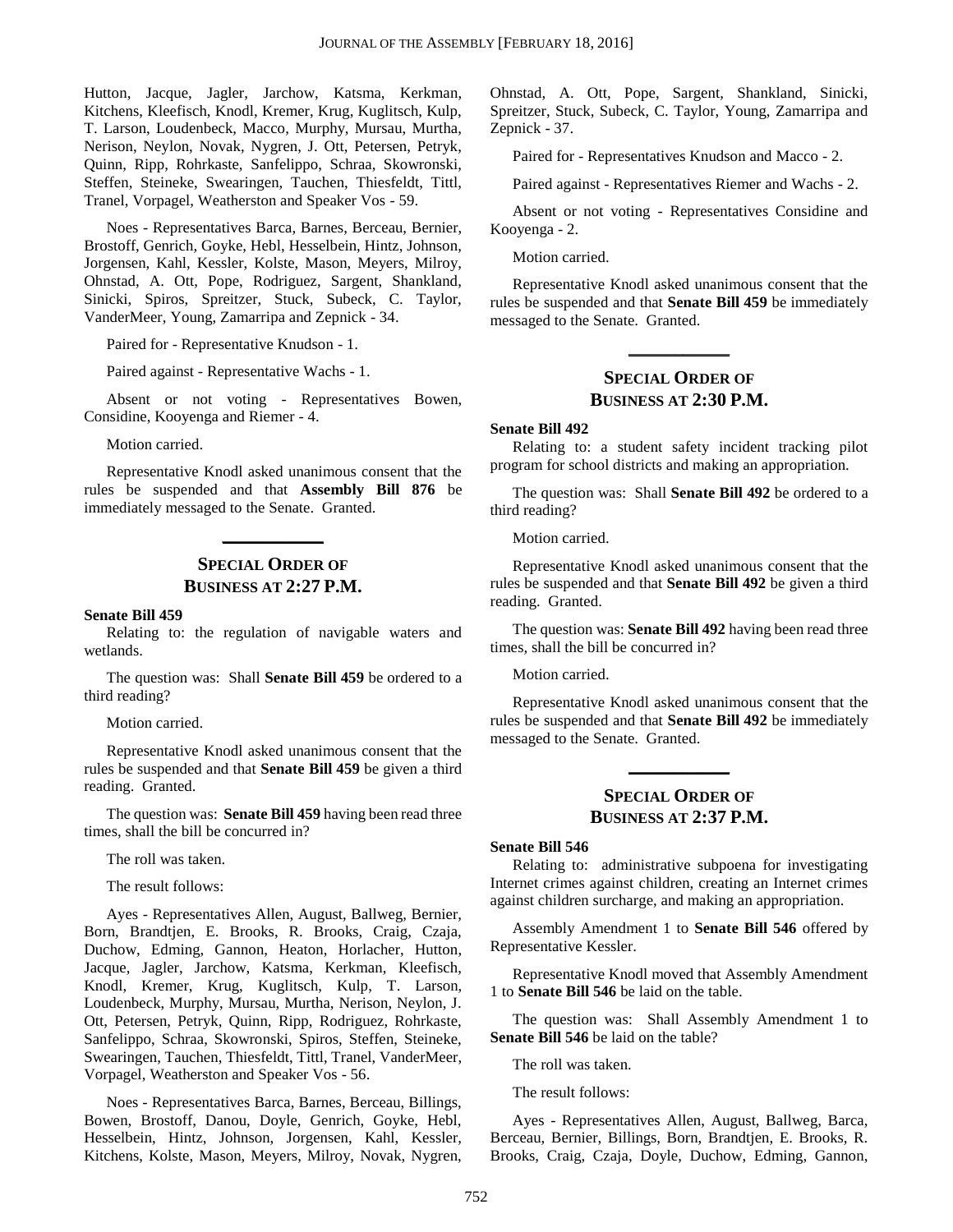Genrich, Heaton, Hintz, Horlacher, Hutton, Jacque, Jagler, Jarchow, Jorgensen, Katsma, Kerkman, Kitchens, Kleefisch, Knodl, Kremer, Krug, Kuglitsch, Kulp, T. Larson, Loudenbeck, Macco, Mason, Meyers, Murphy, Mursau, Murtha, Nerison, Neylon, Novak, Nygren, A. Ott, J. Ott, Petersen, Petryk, Quinn, Ripp, Rodriguez, Rohrkaste, Sanfelippo, Schraa, Shankland, Skowronski, Spiros, Steffen, Steineke, Subeck, Swearingen, Tauchen, Thiesfeldt, Tittl, Tranel, VanderMeer, Vorpagel, Weatherston, Zamarripa, Zepnick and Speaker Vos - 74.

Noes - Representatives Barnes, Bowen, Brostoff, Danou, Goyke, Hebl, Hesselbein, Johnson, Kahl, Kessler, Kolste, Milroy, Ohnstad, Pope, Sargent, Sinicki, Spreitzer, Stuck, C. Taylor and Young - 20.

Absent or not voting - Representatives Considine, Knudson, Kooyenga, Riemer and Wachs - 5.

Motion carried.

Assembly Amendment 2 to **Senate Bill 546** offered by Representatives Jarchow and Goyke.

The question was: Shall Assembly Amendment 2 to **Senate Bill 546** be adopted?

Motion carried.

The question was: Shall **Senate Bill 546** be ordered to a third reading?

Motion carried.

Representative Knodl asked unanimous consent that the rules be suspended and that **Senate Bill 546** be given a third reading. Granted.

Representative Schraa in the chair.

The question was: **Senate Bill 546** having been read three times, shall the bill be concurred in as amended?

The roll was taken.

The result follows:

Ayes - Representatives Allen, August, Ballweg, Barca, Barnes, Berceau, Bernier, Billings, Born, Bowen, Brandtjen, E. Brooks, Brostoff, Czaja, Danou, Doyle, Duchow, Edming, Gannon, Genrich, Goyke, Heaton, Hebl, Hesselbein, Hintz, Horlacher, Jacque, Jagler, Jarchow, Johnson, Jorgensen, Kahl, Katsma, Kerkman, Kitchens, Kleefisch, Knodl, Kolste, Kremer, Krug, Kuglitsch, Kulp, T. Larson, Loudenbeck, Macco, Mason, Meyers, Milroy, Murphy, Mursau, Murtha, Nerison, Neylon, Novak, Nygren, Ohnstad, A. Ott, J. Ott, Petersen, Petryk, Pope, Quinn, Ripp, Rodriguez, Rohrkaste, Sargent, Shankland, Sinicki, Skowronski, Spiros, Spreitzer, Steffen, Steineke, Stuck, Subeck, Swearingen, Tauchen, C. Taylor, Tittl, Tranel, VanderMeer, Vorpagel, Weatherston, Young, Zamarripa, Zepnick and Speaker Vos - 87.

Noes - Representatives R. Brooks, Craig, Hutton, Kessler, Sanfelippo, Schraa and Thiesfeldt - 7.

Paired for - Representative Wachs - 1.

Paired against - Representative Knudson - 1.

Absent or not voting - Representatives Considine, Kooyenga and Riemer - 3.

Motion carried.

Representatives Barca, Shankland, Wachs, Zepnick, Sargent, Ohnstad and Hesselbein asked unanimous consent to be added as cosponsors of **Senate Bill 546**. Granted.

Representative Steineke asked unanimous consent that the rules be suspended and that **Senate Bill 546** be immediately messaged to the Senate. Granted.

Speaker Pro Tempore August in the chair.

### **SPECIAL ORDER OF BUSINESS AT 2:43 P.M.**

**\_\_\_\_\_\_\_\_\_\_\_\_\_**

#### **Senate Bill 615**

Relating to: special needs scholarship program.

Assembly Amendment 1 to **Senate Bill 615** offered by Representatives Vos, Thiesfeldt, Loudenbeck, Murphy, Kitchens and Jagler.

# **\_\_\_\_\_\_\_\_\_\_\_\_\_ POINT OF ORDER**

Representative Hebl rose to the point of order that Assembly Amendment 1 to **Senate Bill 615** was not germane under Assembly Rule 54 (3)(f).

# **\_\_\_\_\_\_\_\_\_\_\_\_\_ RULING ON THE POINT OF ORDER**

Speaker Pro Tempore August ruled the point of order **not well taken**.

Representative Hebl appealed the decision of the Chair.

The question was: Shall the ruling of the chair stand as the ruling of the Assembly?

The roll was taken.

The result follows:

Ayes - Representatives Allen, August, Ballweg, Bernier, Born, Brandtjen, E. Brooks, R. Brooks, Craig, Czaja, Duchow, Edming, Gannon, Heaton, Horlacher, Hutton, Jacque, Jagler, Jarchow, Katsma, Kerkman, Kitchens, Kleefisch, Knodl, Kremer, Krug, Kuglitsch, Kulp, T. Larson, Loudenbeck, Macco, Murphy, Mursau, Murtha, Nerison, Neylon, Novak, Nygren, A. Ott, J. Ott, Petersen, Petryk, Quinn, Ripp, Rodriguez, Rohrkaste, Sanfelippo, Schraa, Skowronski, Spiros, Steffen, Steineke, Swearingen, Tauchen, Thiesfeldt, Tittl, Tranel, VanderMeer, Vorpagel, Weatherston and Speaker Vos - 61.

Noes - Representatives Barca, Barnes, Berceau, Billings, Bowen, Brostoff, Danou, Doyle, Genrich, Goyke, Hebl, Hesselbein, Hintz, Johnson, Jorgensen, Kahl, Kessler, Kolste, Mason, Meyers, Milroy, Ohnstad, Pope, Sargent, Shankland, Sinicki, Spreitzer, Stuck, Subeck, C. Taylor, Young, Zamarripa and Zepnick - 33.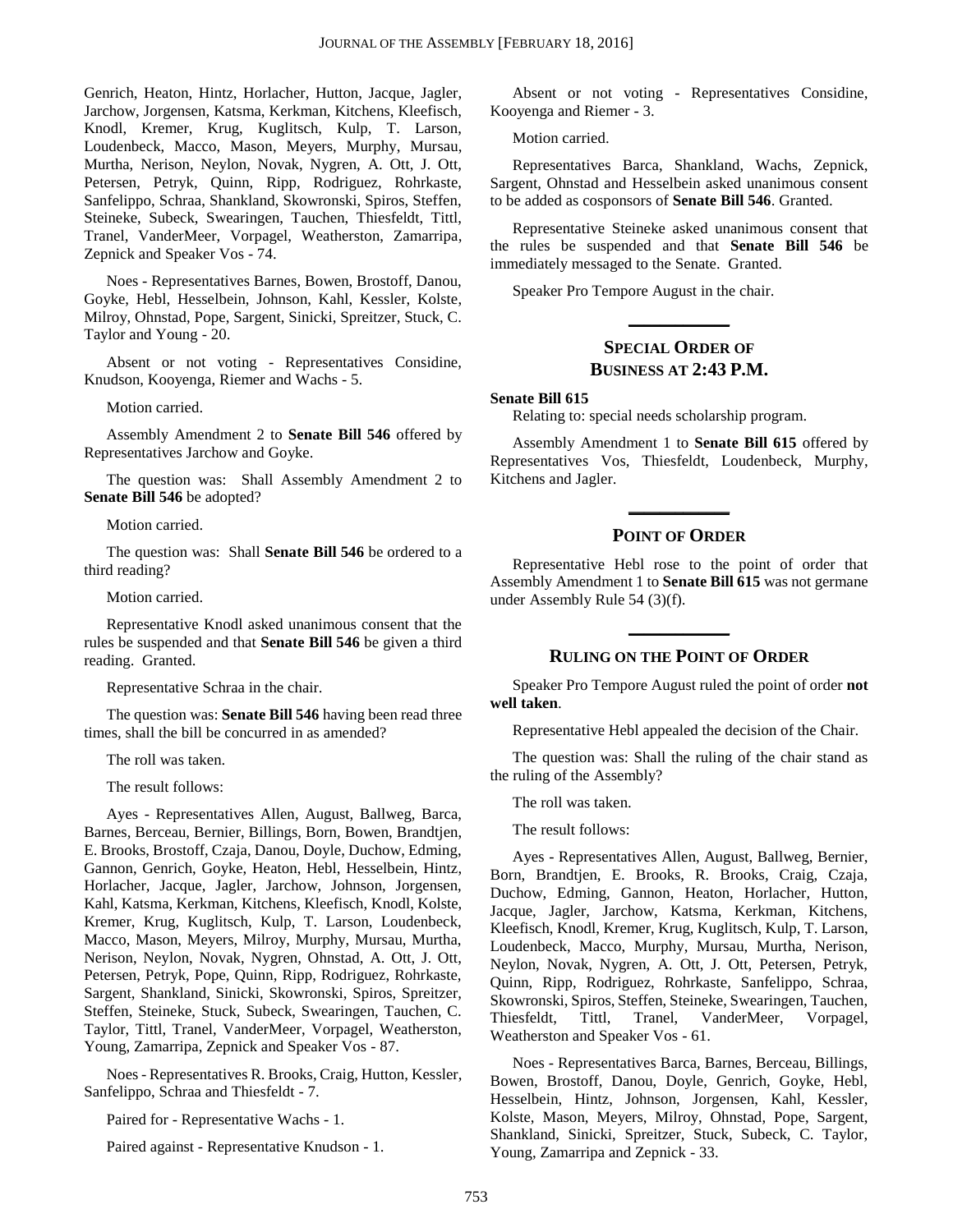Absent or not voting - Representatives Considine, Knudson, Kooyenga, Riemer and Wachs - 5.

Motion carried.

Representative Hebl asked unanimous consent that his point of order that Assembly Amendment 1 to **Senate Bill 615** was not germane and Speaker Pro Tempore August's ruling on the point of order be printed in the Assembly Journal. Granted.

The point of order and ruling on the point of order will be printed in a later journal.

The question was: Shall Assembly Amendment 1 to **Senate Bill 615** be adopted?

Motion carried.

Representatives Spreitzer and Tittl asked unanimous consent to be recorded as voting "**No**" on the previous question. Granted.

Assembly Amendment 1 to Assembly Amendment 1 to **Senate Bill 615** offered by Representatives Pope, Barca and Hebl.

Representative Knodl moved that Assembly Amendment 1 to Assembly Amendment 1 to **Senate Bill 615** be laid on the table.

The question was: Shall Assembly Amendment 1 to Assembly Amendment 1 to **Senate Bill 615** be laid on the table?

The roll was taken.

The result follows:

Ayes - Representatives Allen, August, Ballweg, Bernier, Born, Brandtjen, E. Brooks, R. Brooks, Craig, Czaja, Duchow, Edming, Gannon, Heaton, Horlacher, Hutton, Jacque, Jagler, Jarchow, Katsma, Kerkman, Kitchens, Kleefisch, Knodl, Kremer, Krug, Kuglitsch, Kulp, T. Larson, Loudenbeck, Macco, Murphy, Mursau, Murtha, Nerison, Neylon, Novak, Nygren, A. Ott, J. Ott, Petersen, Petryk, Quinn, Ripp, Rodriguez, Rohrkaste, Sanfelippo, Schraa, Skowronski, Spiros, Steffen, Steineke, Swearingen, Tauchen, Thiesfeldt, Tittl, Tranel, VanderMeer, Vorpagel, Weatherston and Speaker Vos - 61.

Noes - Representatives Barca, Barnes, Berceau, Billings, Bowen, Brostoff, Danou, Doyle, Genrich, Goyke, Hebl, Hesselbein, Hintz, Johnson, Jorgensen, Kahl, Kessler, Kolste, Mason, Meyers, Milroy, Ohnstad, Pope, Sargent, Shankland, Sinicki, Spreitzer, Stuck, Subeck, C. Taylor, Young, Zamarripa and Zepnick - 33.

Absent or not voting - Representatives Considine, Knudson, Kooyenga, Riemer and Wachs - 5.

Motion carried.

Assembly Amendment 2 to **Senate Bill 615** offered by Representative Mason.

Representative Steineke moved that Assembly Amendment 2 to **Senate Bill 615** be laid on the table.

The question was: Shall Assembly Amendment 2 to **Senate Bill 615** be laid on the table?

The roll was taken.

The result follows:

Ayes - Representatives Allen, August, Ballweg, Bernier, Born, Brandtjen, E. Brooks, R. Brooks, Craig, Czaja, Duchow, Edming, Gannon, Heaton, Horlacher, Hutton, Jacque, Jagler, Jarchow, Katsma, Kerkman, Kitchens, Kleefisch, Knodl, Kremer, Krug, Kuglitsch, Kulp, T. Larson, Loudenbeck, Macco, Murphy, Mursau, Murtha, Nerison, Neylon, Novak, Nygren, A. Ott, J. Ott, Petersen, Petryk, Quinn, Ripp, Rodriguez, Rohrkaste, Sanfelippo, Schraa, Skowronski, Spiros, Steffen, Steineke, Swearingen, Tauchen, Thiesfeldt, Tittl, Tranel, VanderMeer, Vorpagel, Weatherston and Speaker Vos - 61.

Noes - Representatives Barca, Barnes, Berceau, Billings, Bowen, Brostoff, Danou, Doyle, Genrich, Goyke, Hebl, Hesselbein, Hintz, Johnson, Jorgensen, Kahl, Kessler, Kolste, Mason, Meyers, Milroy, Ohnstad, Pope, Sargent, Shankland, Sinicki, Spreitzer, Stuck, Subeck, C. Taylor, Young, Zamarripa and Zepnick - 33.

Absent or not voting - Representatives Considine, Knudson, Kooyenga, Riemer and Wachs - 5.

Motion carried.

The question was: Shall **Senate Bill 615** be ordered to a third reading?

Motion carried.

Representative Steineke asked unanimous consent that the rules be suspended and that **Senate Bill 615** be given a third reading. Granted.

The question was: **Senate Bill 615** having been read three times, shall the bill be concurred in as amended?

The roll was taken.

The result follows:

Ayes - Representatives Allen, August, Ballweg, Bernier, Born, Brandtjen, E. Brooks, R. Brooks, Craig, Czaja, Duchow, Edming, Gannon, Heaton, Horlacher, Hutton, Jacque, Jagler, Jarchow, Katsma, Kerkman, Kitchens, Kleefisch, Knodl, Kremer, Krug, Kuglitsch, Kulp, T. Larson, Loudenbeck, Murphy, Mursau, Murtha, Nerison, Neylon, Nygren, A. Ott, J. Ott, Petersen, Quinn, Ripp, Rodriguez, Rohrkaste, Sanfelippo, Schraa, Skowronski, Spiros, Steffen, Steineke, Swearingen, Tauchen, Thiesfeldt, Tittl, Vorpagel, Weatherston and Speaker Vos - 56.

Noes - Representatives Barca, Barnes, Berceau, Billings, Bowen, Brostoff, Danou, Doyle, Genrich, Goyke, Hebl, Hesselbein, Hintz, Johnson, Jorgensen, Kahl, Kessler, Kolste, Mason, Meyers, Milroy, Novak, Ohnstad, Petryk, Pope, Sargent, Shankland, Sinicki, Spreitzer, Stuck, Subeck, C. Taylor, Tranel, VanderMeer, Young, Zamarripa and Zepnick - 37.

Paired for - Representatives Knudson and Macco - 2.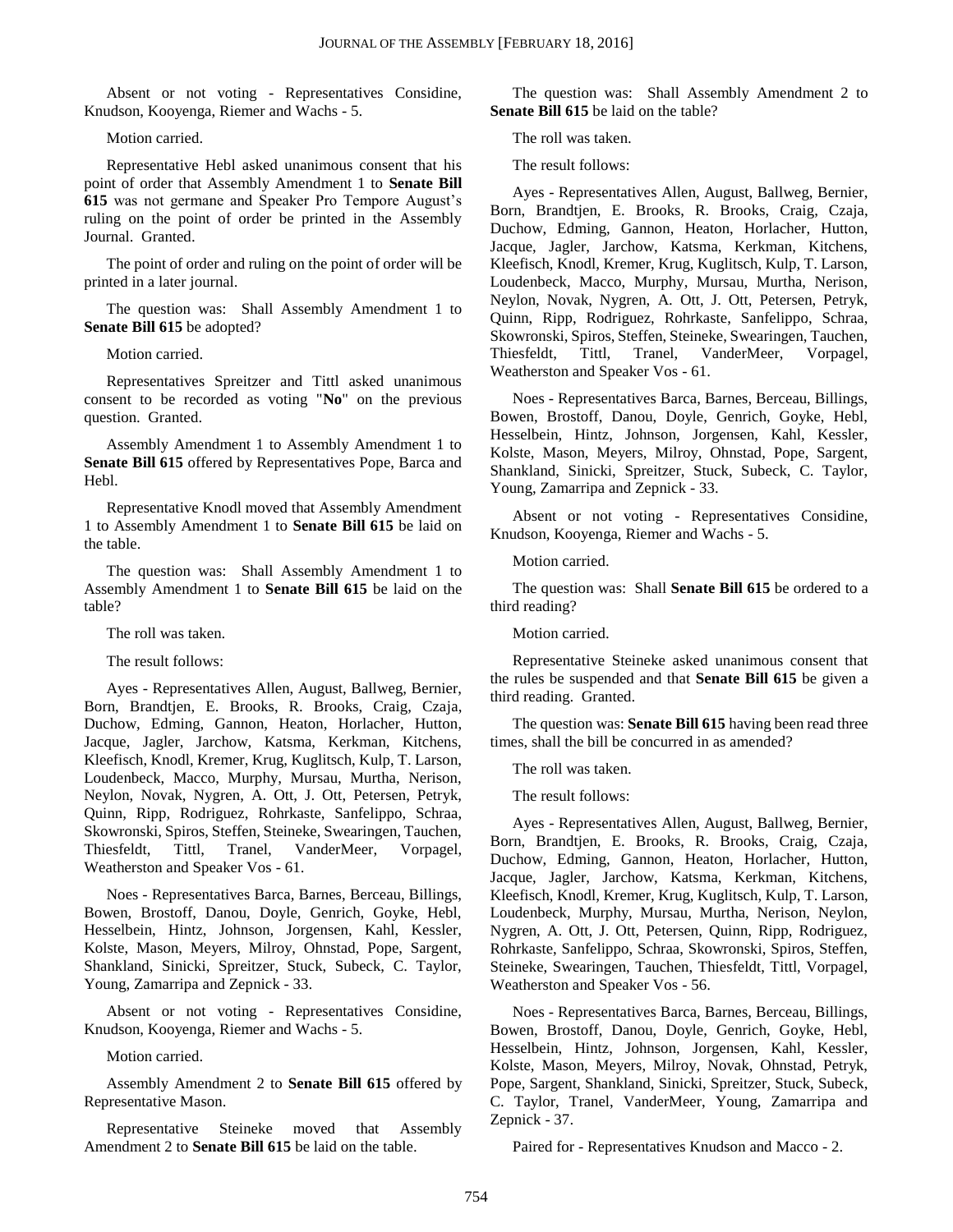Paired against - Representatives Considine and Riemer - 2.

Absent or not voting - Representatives Kooyenga and Wachs - 2.

Motion carried.

Representative Steineke asked unanimous consent that the rules be suspended and that **Senate Bill 615** be immediately messaged to the Senate. Granted.

### **SPECIAL ORDER OF BUSINESS AT 2:47 P.M.**

**\_\_\_\_\_\_\_\_\_\_\_\_\_**

#### **Senate Bill 707**

Relating to: prohibiting a legislator from concurrently holding office as county executive.

The question was: Shall **Senate Bill 707** be ordered to a third reading?

Motion carried.

Representative Steineke asked unanimous consent that the rules be suspended and that **Senate Bill 707** be given a third reading. Granted.

The question was: **Senate Bill 707** having been read three times, shall the bill be concurred in?

The roll was taken.

The result follows:

Ayes - Representatives Allen, August, Ballweg, Born, Brandtjen, E. Brooks, R. Brooks, Craig, Czaja, Duchow, Edming, Gannon, Horlacher, Hutton, Jacque, Jagler, Jarchow, Katsma, Kitchens, Kleefisch, Knodl, Kremer, Krug, Kuglitsch, Kulp, T. Larson, Loudenbeck, Macco, Murphy, Mursau, Murtha, Nerison, Neylon, Nygren, A. Ott, J. Ott, Petersen, Petryk, Quinn, Ripp, Rodriguez, Rohrkaste, Sanfelippo, Skowronski, Spiros, Steffen, Steineke, Swearingen, Tauchen, Tittl, VanderMeer, Weatherston and Speaker Vos - 53.

Noes - Representatives Barca, Barnes, Berceau, Billings, Bowen, Brostoff, Danou, Doyle, Genrich, Goyke, Heaton, Hebl, Hesselbein, Hintz, Johnson, Jorgensen, Kahl, Kerkman, Kessler, Kolste, Mason, Meyers, Milroy, Novak, Ohnstad, Pope, Sargent, Schraa, Shankland, Sinicki, Spreitzer, Stuck, Subeck, C. Taylor, Thiesfeldt, Tranel, Vorpagel, Young, Zamarripa and Zepnick - 40.

Paired for - Representative Knudson - 1.

Paired against - Representative Bernier - 1.

Absent or not voting - Representatives Considine, Kooyenga, Riemer and Wachs - 4.

Motion carried.

Representative Steineke asked unanimous consent that the rules be suspended and that **Senate Bill 707** be immediately messaged to the Senate. Granted.

### **SPECIAL ORDER OF BUSINESS AT 2:15 P.M.**

**\_\_\_\_\_\_\_\_\_\_\_\_\_**

#### **Assembly Bill 180**

Relating to: considering post-traumatic stress disorder as a mitigating factor in sentencing certain criminal offenders.

The question was: Shall **Assembly Bill 180** be ordered engrossed and read a third time?

Motion carried.

Representative Steineke asked unanimous consent that the rules be suspended and that **Assembly Bill 180** be given a third reading. Granted.

The question was: **Assembly Bill 180** having been read three times, shall the bill be passed?

Motion carried.

Representatives Shankland and Barca asked unanimous consent to be added as coauthors of **Assembly Bill 180**. Granted.

Representative Steineke asked unanimous consent that the rules be suspended and that **Assembly Bill 180** be immediately messaged to the Senate. Granted.

# **\_\_\_\_\_\_\_\_\_\_\_\_\_ CALENDAR OF TUESDAY, FEBRUARY 9**

#### **Senate Bill 87**

Relating to: inspection of certain renovations of onefamily and two-family dwellings and requiring the exercise of rule-making authority.

The question was: Shall **Senate Bill 87** be ordered to a third reading?

Motion carried.

Representative Steineke asked unanimous consent that the rules be suspended and that **Senate Bill 87** be given a third reading.

Representative Loudenbeck objected.

Representative Steineke moved that the rules be suspended and that **Senate Bill 87** be given a third reading.

The question was: Shall the rules be suspended and **Senate Bill 87** be given a third reading?

The roll was taken.

The result follows:

Ayes - Representatives Allen, August, Ballweg, Barca, Bernier, Born, Brandtjen, E. Brooks, R. Brooks, Duchow, Edming, Gannon, Heaton, Horlacher, Hutton, Jacque, Jagler, Katsma, Kerkman, Kitchens, Kleefisch, Knodl, Krug, Kulp, T. Larson, Macco, Murphy, Mursau, Murtha, Nerison, Novak, Nygren, J. Ott, Petersen, Quinn, Ripp, Rohrkaste, Sanfelippo, Schraa, Steffen, Steineke, Swearingen, Tauchen, Thiesfeldt, Tittl, Tranel, VanderMeer, Vorpagel, Weatherston and Speaker Vos - 50.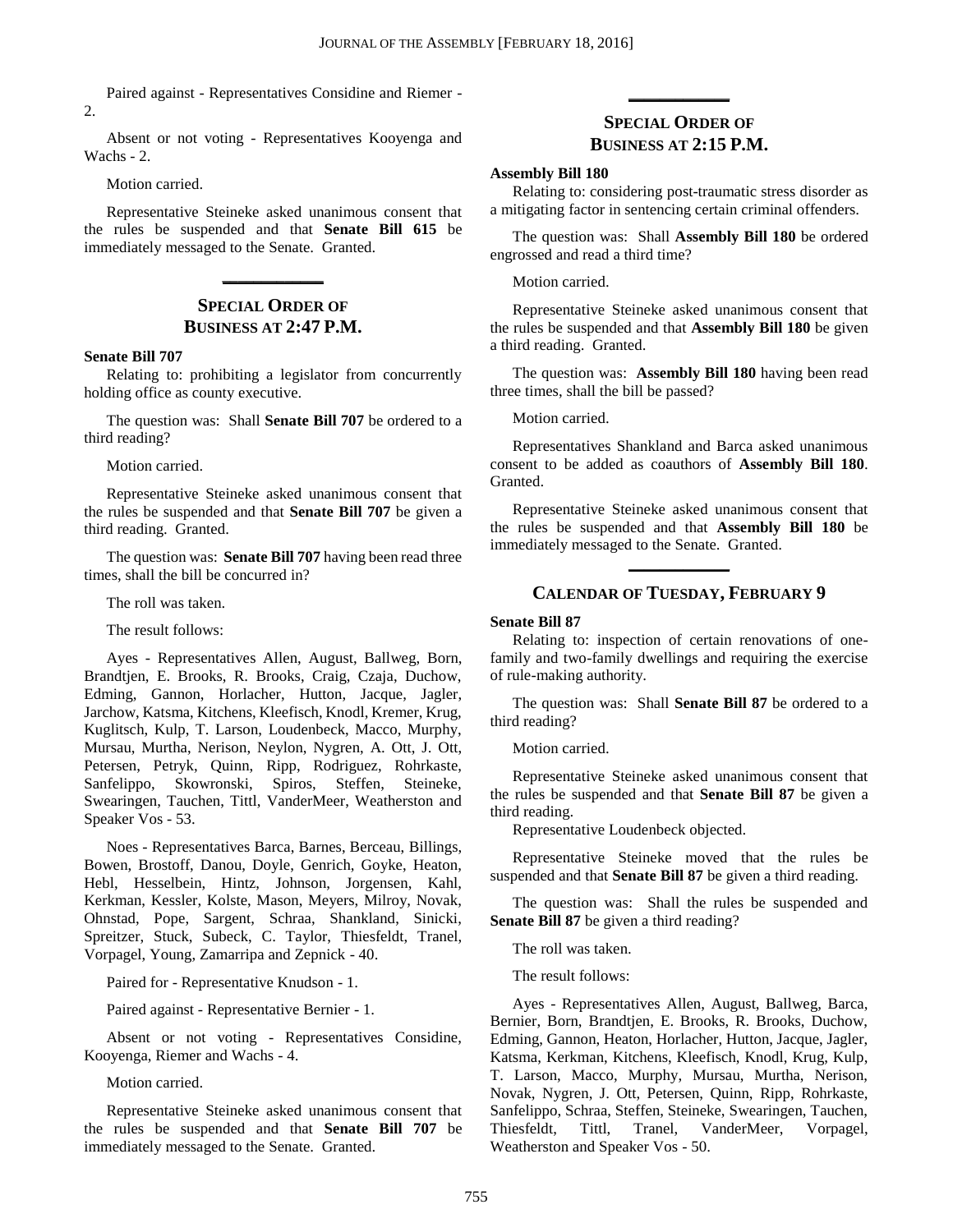Noes - Representatives Barnes, Berceau, Billings, Bowen, Brostoff, Craig, Czaja, Danou, Doyle, Genrich, Goyke, Hebl, Hesselbein, Hintz, Jarchow, Johnson, Jorgensen, Kahl, Kessler, Kolste, Kremer, Kuglitsch, Loudenbeck, Mason, Meyers, Milroy, Neylon, Ohnstad, A. Ott, Petryk, Pope, Rodriguez, Sargent, Shankland, Sinicki, Skowronski, Spiros, Spreitzer, Stuck, Subeck, C. Taylor, Young, Zamarripa and Zepnick - 44.

Absent or not voting - Representatives Considine, Knudson, Kooyenga, Riemer and Wachs - 5.

Motion failed.

Representative Loudenbeck moved that the vote by which **Senate Bill 87** to suspend rules for a third reading be reconsidered.

The question was: Shall the vote by which **Senate Bill 87** to suspend rules for a third reading be reconsidered?

The roll was taken.

The result follows:

Ayes - Representatives Allen, August, Ballweg, Barca, Berceau, Bernier, Born, Brandtjen, E. Brooks, R. Brooks, Brostoff, Craig, Czaja, Danou, Doyle, Duchow, Edming, Gannon, Genrich, Goyke, Heaton, Hebl, Hesselbein, Hintz, Horlacher, Hutton, Jacque, Jagler, Jarchow, Johnson, Jorgensen, Kahl, Katsma, Kerkman, Kitchens, Kleefisch, Knodl, Kolste, Kremer, Krug, Kuglitsch, Kulp, T. Larson, Macco, Mason, Meyers, Milroy, Murphy, Mursau, Murtha, Nerison, Neylon, Novak, Nygren, Ohnstad, A. Ott, J. Ott, Petersen, Petryk, Pope, Quinn, Ripp, Rodriguez, Rohrkaste, Sanfelippo, Sargent, Schraa, Shankland, Sinicki, Skowronski, Spiros, Spreitzer, Steffen, Steineke, Stuck, Subeck, Swearingen, Tauchen, Thiesfeldt, Tittl, Tranel, VanderMeer, Vorpagel, Weatherston, Young, Zamarripa, Zepnick and Speaker Vos - 88.

Noes - Representatives Barnes, Billings, Bowen, Kessler, Loudenbeck and C. Taylor - 6.

Absent or not voting - Representatives Considine, Knudson, Kooyenga, Riemer and Wachs - 5.

Motion carried.

Representative Loudenbeck asked unanimous consent to be recorded as voting "**Aye**" on the previous question. Granted.

Representative Steineke moved that the rules be suspended and that **Senate Bill 87** be given a third reading.

The question was: Shall the rules be suspended and **Senate Bill 87** be given a third reading?

The roll was taken.

The result follows:

Ayes - Representatives Allen, August, Ballweg, Barca, Barnes, Berceau, Bernier, Billings, Born, Bowen, Brandtjen, E. Brooks, R. Brooks, Brostoff, Craig, Czaja, Danou, Doyle, Duchow, Edming, Gannon, Genrich, Goyke, Heaton, Hebl, Hesselbein, Hintz, Horlacher, Hutton, Jacque, Jagler, Jarchow, Johnson, Jorgensen, Kahl, Katsma, Kerkman, Kessler, Kitchens, Kleefisch, Knodl, Kolste, Kremer, Krug, Kuglitsch, Kulp, T. Larson, Macco, Mason, Meyers, Milroy, Murphy, Mursau, Murtha, Nerison, Neylon, Novak, Nygren, Ohnstad, A. Ott, J. Ott, Petersen, Petryk, Pope, Quinn, Ripp, Rodriguez, Rohrkaste, Sanfelippo, Sargent, Schraa, Shankland, Sinicki, Skowronski, Spiros, Spreitzer, Steffen, Steineke, Stuck, Subeck, Swearingen, Tauchen, Thiesfeldt, Tittl, Tranel, VanderMeer, Vorpagel, Weatherston, Young, Zamarripa, Zepnick and Speaker Vos - 92.

Noes - Representatives Loudenbeck and C. Taylor - 2.

Absent or not voting - Representatives Considine, Knudson, Kooyenga, Riemer and Wachs - 5.

Motion carried.

Representative Loudenbeck asked unanimous consent to be recorded as voting "**Aye**" on the previous question. Granted.

The question was: **Senate Bill 87** having been read three times, shall the bill be concurred in?

The roll was taken.

The result follows:

Ayes - Representatives Allen, Barca, Barnes, Billings, Born, Brandtjen, E. Brooks, R. Brooks, Brostoff, Danou, Doyle, Edming, Gannon, Genrich, Goyke, Heaton, Hebl, Hesselbein, Hintz, Jacque, Jagler, Jorgensen, Kahl, Katsma, Kessler, Kitchens, Kleefisch, Knodl, Kolste, Krug, Kulp, T. Larson, Macco, Mason, Meyers, Milroy, Murphy, Murtha, Nerison, Novak, Nygren, Ohnstad, A. Ott, J. Ott, Petryk, Pope, Quinn, Ripp, Rodriguez, Rohrkaste, Shankland, Spreitzer, Steffen, Steineke, Stuck, Tauchen, Thiesfeldt, Tittl, Tranel, VanderMeer, Weatherston, Young, Zamarripa, Zepnick and Speaker Vos - 65.

Noes - Representatives August, Ballweg, Berceau, Bernier, Bowen, Craig, Czaja, Duchow, Horlacher, Hutton, Jarchow, Johnson, Kerkman, Kremer, Kuglitsch, Loudenbeck, Mursau, Neylon, Petersen, Sanfelippo, Sargent, Schraa, Sinicki, Skowronski, Spiros, Subeck, Swearingen, C. Taylor and Vorpagel - 29.

Absent or not voting - Representatives Considine, Knudson, Kooyenga, Riemer and Wachs - 5.

Motion carried.

Representative Brandtjen asked unanimous consent to be recorded as voting "**No**" on the previous question. Granted.

Representative Steineke asked unanimous consent that the rules be suspended and that **Senate Bill 87** be immediately messaged to the Senate. Granted.

**\_\_\_\_\_\_\_\_\_\_\_\_\_**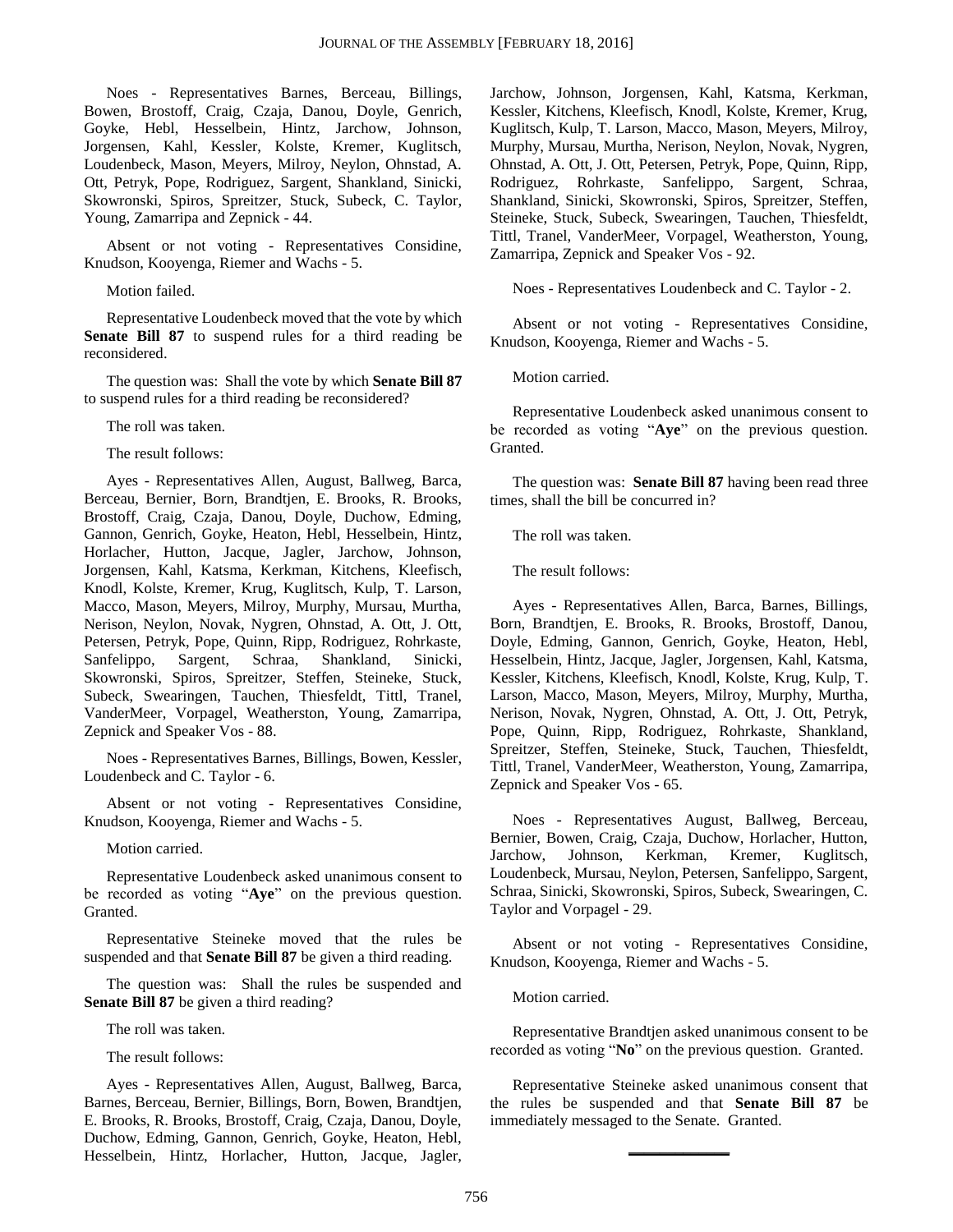### **SPECIAL ORDER OF BUSINESS AT 2:16 P.M.**

### **Assembly Bill 432**

Relating to: revocation of operating privilege for certain offenses related to operating while intoxicated, operating after revocation, and providing a criminal penalty.

Representatives Stuck, Sargent, Ohnstad, Spreitzer and Meyers asked unanimous consent to be added as coauthors of **Assembly Bill 432**. Granted.

The question was: Shall Assembly Amendment 1 to **Assembly Bill 432** be adopted?

Motion carried.

The question was: Shall Assembly Amendment 2 to **Assembly Bill 432** be adopted?

#### Motion carried.

The question was: Shall **Assembly Bill 432** be ordered engrossed and read a third time?

### Motion carried.

Representative Steineke asked unanimous consent that the rules be suspended and that **Assembly Bill 432** be given a third reading. Granted.

The question was: **Assembly Bill 432** having been read three times, shall the bill be passed?

### Motion carried.

Representative Steineke asked unanimous consent that the rules be suspended and that **Assembly Bill 432** be immediately messaged to the Senate. Granted.

Representative Jorgensen moved that the rules be suspended and that **Assembly Bill 886** be withdrawn from the committee on **Jobs and the Economy** and taken up at this time.

#### **Assembly Bill 886**

Relating to: reports by recipients of loans, grants, or tax credits from the Wisconsin Economic Development Corporation.

The question was: Shall **Assembly Bill 886** be withdrawn from the committee on **Jobs and the Economy** and taken up at this time?

The roll was taken.

The result follows:

Ayes - Representatives Barca, Barnes, Berceau, Billings, Bowen, Brostoff, Danou, Doyle, Genrich, Goyke, Hebl, Hesselbein, Johnson, Jorgensen, Kahl, Kessler, Kolste, Mason, Meyers, Milroy, Ohnstad, Pope, Sargent, Shankland, Sinicki, Spreitzer, Stuck, Subeck, C. Taylor, Young, Zamarripa and Zepnick - 32.

Noes - Representatives Allen, August, Ballweg, Bernier, Born, Brandtjen, E. Brooks, R. Brooks, Craig, Czaja, Duchow, Edming, Gannon, Heaton, Hintz, Horlacher, Hutton, Jacque, Jagler, Jarchow, Katsma, Kerkman, Kitchens, Kleefisch, Knodl, Kremer, Krug, Kuglitsch, Kulp, T. Larson, Loudenbeck, Macco, Murphy, Mursau, Murtha, Nerison, Neylon, Novak, Nygren, A. Ott, J. Ott, Petersen, Petryk, Quinn, Ripp, Rodriguez, Rohrkaste, Sanfelippo, Schraa, Skowronski, Spiros, Steffen, Steineke, Swearingen, Tauchen, Thiesfeldt, Tittl, Tranel, VanderMeer, Vorpagel, Weatherston and Speaker Vos - 62.

Absent or not voting - Representatives Considine, Knudson, Kooyenga, Riemer and Wachs - 5.

Motion failed.

Representative Hintz asked unanimous consent to be recorded as voting "**Aye**" on the previous question. Granted.

Representative Jorgensen moved that the rules be suspended and that **Assembly Bill 915** be withdrawn from the committee on **Energy and Utilities** and taken up at this time.

### **Assembly Bill 915**

Relating to: prohibiting sales or leases of municipal water or sewer utilities to investor-owned utilities.

The question was: Shall **Assembly Bill 915** be withdrawn from the committee on **Energy and Utilities** and taken up at this time?

The roll was taken.

The result follows:

Ayes - Representatives Barca, Barnes, Berceau, Billings, Bowen, Brostoff, Danou, Doyle, Genrich, Goyke, Hebl, Hesselbein, Hintz, Johnson, Jorgensen, Kahl, Kessler, Kolste, Mason, Meyers, Milroy, Ohnstad, Pope, Sargent, Shankland, Sinicki, Spreitzer, Stuck, Subeck, C. Taylor, Young, Zamarripa and Zepnick - 33.

Noes - Representatives Allen, August, Ballweg, Bernier, Born, Brandtjen, E. Brooks, R. Brooks, Craig, Czaja, Duchow, Edming, Gannon, Heaton, Horlacher, Hutton, Jacque, Jagler, Jarchow, Katsma, Kerkman, Kitchens, Kleefisch, Knodl, Kremer, Krug, Kuglitsch, Kulp, T. Larson, Loudenbeck, Macco, Murphy, Mursau, Murtha, Nerison, Neylon, Novak, Nygren, A. Ott, J. Ott, Petersen, Petryk, Quinn, Ripp, Rodriguez, Rohrkaste, Sanfelippo, Schraa, Skowronski, Spiros, Steffen, Steineke, Swearingen, Tauchen, Thiesfeldt, Tittl, Tranel, VanderMeer, Vorpagel, Weatherston and Speaker Vos - 61.

Absent or not voting - Representatives Considine, Knudson, Kooyenga, Riemer and Wachs - 5.

### Motion failed.

Representative Steineke asked unanimous consent that the rules be suspended and that **Senate Bill 30** be withdrawn from the committee on **Rules** and taken up at this time. Granted.

#### **Senate Bill 30**

Relating to: the display and sale of novelty lighters and providing a penalty.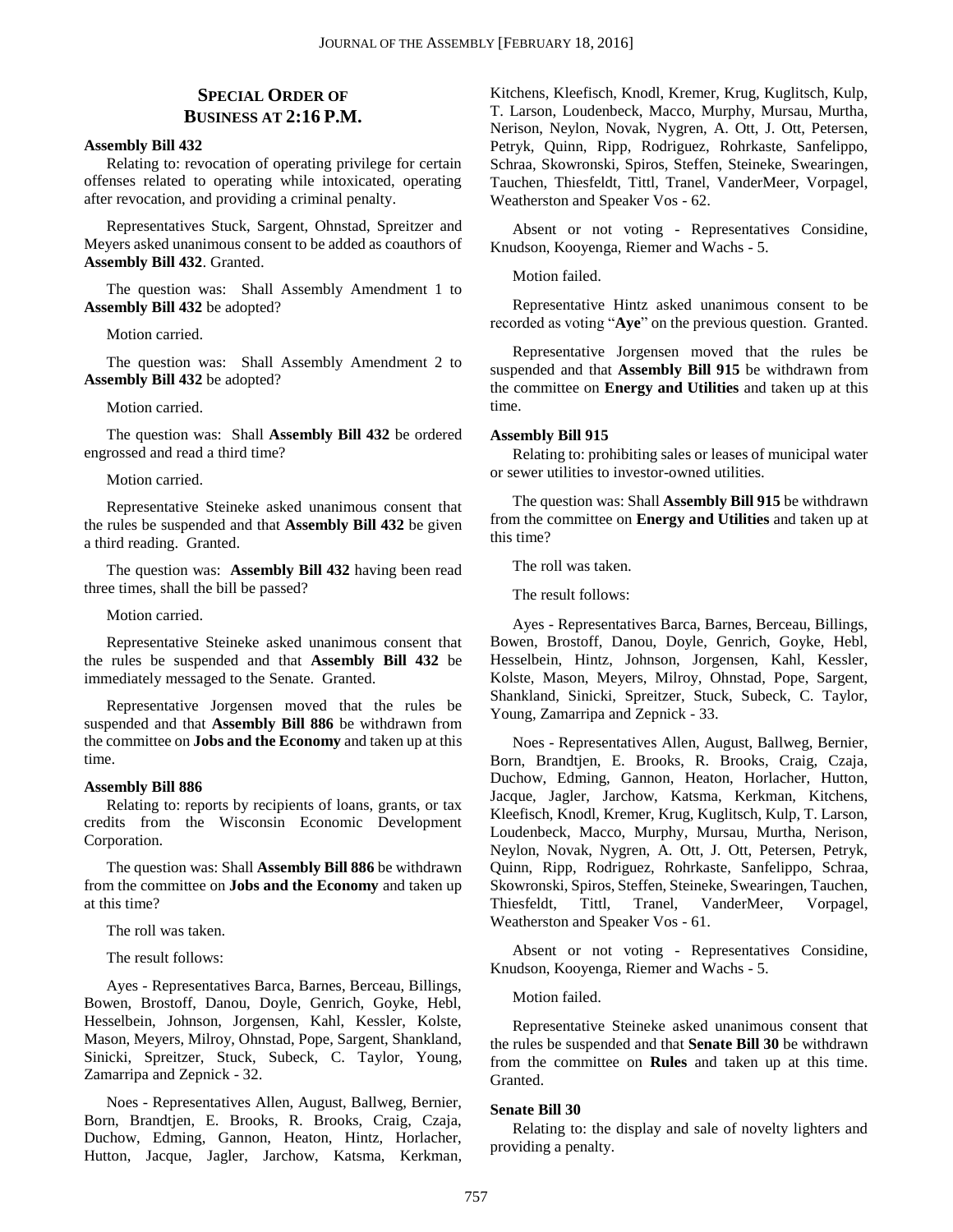The question was: Shall **Senate Bill 30** be ordered to a third reading?

Motion carried.

Representative Steineke asked unanimous consent that the rules be suspended and that **Senate Bill 30** be given a third reading. Granted.

# **\_\_\_\_\_\_\_\_\_\_\_\_\_ VISITORS**

During today's session, the following visitors honored the Assembly by their presence and were welcomed by the presiding officer and the members:

Troy Howard, a student from the University of Wisconsin - Madison, guest and intern of Representative Murphy.

Melissa Buss, guest and intern of Representative Hutton.

Andres, Lupita, and Andres Leija from Milwaukee, guests of Representative Goyke.

Justin Bielinski, a teacher from the Milwaukee Public School District, guest of Representative Zepnick.

Carly Schraa, daughter of Representative Schraa. Carly is attaining her Master's Degree in Social Work at the University of Wisconsin - Madison and will graduate in May.

Cortney Runnels of Westfield, guest of Representative Ballweg. Cortney is a University of Wisconsin - Madison student, an Assembly Sergeant-at-Arms Staff member and an intern in Representative Ballweg's office this semester.

Sophie Kelly, a 7th grader from Toki Middle School, guest of Representative Subeck.

Former State Representative, Joe Handrick, guest of Representative Swearingen.

Six veterans comprising the King Veterans Home Honor Guard from King, Wisconsin, guests of Representative Petersen.

# **\_\_\_\_\_\_\_\_\_\_\_\_\_ ANNOUNCEMENTS**

Representative Hebl asked unanimous consent that the Assembly adjourn in memory of Pearl Mosier of Sun Prairie, who passed away on February 17. Granted.

Representative Edming asked unanimous consent that the Assembly adjourn in memory of his father, Walter Edming, who passed away on February 14, 1994. Granted.

Representative Heaton asked unanimous consent that the Assembly adjourn in memory of his father, Vincent J. Heaton, who passed away five years ago and would have turned 88 years old on February 24th. Granted.

Representative T. Larson asked unanimous consent that the Assembly adjourn in honor of his wife, Mary, on the occasion of their 49th anniversary today. Granted.

Representative Neylon asked unanimous consent that the Assembly adjourn in honor of his wife, Hannah, and their baby girl due in July. Granted.

Representative Ballweg asked unanimous consent that the Assembly adjourn in honor of her staff members Bethany Anderson and Jacob Kaczmarowski. Granted.

Representative Ballweg asked unanimous consent that the Assembly adjourn in honor of Professor Karen P. Bogenschneider for her service to the Wisconsin Legislature by Leading the Wisconsin Family Impact Seminars. Granted.

Representative Novak asked unanimous consent that the Assembly adjourn in honor of Assembly Chief Clerk Patrick Fuller, on the occasion of his birthday next week. Granted.

Representative Kahl asked unanimous consent that the Assembly adjourn in honor of Jeryn Veserat of the Assembly Chief Clerk staff, on the occasion of her birthday tomorrow. Granted.

Representative Sargent asked unanimous consent that the Assembly adjourn in honor of her grandmother Edith Agard of Janesville, who is navigating her final journey today. Granted.

Representative Tranel asked unanimous consent that the Assembly adjourn in honor of his daughter, Evelyn, on the occasion of her 7th birthday. Granted.

Representative Jorgensen asked unanimous consent that the Assembly adjourn in honor of his father, David Jorgensen, on the occasion of his birthday. Granted.

Representative Jorgensen asked unanimous consent that the Assembly adjourn in honor of Representative August, for his excellent work as this session's Speaker Pro Tempore. Granted.

Representative Meyers asked unanimous consent that the Assembly adjourn in honor of the Bayfield Trollers Girls Basketball Team, who won their first ever Indianhead Conference Championship in a 54-52 game. The team includes Coach Tracy Defoe-Basina, senior players August Gordon, Karen Thomas, Allison Gordon, Elle Benton, Arianna Newago, and McKenzie Newago, and sophomore players Lindsay Bressette, Joslyn Beaulieu, Savannah Duffy, Savannah Deragon, and Taryn Duffy. Granted.

Representative Zamarripa asked unanimous consent that the Assembly adjourn in honor of the 20,000 Latino Wisconsinites and supporters who came to the Capitol today for A Day without Latinos. Granted.

Representative August asked unanimous consent that the Assembly adjourn in honor of Vivienne Evergreen, on the occasion of her 2nd birthday on March 2. Vivienne is the granddaughter of Assembly Chief Clerk staff, Doris Vande Loo. Granted.

Representative Doyle asked unanimous consent that the Assembly adjourn in honor of his daughter Stephanie, upon her graduation from the University of Wisconsin - Madison. Granted.

Representative Doyle asked unanimous consent that the Assembly adjourn in honor of his daughter Katelyn, upon her